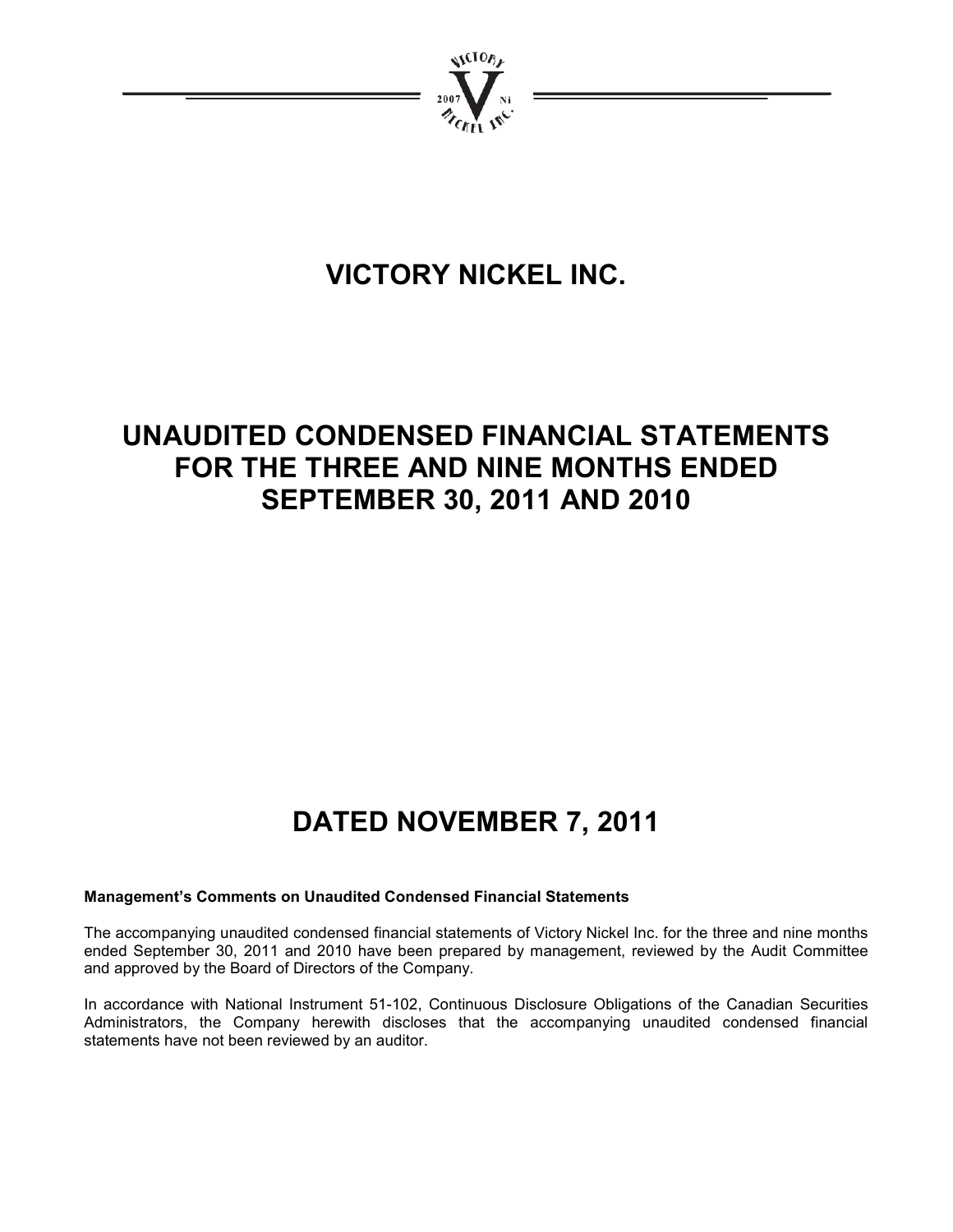# **Condensed Balance Sheets**

|                                                   |              | September 30, |           |     | December 31, |
|---------------------------------------------------|--------------|---------------|-----------|-----|--------------|
|                                                   |              |               | 2011      |     | 2010         |
| (in thousands of Canadian dollars)                | <b>Notes</b> | (unaudited)   |           |     | (unaudited)  |
| <b>ASSETS</b>                                     |              |               |           |     |              |
| <b>Current assets</b>                             |              |               |           |     |              |
| Cash and cash equivalents                         | 6            | \$            | 1,509     | -\$ | 170          |
| Receivables                                       | 7            |               | 139       |     | 96           |
| Marketable securities                             | 8            |               | 2,816     |     | 10,556       |
| <b>Total current assets</b>                       |              |               | 4,464     |     | 10,822       |
| <b>Non-current assets</b>                         |              |               |           |     |              |
| Property and equipment                            | 10           |               | 1,084     |     | 715          |
| Mine property and development project             | 11           |               | 35,101    |     |              |
| Exploration and evaluation projects               | 12           |               | 14,493    |     | 44,703       |
| <b>Total non-current assets</b>                   |              |               | 50,678    |     | 45,418       |
| <b>Total Assets</b>                               |              | \$            | 55,142 \$ |     | 56,240       |
| <b>LIABILITIES AND SHAREHOLDERS' EQUITY</b>       |              |               |           |     |              |
| <b>Current liabilities</b>                        |              |               |           |     |              |
| Trade and other payables                          | 13           | \$            | 291       | \$  | 592          |
| <b>Total current liabilities</b>                  |              |               | 291       |     | 592          |
| <b>Non-current liability</b>                      |              |               |           |     |              |
| Deferred tax liability                            |              |               | 2,840     |     | 3,314        |
| <b>Total Liabilities</b>                          |              |               | 3,131     |     | 3,906        |
| <b>Shareholders' equity</b>                       |              |               |           |     |              |
| Share capital                                     | 14           |               | 47,575    |     | 46,114       |
| Contributed surplus                               |              |               | 4,120     |     | 3,721        |
| Accumulated other comprehensive income            |              |               | 2,745     |     | 4,119        |
| <b>Deficit</b>                                    |              |               | (2, 429)  |     | (1,620)      |
| Total shareholders' equity                        |              |               | 52,011    |     | 52.334       |
| <b>Total Liabilities and Shareholders' Equity</b> |              | \$            | 55,142 \$ |     | 56,240       |

 $\sum_{\substack{\mathbf{2007}}\\ \mathbf{201}} \sum_{\mathbf{N} \in \mathcal{N}^{\mathrm{N}}} \mathbf{N}^{\mathrm{N}}$ 

# **NATURE OF OPERATIONS (Note 1)**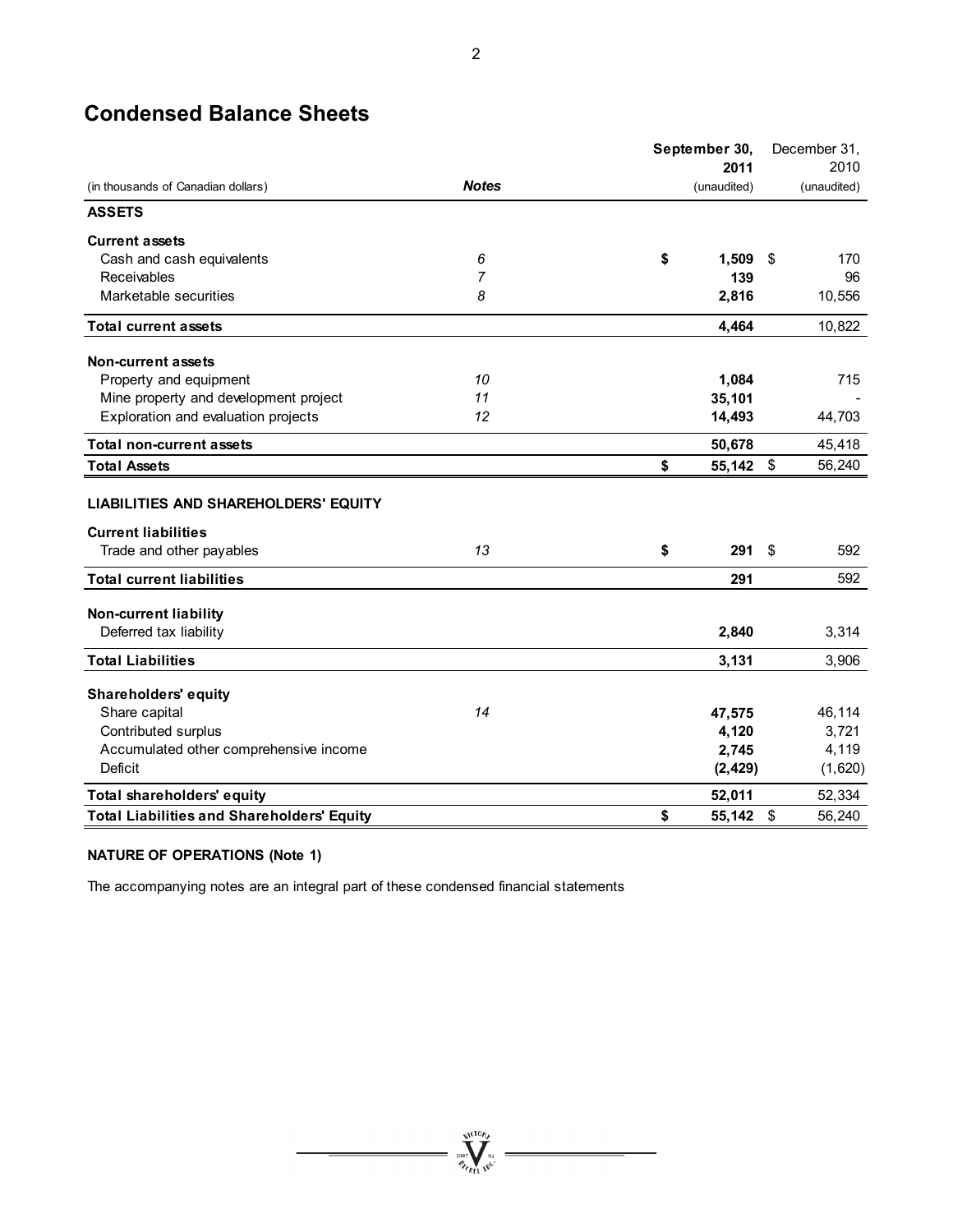|                                                              |              |    |             | Three months ended<br>September 30, | Nine months ended |              | September 30, |              |
|--------------------------------------------------------------|--------------|----|-------------|-------------------------------------|-------------------|--------------|---------------|--------------|
|                                                              |              |    | 2011        | 2010                                |                   | 2011         |               | 2010         |
|                                                              |              |    |             | (unaudited -                        |                   |              |               | (unaudited - |
| (in thousands of Canadian dollars, except per share amounts) | <b>Notes</b> |    | (unaudited) | Note 21)                            |                   | (unaudited)  |               | Note 21)     |
| <b>Operating expenses</b>                                    |              |    |             |                                     |                   |              |               |              |
| General and administrative costs                             |              | \$ | $(475)$ \$  | $(293)$ \$                          |                   | $(1,248)$ \$ |               | (1,047)      |
| Share-based payments:                                        | 16           |    |             |                                     |                   |              |               |              |
| Options                                                      |              |    | (186)       | (39)                                |                   | (328)        |               | (620)        |
| Share Bonus Plan                                             |              |    |             |                                     |                   |              |               | (173)        |
| Amortization of property and equipment                       | 10           |    | (2)         | (5)                                 |                   | (7)          |               | (7)          |
| (Writedown) recovery of exploration and                      |              |    |             |                                     |                   |              |               |              |
| evaluation projects                                          | 12           |    |             | (5)                                 |                   | 597          |               | 680          |
| <b>Operating loss</b>                                        |              |    | (663)       | (342)                               |                   | (986)        |               | (1, 167)     |
| Finance income                                               | 17           |    | 82          | 130                                 |                   | 78           |               | 1.690        |
| Finance costs                                                | 17           |    |             | (72)                                |                   | (153)        |               | (33)         |
| Net finance income (costs)                                   |              |    | 82          | 58                                  |                   | (75)         |               | 1,657        |
| (Loss) profit before income taxes                            |              |    | (581)       | (284)                               |                   | (1,061)      |               | 490          |
| Income tax (provision) recovery                              |              |    | (24)        | (15)                                |                   | 252          |               | (263)        |
|                                                              |              |    |             |                                     |                   |              |               | 227          |
| Net (Loss) Profit for the Period                             |              | \$ | $(605)$ \$  | $(299)$ \$                          |                   | $(809)$ \$   |               |              |
| (Loss) Earnings per share                                    | 15           |    |             |                                     |                   |              |               |              |
| Basic (loss) earnings per share                              |              | \$ | $(0.00)$ \$ | $(0.00)$ \$                         |                   | $(0.00)$ \$  |               | 0.00         |
| Diluted (loss) earnings per share                            |              | \$ | $(0.00)$ \$ | $(0.00)$ \$                         |                   | $(0.00)$ \$  |               | 0.00         |

# **Condensed Statements of Operations**

The accompanying notes are an integral part of these condensed financial statements

# **Condensed Statements of Comprehensive Income (Loss)**

|                                                                                                                            |              |                  |   | Three months ended<br>September 30, |                |      | Nine months ended<br>September 30, |
|----------------------------------------------------------------------------------------------------------------------------|--------------|------------------|---|-------------------------------------|----------------|------|------------------------------------|
|                                                                                                                            |              | 2011             |   | 2010                                | 2011           |      | 2010                               |
| (in thousands of Canadian dollars)                                                                                         | <b>Notes</b> | (unaudited)      |   | (unaudited -<br>Note $21$ )         | (unaudited)    |      | (unaudited -<br>Note $21$ )        |
| Net (loss) profit for the period                                                                                           |              | \$<br>$(605)$ \$ |   | $(299)$ \$                          | $(809)$ \$     |      | 227                                |
| Other comprehensive income (loss) ("OCI")<br>Net change in fair value of financial assets<br>Income tax (expense) recovery | 9            | 1.054<br>(142)   |   | 67<br>(2)                           | (1,589)<br>215 |      | (1,450)<br>(21)                    |
| Other comprehensive income (loss) for the period                                                                           |              | 912              |   | 65                                  | (1, 374)       |      | (1, 471)                           |
| Total Comprehensive Income (Loss) for the Period                                                                           |              | \$<br>307        | S | $(234)$ \$                          | (2, 183)       | - \$ | (1, 244)                           |

 $= \sqrt{\sum_{i=1}^{\text{NIGD}} \sum_{j=1}^{N_i}}$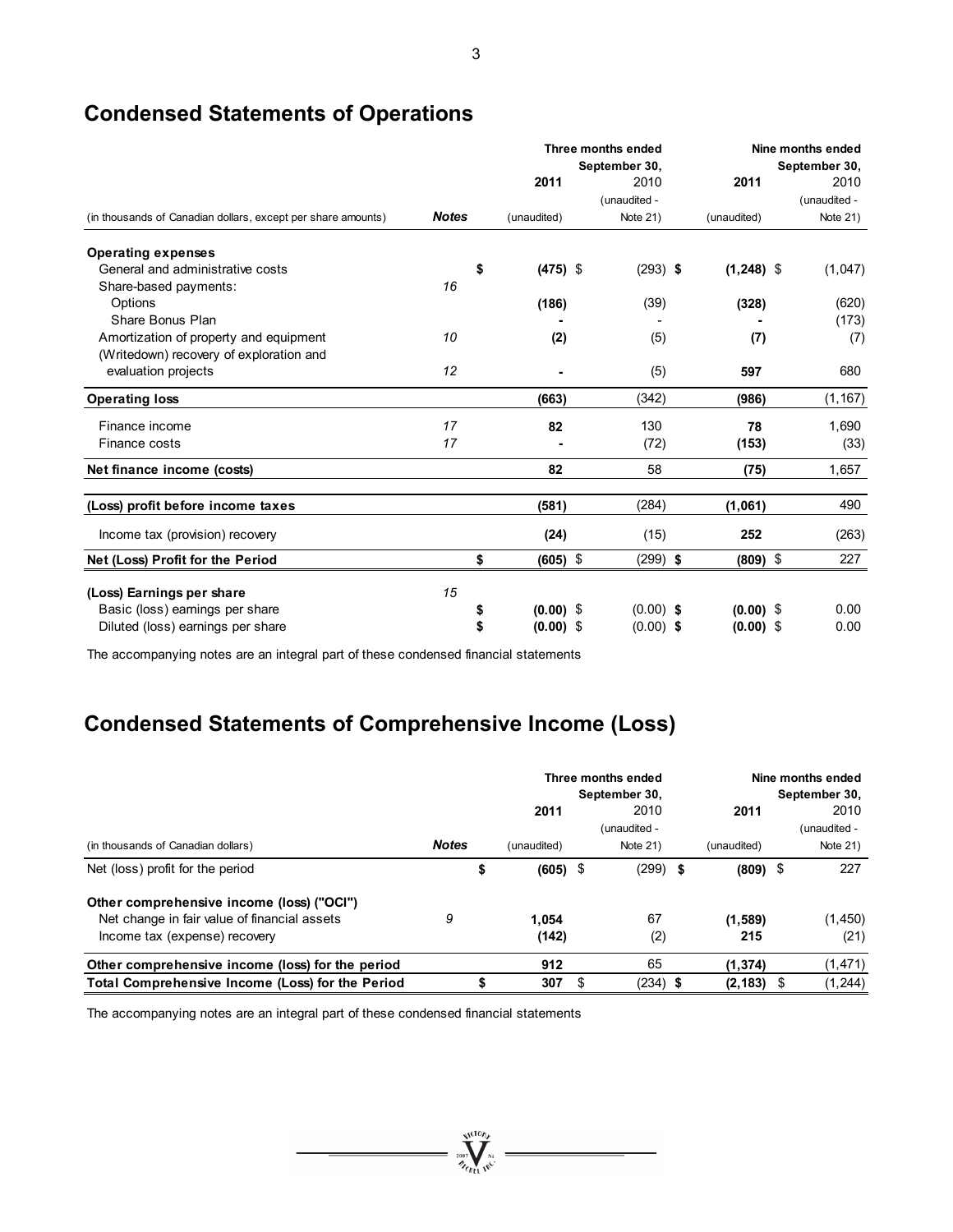# **Condensed Statements of Shareholders' Equity**

|                                                                           |          |                         |                               | Accumulated                      |                          |                      |
|---------------------------------------------------------------------------|----------|-------------------------|-------------------------------|----------------------------------|--------------------------|----------------------|
| (restated - Note 21)                                                      |          |                         |                               | Other                            |                          |                      |
| (unaudited)<br>(in thousands of Canadian dollars)                         |          | <b>Share</b><br>Capital | Contributed<br><b>Surplus</b> | Comprehensive<br>Income / (Loss) | <b>Deficit</b>           | <b>Total Equity</b>  |
| Balances as at January 1, 2010                                            | Notes \$ | 40,508                  | \$<br>2,980                   | \$<br>998                        | \$<br>$(1,874)$ \$       | 42,612               |
|                                                                           |          |                         |                               |                                  |                          |                      |
| Total comprehensive loss for the period                                   |          |                         |                               |                                  |                          |                      |
| Net profit for the period                                                 |          |                         |                               |                                  | 227                      | 227                  |
| Other comprehensive loss                                                  |          |                         |                               |                                  |                          |                      |
| Net change in fair value of financial assets                              |          |                         |                               | (1, 450)                         |                          | (1,450)              |
| Income tax expense                                                        |          |                         |                               | (21)                             |                          | (21)                 |
| Total other comprehensive loss                                            |          |                         |                               |                                  |                          | (1, 471)             |
| Total comprehensive loss for the period                                   |          |                         |                               |                                  |                          | (1, 244)             |
| Transactions with owners, recorded directly in equity                     |          |                         |                               |                                  |                          |                      |
| Contributions by owners - in the period                                   |          |                         |                               |                                  |                          |                      |
| Issue of flow-through common shares and warrants                          |          |                         |                               |                                  |                          |                      |
| under private placement                                                   |          | 1,120                   | 188                           |                                  |                          | 1,308                |
| Issue of common shares pursuant to reciprocal                             |          |                         |                               |                                  |                          |                      |
| placement                                                                 |          | 3,798                   |                               |                                  |                          | 3,798                |
| Issue of common shares under Share Bonus Plan                             |          | 173                     |                               |                                  |                          | 173                  |
| Options granted and vesting                                               |          |                         | 620                           |                                  |                          | 620                  |
| Warrants exercised                                                        |          | 493                     | (92)                          |                                  |                          | 401                  |
| <b>Total contributions by owners</b>                                      |          | 5,584                   | 716                           | $\blacksquare$                   | $\overline{\phantom{a}}$ | 6,300                |
| <b>Total transactions with owners</b>                                     |          | 5,584                   | 716                           | $\overline{\phantom{a}}$         | $\overline{\phantom{a}}$ | 6,300                |
| Balances as at September 30, 2010                                         |          | \$<br>46,092            | \$<br>$3,696$ \$              | $(473)$ \$                       | $(1,647)$ \$             | 47,668               |
| Balances as at January 1, 2011                                            |          | \$<br>46,114 \$         | $3,721$ \$                    | 4,119 \$                         | $(1,620)$ \$             | 52,334               |
| Total comprehensive loss for the period                                   |          |                         |                               |                                  |                          |                      |
| Net loss for the period                                                   |          |                         |                               |                                  | (809)                    | (809)                |
| Other comprehensive loss                                                  |          |                         |                               |                                  |                          |                      |
| Net change in fair value of financial assets                              | 9        |                         |                               | (1,589)                          |                          | (1,589)              |
| Income tax recovery                                                       |          |                         |                               | 215                              |                          | 215                  |
|                                                                           |          |                         |                               |                                  |                          |                      |
| Total other comprehensive loss<br>Total comprehensive loss for the period |          |                         |                               |                                  |                          | (1, 374)<br>(2, 183) |
| Transactions with owners, recorded directly in equity                     |          |                         |                               |                                  |                          |                      |
| Contributions by owners - in the period                                   |          |                         |                               |                                  |                          |                      |
| Issue of common shares and warrants                                       |          |                         |                               |                                  |                          |                      |
| under private placement                                                   | 14       | 471                     | 26                            |                                  |                          | 497                  |
| Issue of flow-through common shares and warrants                          |          |                         |                               |                                  |                          |                      |
| under private placement                                                   | 14       | 796                     | 88                            |                                  |                          | 884                  |
| Options granted, vesting or modified                                      | 16       |                         | 328                           |                                  |                          | 328                  |
| Warrants exercised                                                        | 14,16    | 168                     | (32)                          |                                  |                          | 136                  |
| Options exercised                                                         | 14,16    | 26                      | (11)                          |                                  |                          | 15                   |
| <b>Total contributions by owners</b>                                      |          | 1,461                   | 399                           | $\blacksquare$                   | $\overline{\phantom{a}}$ | 1,860                |
| <b>Total transactions with owners</b>                                     |          | 1,461                   | 399                           | $\blacksquare$                   | $\blacksquare$           | 1,860                |
| Balances as at September 30, 2011                                         |          | \$<br>47,575 \$         | 4,120 \$                      | $2,745$ \$                       | $(2, 429)$ \$            | 52,011               |

 $\overbrace{\hspace{2.5cm}\sum^{N_{\text{top}}} \sum^{N_{\text{top}}} \sum^{N_{\text{top}}}}^{\text{top}}$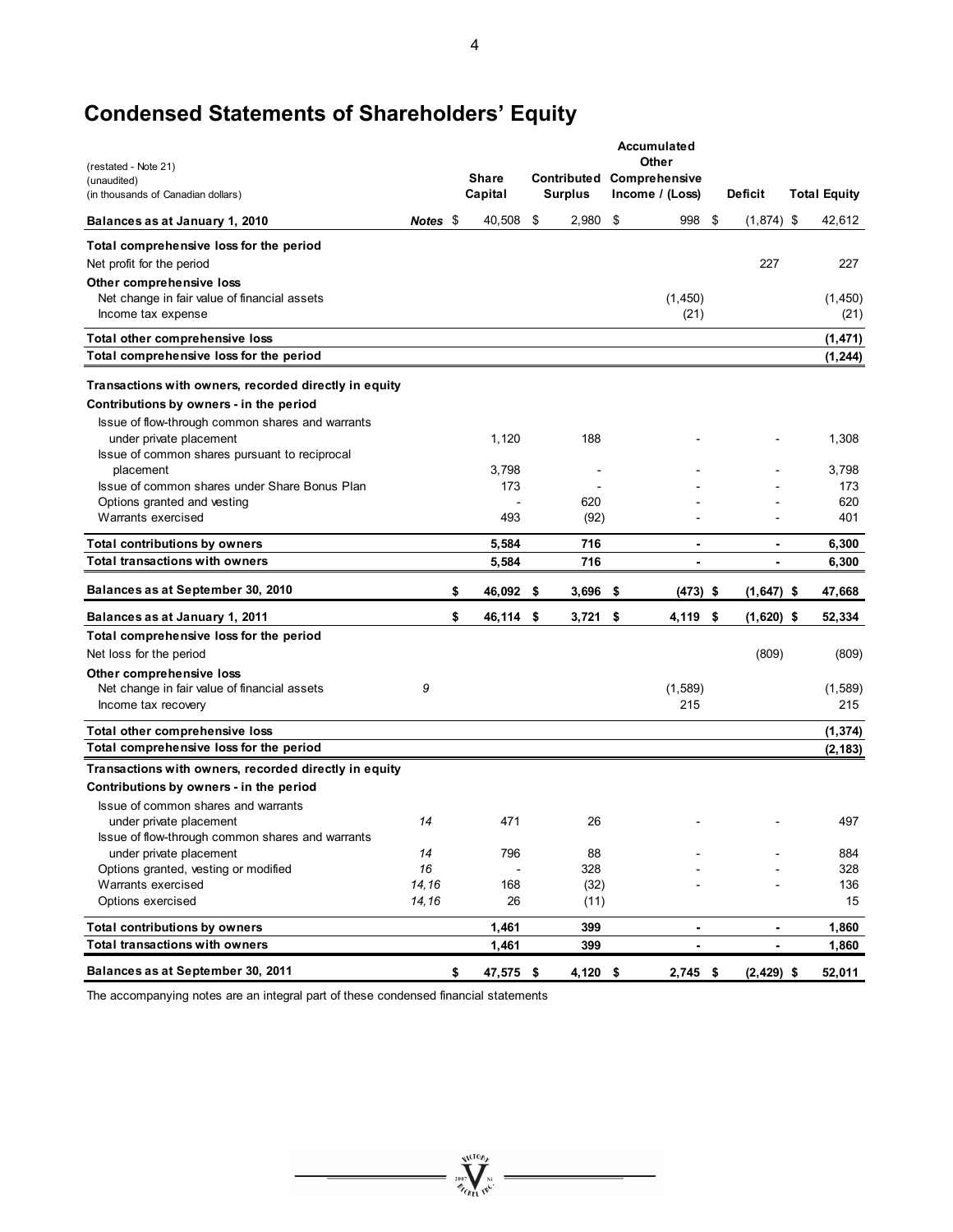# **Condensed Statements of Cash Flows**

|                                                      |              |                  | Nine months ended September 30, |
|------------------------------------------------------|--------------|------------------|---------------------------------|
|                                                      |              | 2011             | 2010                            |
|                                                      |              |                  | (restated - Note 21)            |
| (in thousands of Canadian dollars)                   | <b>Notes</b> | (unaudited)      | (unaudited)                     |
| Cash flows from operating activities                 |              |                  |                                 |
| Net (loss) profit for the period                     |              | \$<br>$(809)$ \$ | 227                             |
| Adjustments for:                                     |              |                  |                                 |
| Share-based payments                                 | 16           | 328              | 793                             |
| Amortization of property and equipment               | 10           | 7                | 7                               |
| Recovery of exploration and evaluation projects      | 12           | (597)            | (680)                           |
| Net finance costs (income)                           | 17           | 81               | (1,648)                         |
| Income tax (recovery) expense                        |              | (252)            | 263                             |
| Net change in working capital:                       |              |                  |                                 |
| Change in receivables                                |              | (43)             | 89                              |
| Change in trade and other payables                   |              | (25)             | (257)                           |
| Net cash used by operating activities                |              | (1, 310)         | (1,206)                         |
|                                                      |              |                  |                                 |
| Cash flows from investing activities                 |              |                  |                                 |
| Expenditures on mine property and development        |              |                  |                                 |
| project                                              | 11           | (229)            |                                 |
| Expenditures on exploration and evaluation           |              |                  |                                 |
| projects                                             | 12           | (4, 971)         | (5, 121)                        |
| Purchase of marketable securities                    | 8            | (114)            | (4, 526)                        |
| Proceeds on sale of marketable securities            | 8            | 6,112            | 825                             |
| Proceeds from option of Lynn Lake                    | 12           | 600              | 1,100                           |
| Deposits on equipment                                | 10           | (376)            | (608)                           |
| Net cash from (used by) investing activities         |              | 1,022            | (8, 330)                        |
| Cash flows from financing activity                   |              |                  |                                 |
| Issue of common shares and warrants                  | 14           | 1,627            | 6,055                           |
| Net cash from financing activity                     |              | 1,627            | 6,055                           |
| Net increase (decrease) in cash and cash equivalents |              | 1,339            | (3, 481)                        |
| Cash and Cash Equivalents, Beginning of the Period   |              | 170              | 4,078                           |
| Cash and Cash Equivalents, End of the Period         |              | \$<br>1,509      | \$<br>597                       |

 $\sum_{j_{\ell}}^{N_{\ell}}\sum_{\ell=1}^{N_{\ell}}\sum_{\ell=1}^{N_{\ell}}\sum_{\ell=1}^{N_{\ell}}$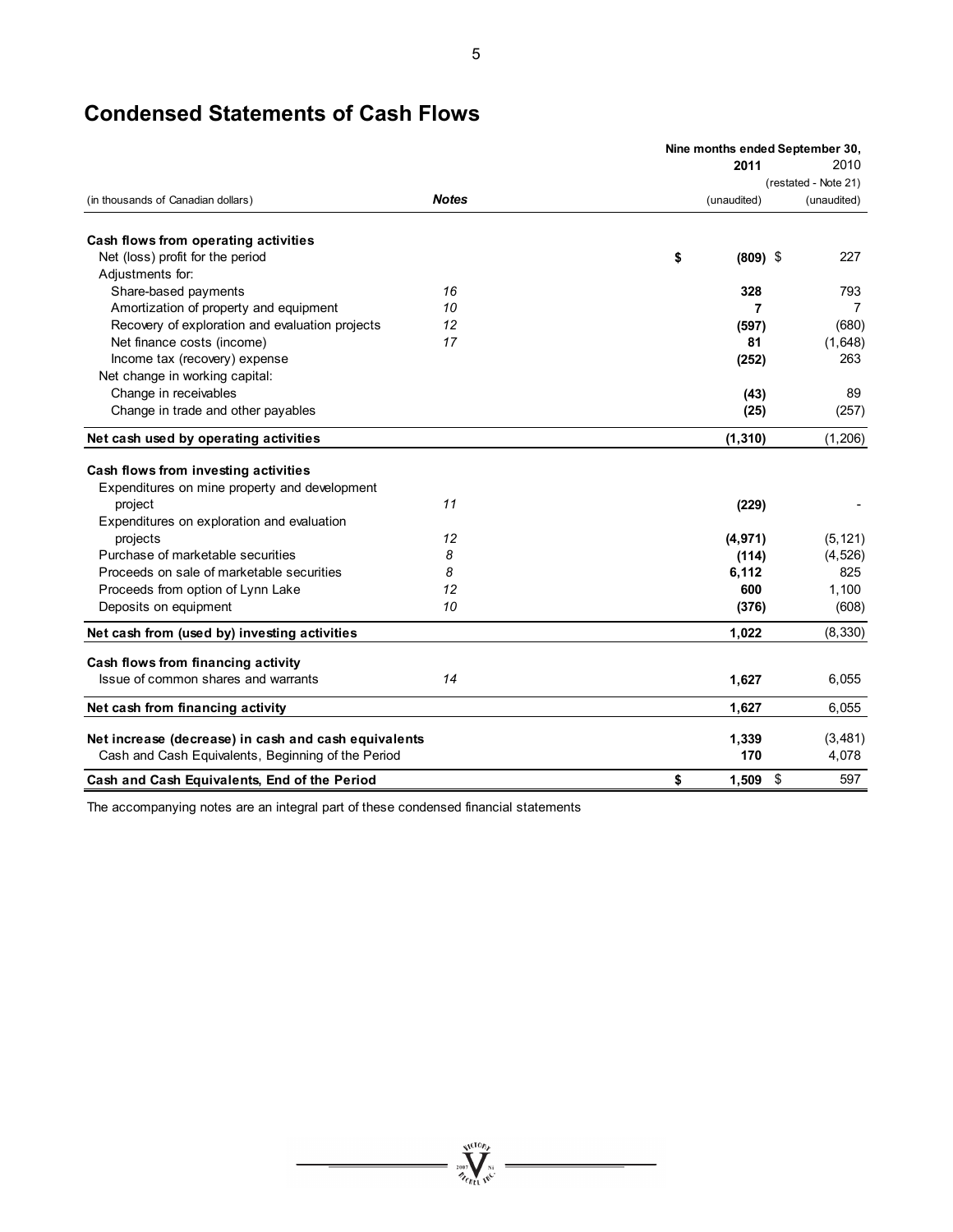*(all tabular amounts in thousands of Canadian dollars, except common share and per share information)* 

# **1. NATURE OF OPERATIONS**

# **Nature of Operations**

Victory Nickel Inc. ("Victory Nickel" or the "Company") is a company domiciled in Canada. The address of the Company's registered office is 80 Richmond St. West, Suite 1802, Toronto, Ontario, M5H 2A4. Victory Nickel is primarily engaged in the acquisition, exploration and development of nickel properties in Canada. The Company was formed on February 1, 2007 pursuant to a plan of arrangement.

The Company is listed on the Toronto Stock Exchange ("TSX") under the symbol "NI".

### **Going Concern**

These financial statements have been prepared using Generally Accepted Accounting Principles ("GAAP") applicable to a going concern, which contemplates the realization of assets and settlement of liabilities in the normal course of business as they come due. As at September 30, 2011, the Company had working capital of \$4,173,000 (as at December 31, 2010 – \$10,230,000).

The Company is subject to the risks and challenges experienced by other companies at a comparable stage. These risks include, but are not limited to, continuing losses, dependence on key individuals and the ability to secure adequate financing or to complete corporate transactions to meet the minimum capital required to successfully complete its projects and fund other operating expenses. Development of the Company's current projects to the production stage will require significant financing. Given the current economic climate, the ability to raise funds may prove difficult.

None of the Company's projects has commenced commercial production and, accordingly, the Company is dependent upon debt or equity financings and the optioning and/or sale of resource or resource-related assets for its funding. The recoverability of the carrying value of exploration and evaluation projects, and ultimately the Company's ability to continue as a going concern, is dependent upon exploration results which have the potential for the discovery of economically-recoverable reserves and resources, the Company's ability to finance exploitation of its projects through debt or equity financings and the optioning and/or sale of resource or resource-related assets for its funding.

Should the Company not be able to continue to achieve favourable exploration results, obtain the necessary financing or achieve future profitable production or sale of properties, the carrying value of the Company's assets could be subject to material adjustment and, in addition, other adjustments may be necessary to these financial statements should such adverse events impair the Company's ability to continue as a going concern as contemplated under GAAP.

# **2. BASIS OF PREPARATION**

### **(a) Statement of Compliance**

The condensed financial statements have been prepared in accordance with International Financial Reporting Standards ("IFRS") and its interpretations adopted by the International Accounting Standards Board ("IASB"). In particular, the Company followed the guidance under IAS 34, *Interim Financial Reporting* ("IAS 34").

Victory Nickel's first financial statements prepared in accordance with IFRS wherein IFRS 1, *First time adoption of International Financial Reporting Standards* ("IFRS 1"), was applied were the unaudited interim financial statements as at and for the three months ended March 31, 2011 and 2010 ("First Quarterly Financial Statements of 2011"). Note 23 to those statements included a detailed explanation of how the transition to IFRS has affected the reported financial position, financial performance and cash flows of Victory Nickel for the periods then presented.

These condensed financial statements reflect the accounting policies described in the Company's First Quarterly Financial Statements of 2011 (with the exception of any changes set out in Note 3 below) and accordingly, should be read in conjunction with those financial statements and the notes thereto.

The disclosures in the First Quarterly Financial Statements of 2011 exceeded the minimum requirements under IAS 34. In particular, the Company's accounting policies under IFRS were presented in full and certain notes included more detail than the conventional updates required under interim reporting standards in order to provide the reader

 $\sum_{2007}$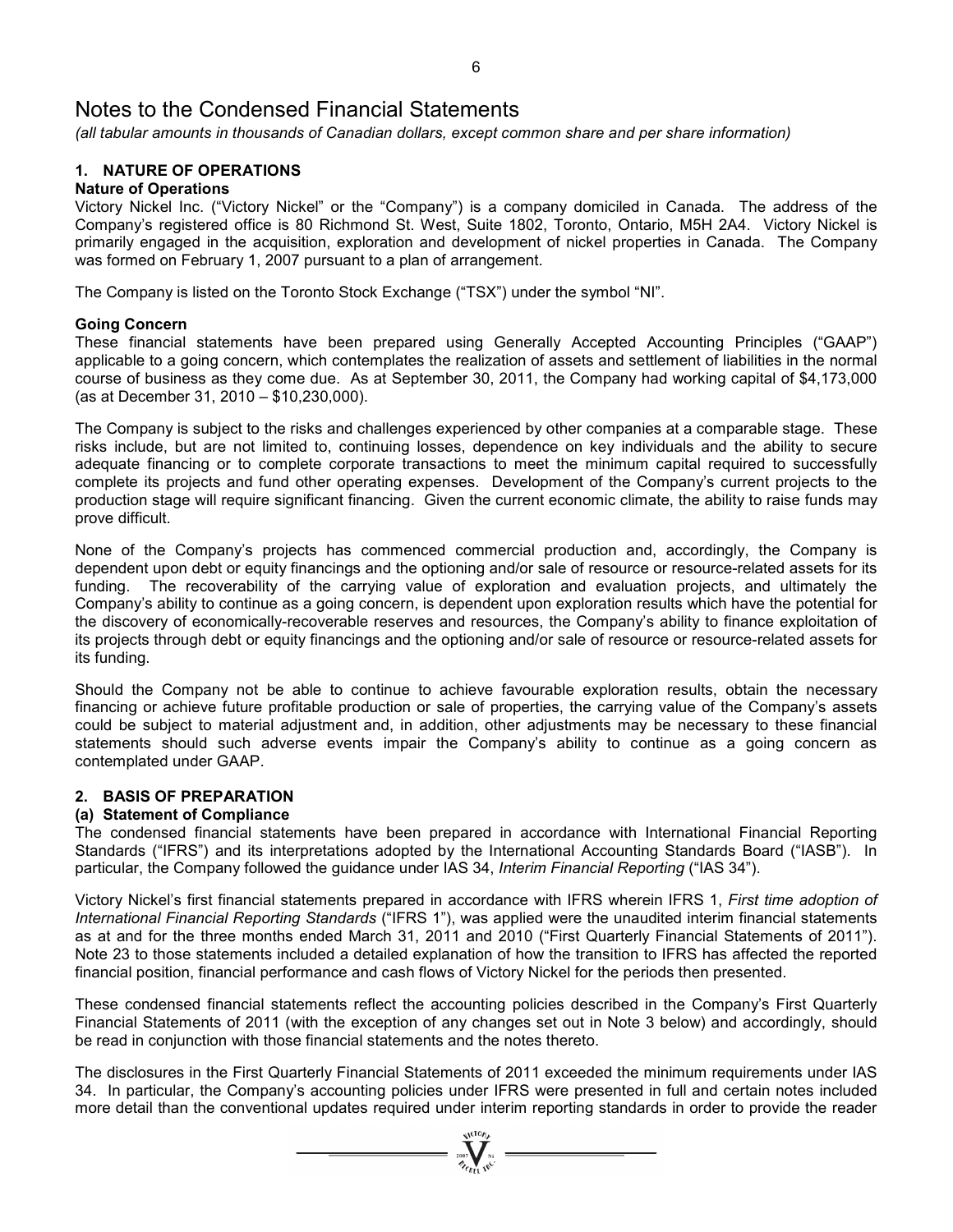*(all tabular amounts in thousands of Canadian dollars, except common share and per share information)* 

with additional contextual information. In this and successive interim reports, the Company has not and may not in future provide the same amount of disclosure as the reader will be able to refer to earlier reports prepared in accordance with IFRS. Note 21 to these unaudited condensed financial statements explains the adjustments which were necessary to the comparative information included in this report which was not reported in the First Quarterly Financial Statements of 2011.

The management of Victory Nickel prepare the unaudited condensed financial statements which are then reviewed by the Audit Committee and the Board of Directors. The unaudited condensed financial statements were authorized for issue by the Board of Directors on November 7, 2011. Shortly thereafter, the financial statements are made available to shareholders and others through filing on SEDAR.

### **(b) Basis of Measurement**

The financial statements have been prepared on the historic cost basis except for derivative financial instruments such as warrants which are measured at fair value through operations and financial assets such as marketable securities which are measured at fair value and recorded through other comprehensive income or loss ("OCI").

### **(c) Functional and Presentation Currency**

These financial statements are presented in Canadian dollars, which is the Company's functional currency. All financial information is expressed in Canadian dollars unless otherwise stated; tabular amounts are stated in thousands of dollars.

### **(d) Use of Estimates and Judgements**

The preparation of financial statements in conformity with IFRS requires management to make judgements, estimates and assumptions that affect the application of accounting policies and the reported amounts of assets, liabilities, income and expenses. Actual results may differ from these estimates.

It is reasonably possible that, on the basis of existing knowledge, outcomes in the next financial year that are different from the assumptions used could require a material adjustment to the carrying amount of the asset or liability affected.

Estimates and underlying assumptions are reviewed on an ongoing basis. Revisions to accounting estimates are recognized in the period in which the estimates are revised and in any future periods affected.

The accompanying unaudited condensed financial statements include all adjustments that are, in the opinion of management, necessary for fair presentation. The results of operations and cash flows for the current periods as presented are not necessarily indicative of the results to be expected for the full year.

Information regarding significant areas of estimation uncertainty and critical judgements made in applying accounting policies that have the most significant effect on the amounts recognized in the financial statements is included in the following notes:

- Note 9 valuation of financial assets at fair value through operations;
- **Note 9** valuation of financial assets at fair value through OCI;
- Note 11 measurement of the recoverable amount of mine property and development project;
- Note 12 measurement of the recoverable amount of exploration and evaluation projects; and
- Note 16 measurement of share-based payments.

# **3. SIGNIFICANT ACCOUNTING POLICIES**

The accounting policies of the Company are set out in detail in Note 3 to the First Quarterly Financial Statements of 2011, as updated under New Accounting Policies below. Such policies have been applied consistently to all periods presented in these financial statements.

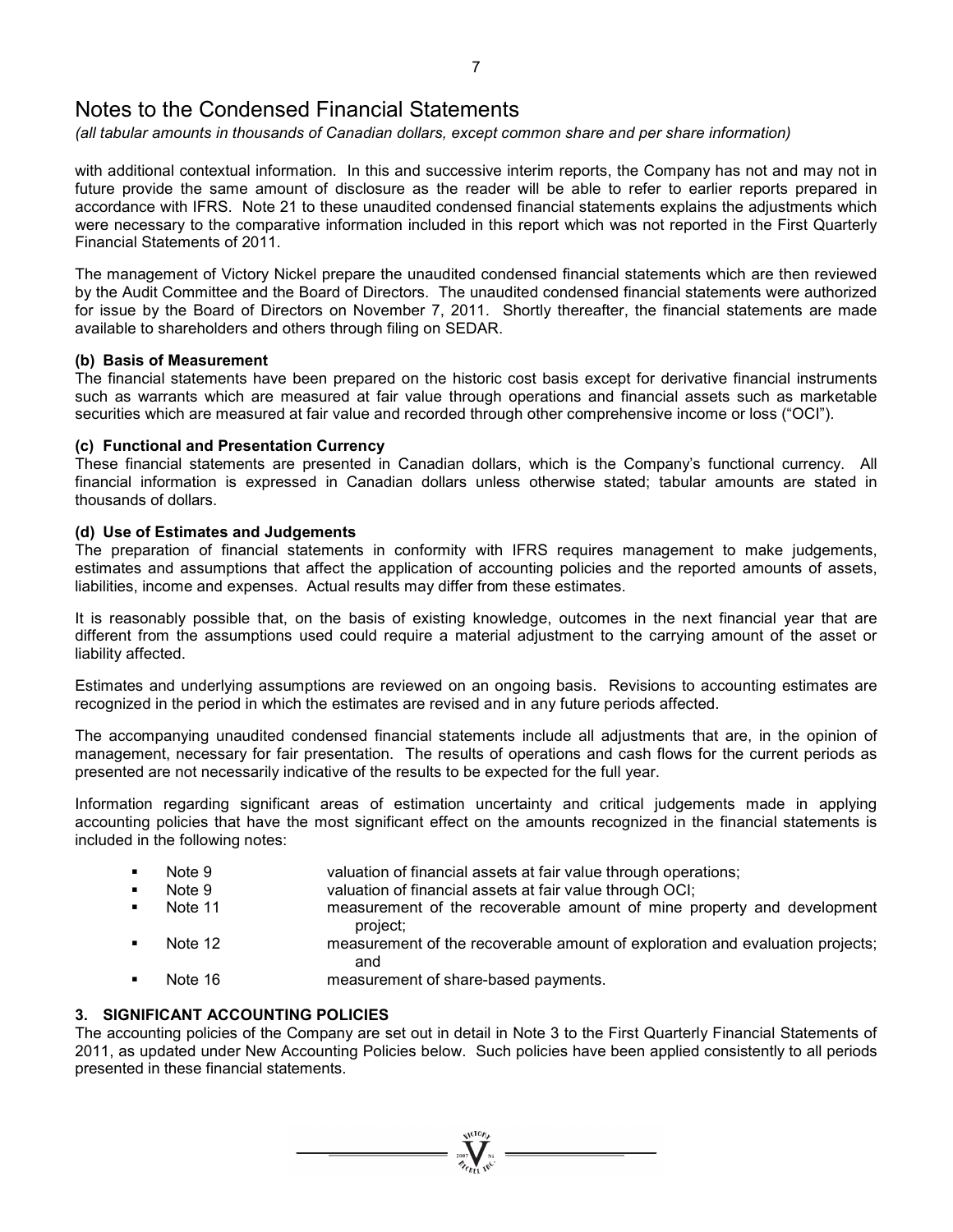*(all tabular amounts in thousands of Canadian dollars, except common share and per share information)* 

# **(a) New Accounting Policies**

There have been no new accounting policies adopted by the Company except as described below.

# *Mine Property and Development Project*

# **Pre-production development expenditures**

The Company considers a project to be in the development phase when an identified mineral reserve is being prepared for production as approved by the Board, for example when there is construction of access to the mineral reserves upon determination that there is economic viability of the project under a successful feasibility study and is permitted for development. As such, project development activities are related to the construction of an asset to be used in production or preparation for extraction of a specific mineral resource.

The costs of mining properties, which include the costs of acquiring and developing mining properties and mineral rights, are capitalized in the same manner as property, plant and equipment under *Mine Property and Development Project* ("MP&D") assets on the balance sheet in the period in which they are incurred or transferred from Exploration and Evaluation Projects ("E&E") assets upon determination of economic viability. At that point, all further pre-production primary development expenditure other than land, buildings, plant and equipment, etc is capitalized as part of the cost of the project until the project is capable of commercial production. This includes costs incurred in preparing the site for mining operations, including pre-stripping costs.

Presently, the Company's sole project classified as *Mine Property and Development Project* on the balance sheet is the Minago project; it continues to be in the pre-production phase and costs continue to be capitalized without depreciation.

### **Impairment**

If a property were to be abandoned, there is little likelihood of a mineral right being exploited, or the value of the exploitable mineral right has diminished below cost, the cumulative capitalized cost relating to the property is written off to its recoverable amount through operations.

# **(b) New Standards and Interpretations Not Yet Adopted**

The IASB and International Financial Reporting Interpretations Committee ("IFRIC") have issued the following new and revised standard and interpretations which are applicable to the Company but which are not yet effective for the year ended December 31, 2011 and have not been applied in preparing these financial statements.

### *IFRS 13 – Fair Value Measurement*

Effective for annual periods beginning on or after January 1, 2013, with early adoption permitted, IFRS 13 provides a definition of fair value, a single framework for measuring fair value and disclosure requirements about fair value measurements.

This standard, amendments and interpretations has not been early adopted by the Company. Furthermore, the Company is currently assessing the impact that the application of this standard or amendments may have on the financial statements of the Company.

#### **4. FINANCIAL RISK MANAGEMENT AND CAPITAL MANAGEMENT DISCLOSURES Overview**

The Company has exposure to the following risks from its use of financial instruments:

- **•** credit risk:
- **I** liquidity risk;
- **n** market risk; and
- operational risk.

A complete description of the Company's financial risk management and capital management is included in Note 4 to the First Quarterly Financial Statements of 2011. This note updates information about the Company's exposure to each of the above risks where there have been material or noteworthy changes. Further quantitative disclosures are included throughout these financial statements.

 $\sum_{\substack{2007 \ \text{N} \text{N}}} \sum_{\substack{N \mid \text{N} \text{N} \text{N}}} \blacksquare$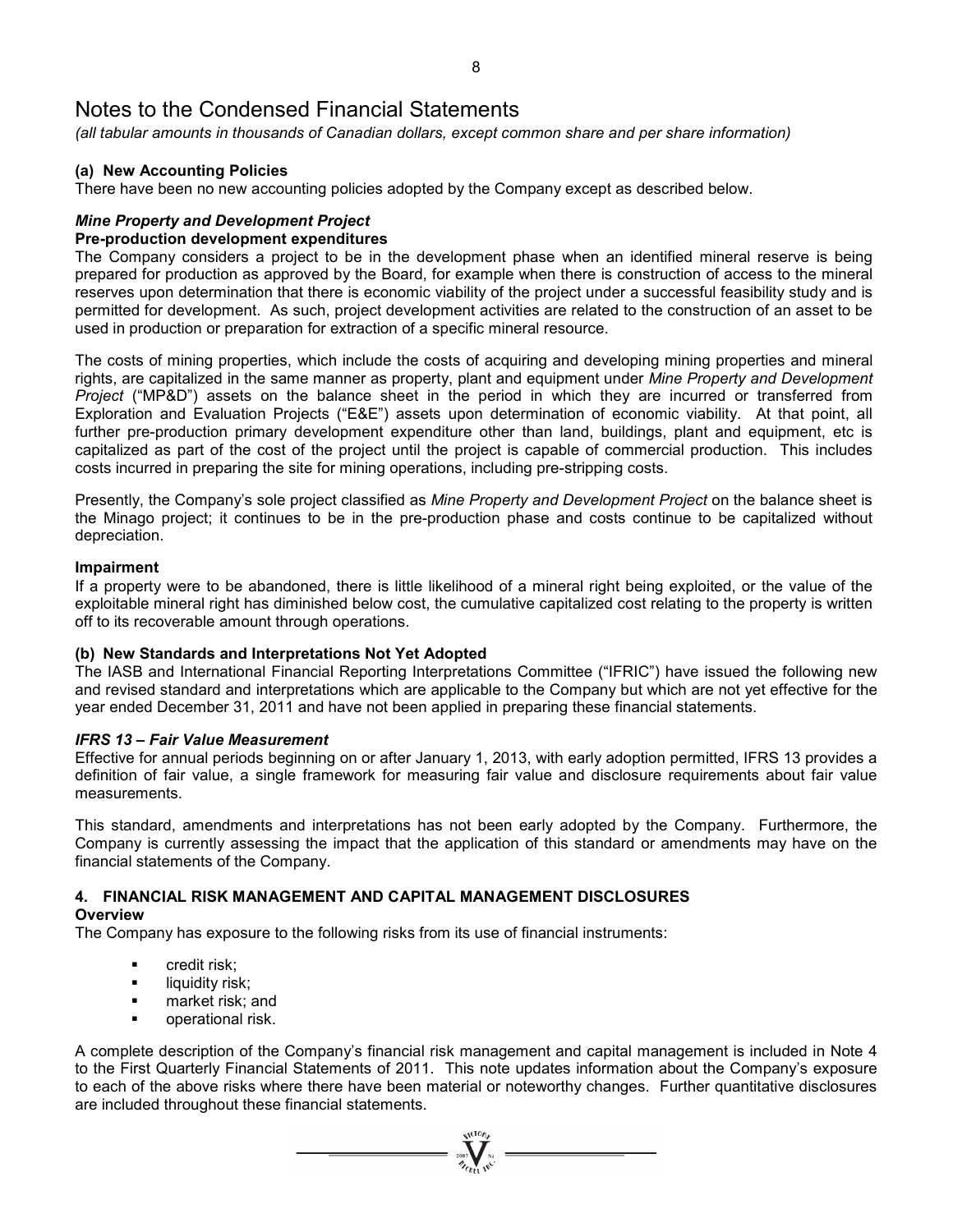*(all tabular amounts in thousands of Canadian dollars, except common share and per share information)* 

### **Capital Management Disclosures**

|                      | September 30, |        |  | December 31, |  |  |
|----------------------|---------------|--------|--|--------------|--|--|
|                      |               | 2011   |  | 2010         |  |  |
| Shareholders' equity |               | 52.011 |  | 52,334       |  |  |
|                      |               | 52.011 |  | 52,334       |  |  |

The Company is not subject to externally imposed capital requirements.

There were no changes in the Company's approach to financial risk management or capital management during the period.

# **5. DETERMINATION OF FAIR VALUES**

There have been no changes in how the Company determines fair value for both financial and non-financial assets and liabilities from the descriptions included in Note 5 to the Company's First Quarterly Financial Statements of 2011. When applicable, further information about the assumptions made in determining fair values is disclosed in the notes specific to that asset or liability.

# **6. CASH AND CASH EQUIVALENTS**

|                                               | September 30, |       | December 31,    |
|-----------------------------------------------|---------------|-------|-----------------|
|                                               |               | 2011  | 2010            |
| <b>Bank balances</b>                          |               | 1.509 | 12 <sup>2</sup> |
| Short-term deposits                           |               |       | 158             |
| Cash and Cash Equivalents in the Statement of |               |       |                 |
| <b>Cash Flows</b>                             |               | 1.509 | 170             |

# **7. RECEIVABLES**

|                                    |             | September 30, |    | December 31, |
|------------------------------------|-------------|---------------|----|--------------|
|                                    | <b>Note</b> | 2011          |    | 2010         |
| Receivables                        |             | 112           |    | 82           |
| Prepaid expenses and deposits      |             |               | 14 | 14           |
| Due from Nuinsco Resources Limited | 19          |               | 13 |              |
|                                    |             | 139           |    | 96           |

# **8. MARKETABLE SECURITIES**

|                                                    |             | September 30, | December 31, |
|----------------------------------------------------|-------------|---------------|--------------|
|                                                    | <b>Note</b> | 2011          | 2010         |
| Financial assets at fair value through OCI:        |             |               |              |
| <b>Shares</b>                                      | 9           | $2,752$ \$    | 10,167       |
| Financial assets at fair value through operations: |             |               |              |
| Warrants                                           | 9           | 64            | 389          |
|                                                    |             | $2,816$ \$    | 10,556       |

The Company records its portfolio of shares at available market prices with any excess of fair value above acquisition cost being recorded as gain on financial assets at fair value through OCI.

The financial assets at fair value through operations consist of warrants which are not publicly-traded. However, they are susceptible to valuation using the Black-Scholes option-pricing model, the inputs for which are readily determinable. Any change in fair value after initial recognition, is recorded through the statement of operations as a gain or loss on financial assets at fair value in *Finance income or Finance costs* (Note 17). The change in the fair

 $\sum_{2007}$   $\sum_{n=1}^{N^{100}h}$   $\sum_{n=1}^{N^{100}}$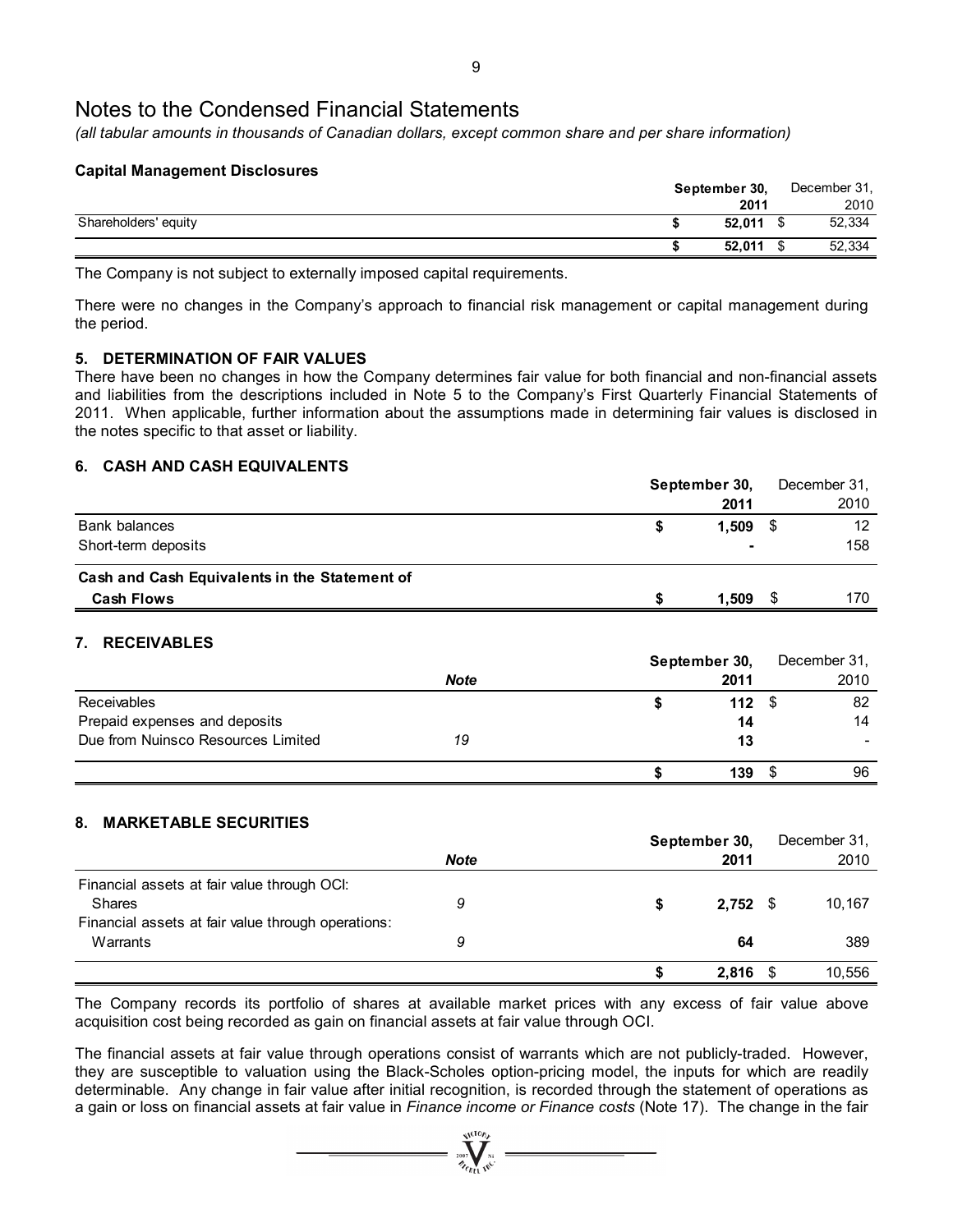*(all tabular amounts in thousands of Canadian dollars, except common share and per share information)* 

value of the warrants of a gain of \$35,000 and a decline of \$153,000 in the three and nine months ended September 30, 2011 is included in *Finance income* and *Finance costs*, respectively (2010 – a decline of \$39,000 and a net increase of \$1,050,000 in *Finance costs* and *Finance income*, respectively).

### **Sensitivity Analysis – Equity Price Risk**

All of the Company's financial assets at fair value through OCI are listed on public stock exchanges such as the TSX and the TSX-V. For such investments, a 5% increase in the equity prices at the reporting date would have increased equity by \$119,000, after tax effects of \$19,000 (as at December 31, 2010 - an increase of \$440,000, after tax effects of \$69,000); an equal change in the opposite direction would have had the equal but opposite effect on the amounts shown above.

For financial assets at fair value through operations, the impact on operations of a 5% increase in the fair value at the reporting date would have been an increase of \$3,000 after tax effects of \$nil (as at December 31, 2010 - \$17,000, after tax effects of \$3,000).

The analyses were performed on the same basis for 2011 and 2010.

### **9. FINANCIAL INSTRUMENTS**

### **Credit Risk**

### *Exposure to credit risk*

The carrying amount of financial assets represents the maximum credit exposure. All amounts are held domestically in Canada.

The maximum exposure to credit risk at the reporting date was:

|                                                   |              | September 30, |       |    | December 31, |
|---------------------------------------------------|--------------|---------------|-------|----|--------------|
|                                                   | <b>Notes</b> |               | 2011  |    | 2010         |
| <b>Carrying amount</b>                            |              |               |       |    |              |
| Cash and cash equivalents                         | 6            | 5             | 1,509 | -5 | 170          |
| Receivables                                       |              |               | 139   |    | 96           |
| Financial assets at fair value through OCI        | 8            |               | 2.752 |    | 10.167       |
| Financial assets at fair value through operations | 8            |               | 64    |    | 389          |
|                                                   |              |               | 4.464 | S  | 10.822       |

### **Liquidity Risk**

The contractual maturities of financial liabilities are equal to their carrying amounts which are all due within six months or less.

# **Currency Risk**

### *Exposure to currency risk*

The company's exposure to foreign currency risk is immaterial; periodically the Company may have trade payables in US\$. Refer also to Note 19 for commitments.

### *Sensitivity analysis*

A 10% strengthening or weakening of the Canadian dollar would have an immaterial effect on the Company's equity or profit or loss. The analysis assumes that all other variables, in particular interest rates, remain constant.

### **Fair Value**

### *Fair values versus carrying amounts*

The fair values of the Company's financial assets and liabilities equal their carrying amounts shown in the balance sheets. The Company has not made any reclassifications between assets recorded at cost or amortized cost and fair value.

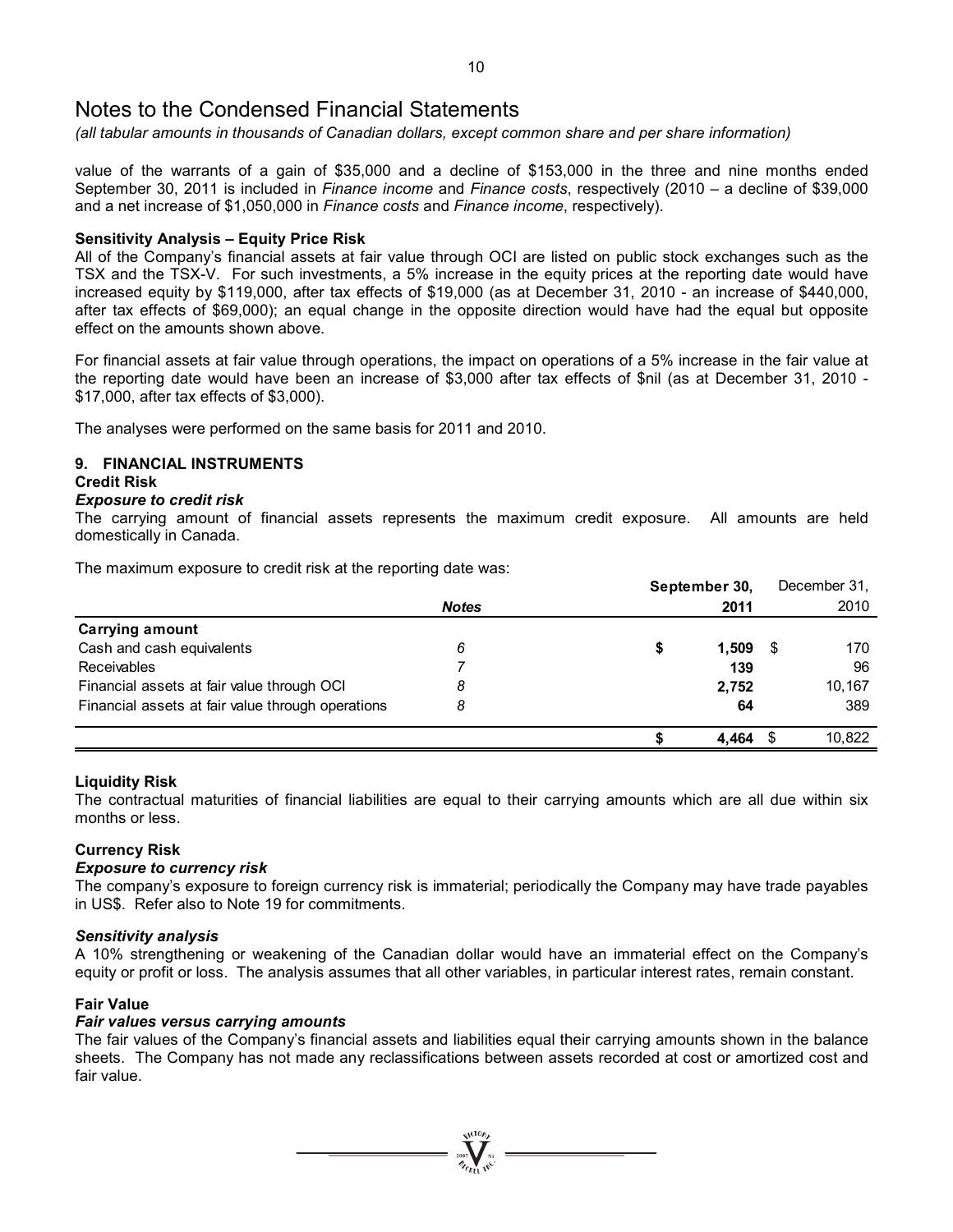*(all tabular amounts in thousands of Canadian dollars, except common share and per share information)* 

The table below analyzes financial instruments carried at fair value by valuation method:

|                                                   |    | Level 1    | Level 2        |      | Level 3                  |      | Total  |
|---------------------------------------------------|----|------------|----------------|------|--------------------------|------|--------|
| As at September 30, 2011                          |    |            |                |      |                          |      |        |
| Financial assets at fair value through OCI        | \$ | $2,752$ \$ | $\blacksquare$ | - \$ |                          | - \$ | 2,752  |
| Financial assets at fair value through operations |    |            | 64             |      |                          |      | 64     |
|                                                   |    | $2,752$ \$ | 64             | - \$ | $\overline{\phantom{0}}$ |      | 2.816  |
| As at December 31, 2010                           |    |            |                |      |                          |      |        |
| Financial assets at fair value through OCI        | \$ | 10,167 \$  |                | - \$ |                          | - \$ | 10,167 |
| Financial assets at fair value through operations |    |            | 389            |      |                          |      | 389    |
|                                                   | S  | 10.167     | 389            |      | ۰.                       |      | 10.556 |

There have been no transfers between Level 1 and Level 2 during the current and prior reporting periods. Certain warrants were exercised from the portfolio of financial assets at fair value through operations and replaced by shares which are financial assets at fair value through OCI. All of the shares owned by the Company are valued using Level 1 methodologies; warrants are not publicly-traded but are susceptible to valuation using the Black-Scholes option-pricing model, the inputs for which are readily determinable.

The warrants were valued using the Black-Scholes option-pricing model, using the following parameters and assumptions:

|                                  | September 30,       | December 31.     |
|----------------------------------|---------------------|------------------|
|                                  | 2011                | 2010             |
|                                  |                     | \$0.601 and      |
| Fair values                      | \$0.189             | \$0.643          |
| Share price at valuation date    | $$0.455$ and $$2.8$ | \$1.00           |
| <b>Assumptions</b>               |                     |                  |
| Exercise prices                  | \$0.8 and \$8.44    | \$0.8 and \$0.4  |
| Expected volatility              | 107% and 282%       | 42% and 149%     |
| Expected remaining terms (years) | 0.5                 | $0.1$ and $1.25$ |
| Expected dividends               | -                   |                  |
| Risk-free interest rates         | 0.95%               | 1.67%            |

Pursuant to a corporate transaction entered into by the issuer of the warrants, the warrants entitle the holder to 0.094758 of a share of the spin-off company. Accordingly, the parameters for the shares of both companies have been considered in arriving at the estimated value of the warrant.

### **10. PROPERTY AND EQUIPMENT**

| Balance as at January 1, 2010    | <b>Land and Building</b> |    | Vehicle    | Equipment      | Total      |  |
|----------------------------------|--------------------------|----|------------|----------------|------------|--|
| Cost                             | \$                       | 83 | \$<br>11   | 29<br>\$       | 123<br>\$  |  |
| <b>Accumulated Depreciation</b>  |                          | 3  | 4          | 28             | 35         |  |
| <b>Carrying Amount</b>           |                          | 80 |            |                | 88         |  |
| Additions                        |                          |    | 28         | 608            | 636        |  |
| Disposal                         |                          |    | (7)        |                | (7)        |  |
| Depreciation                     |                          | 1  | 3          | $\overline{2}$ | 6          |  |
| Balance as at December 31, 2010  |                          |    |            |                |            |  |
| Cost                             |                          | 83 | 32         | 637            | 752        |  |
| <b>Accumulated Depreciation</b>  |                          | 4  | 3          | 30             | 37         |  |
| <b>Carrying Amount</b>           |                          | 79 | 29         | 607            | 715        |  |
| Additions                        |                          |    |            | 376            | 376        |  |
| Depreciation                     |                          | 1  | 6          |                | 7          |  |
| Balance as at September 30, 2011 |                          |    |            |                |            |  |
| Cost                             |                          | 83 | 32         | 1,013          | 1,128      |  |
| Accumulated Depreciation         |                          | 5  | 9          | 30             | 44         |  |
| <b>Carrying Amount</b>           |                          | 78 | 23<br>- \$ | 983<br>5       | 1,084<br>5 |  |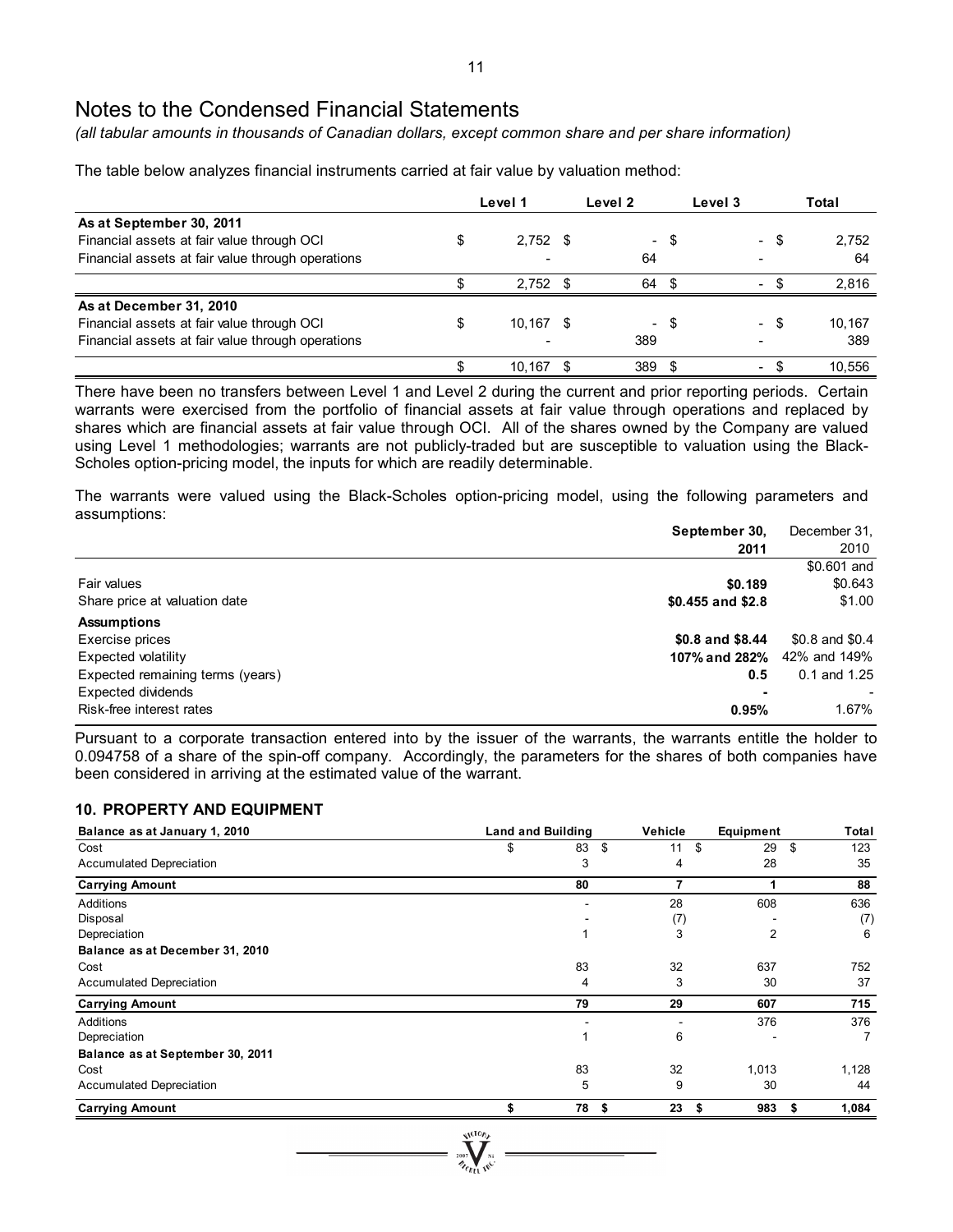*(all tabular amounts in thousands of Canadian dollars, except common share and per share information)* 

Equipment includes deposits of \$984,000 related to the purchase of transformers and other electrical equipment; the equipment is not in service and is not being depreciated. On May 10, 2010, the Company entered into an agreement to purchase the equipment for the Minago project. The total price is US\$2,840,000 with the full remaining balance due prior to shipping (Note 20).

### **11. MINE PROPERTY AND DEVELOPMENT PROJECT**

Effective September, 2011, the Board of Directors approved the development of the Minago mine and, accordingly, the Company transferred expenditures of \$34,807,000 on its Minago project from E&E assets to MP&D on its balance sheet.

|        | Transfer from<br>E&E projects |   | Current      |                          | September 30, |        |
|--------|-------------------------------|---|--------------|--------------------------|---------------|--------|
|        | September 2011                |   | Expenditures | Recoveries               |               | 2011   |
| Minago | 34.807                        | S | 294          | $\sim$                   |               | 35,101 |
|        | 34,807                        | S | 294          | $\overline{\phantom{0}}$ |               | 35,101 |

### **Minago**

The 100%-owned Minago project covers approximately 28,928 ha, through a combination of mining claims, mineral leases and a mineral exploration licence, on Manitoba's Thompson Nickel Belt. The property encompasses the Nose Deposit, which contains the entire current nickel mineral resource, and the North Limb, a zone of nickel mineralization with a known strike length of 1.5 kilometres located to the north of the Nose Deposit.

From 2006 to date, considerable work has been performed, including diamond drilling, metallurgical testing and engineering studies and all the studies required to complete the Environmental Impact Study which was filed in May 2010. As a result, in August 2011, the Company received its Environmental Act Licence. The results of the Minago Feasibility Study ("FS") were announced in December 2009 and improvements thereto announced in June 2010.

In January, 2008, the Company entered into an option agreement with Xstrata Nickel ("Xstrata"), a business unit of Xstrata Canada Corporation, to acquire a 100% interest in five mineral claims ("the Properties") totalling 691 ha located at the north end of the Company's existing Minago property package; this is approximately 2.4% of the total Minago project.

The acquisition has been ratified by Xstrata and a 100% interest in the Properties has been registered with the Company. The Properties will be subject to an NSR interest retained by Xstrata, as follows:

- In respect of nickel:
	- $\circ$  a 2% NSR when the LME three-month nickel price is equal to or greater than US\$13,227 per tonne in that quarter; and
	- $\circ$  a 1% NSR when the LME three-month nickel price is less than US\$13,227 per tonne in that quarter.
	- In respect of other metals, minerals and concentrates:
	- $\circ$  a 2% NSR.

In the event that the NSR is a 2% royalty, the Company may buy back up to 50% of the NSR royalty interest for a maximum of \$1,000,000. In addition, Xstrata has the right (the "Back-in Right") to earn a 50% interest in the Properties if any resource is discovered on the Properties that exceeds 500,000,000 pounds of contained nickel in measured and indicated resources. To exercise the Back-in Right, Xstrata must commit to pay direct expenditures or an amount in cash to the Company equal to twice the aggregate of all direct exploration, development and mining expenditures incurred by the Company on the Properties prior to the delivery by Xstrata of the Back-in Right notice.

The Minago project is under evaluation and is not in production. Accordingly, the Minago project is not being depreciated. On September 19, 2011, the Company announced that the Board of Directors had approved the development of Minago and directed management to proceed with securing financing arrangements.

 $\sum_{2007}$  Wellon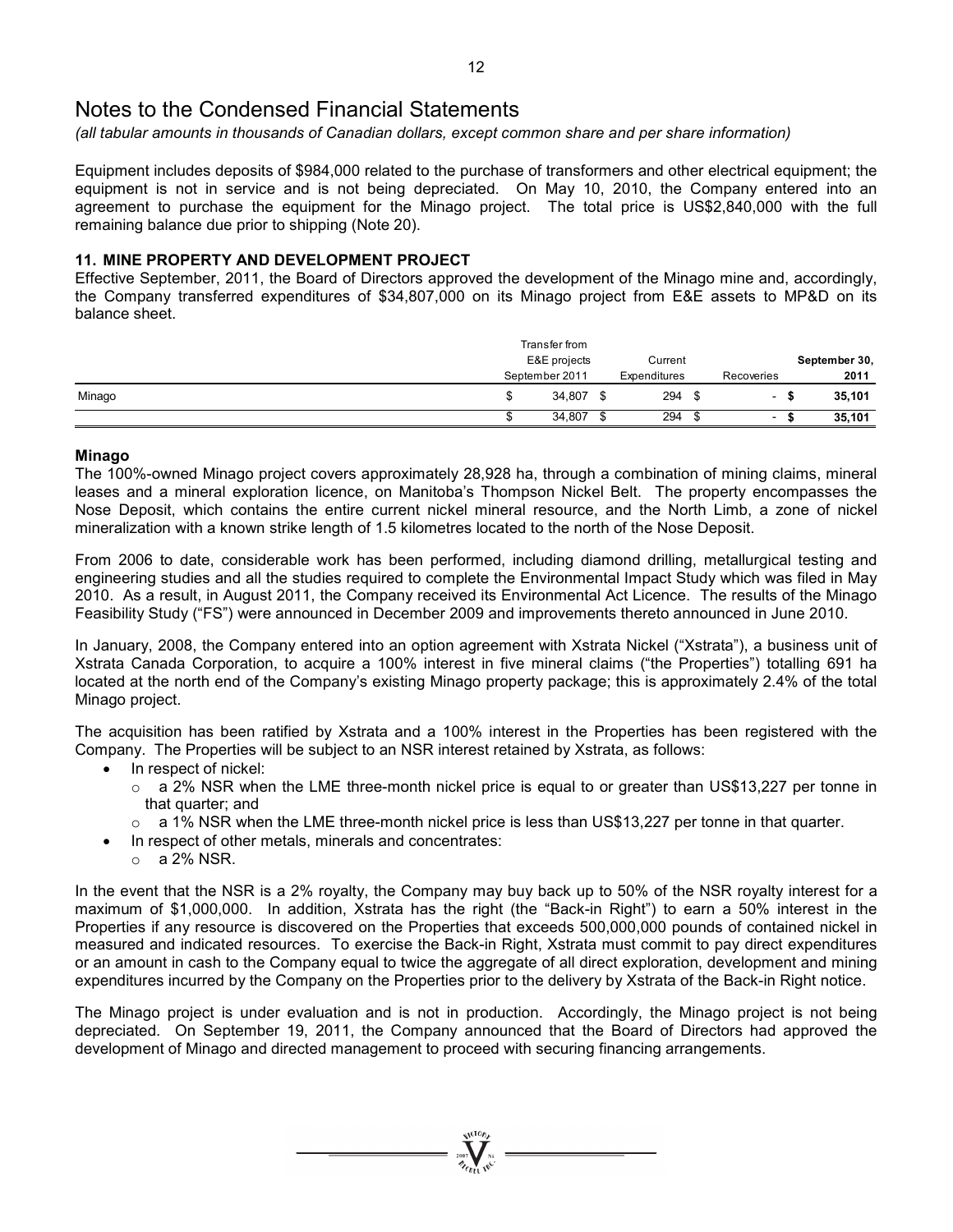*(all tabular amounts in thousands of Canadian dollars, except common share and per share information)* 

# **12. EXPLORATION AND EVALUATION PROJECTS**

Cumulative costs relating to the acquisition of mineral properties and exploration and evaluation ("E&E") expenditures have been incurred on the following projects:

|            |                  |              | Recoveries/              | Writedown of             |              |               |
|------------|------------------|--------------|--------------------------|--------------------------|--------------|---------------|
|            | January 1,       |              | Current Transfer to MP&D | E&E Projects/            |              | September 30, |
|            | 2011             | Expenditures |                          | Projects Excess Proceeds |              | 2011          |
| Lac Rocher | \$<br>7,026 \$   | 184 \$       |                          | $(8)$ \$                 | \$<br>$\sim$ | 7,202         |
| Lynn Lake  |                  | 3            | (600)                    | 597                      |              |               |
| Mel        | 6,618            | 673          |                          |                          |              | 7,291         |
| Minago     | 31,059           | 3,748        | (34, 807)                |                          |              |               |
|            | 44,703 \$        | 4,608        | $(35, 415)$ \$<br>- \$   | 597                      | -\$          | 14,493        |
|            |                  |              | Recoveries/              | Writedown of             |              |               |
|            | January 1,       |              | Current Transfer to MP&D | E&E Projects/            |              | September 30, |
|            | 2010             | Expenditures |                          | Projects Excess Proceeds |              | 2010          |
| Lac Rocher | \$<br>$6,962$ \$ | $52 \quad$   |                          | - \$                     | \$<br>$\sim$ | 7,014         |
| Lynn Lake  | 1,356            | 32           | (2,068)                  | 680                      |              |               |
| Mel        | 6,421            | 168          | $\overline{\phantom{a}}$ |                          |              | 6,589         |
| Minago     | 26,183           | 4,442        | $\blacksquare$           |                          |              | 30,625        |
|            | 40,922 \$<br>\$  | 4,694        | $(2,068)$ \$<br>\$       | 680                      | -\$          | 44,228        |

The expenditures on the Lynn Lake property are shown net of a \$300,000 option payment by Prophecy Resource Corp. (now Prophecy Coal Corp. or "Prophecy Coal") in the last quarter of 2009, \$300,000 in January 2010, \$400,000 in April 2010, \$400,000 in June 2010, \$600,000 in February 2011 and reflect the receipt of Prophecy Coal common shares in January 2010 with a fair value at that time of \$968,000. The excess proceeds of \$597,000 and \$680,000 for the nine months ended September 30, 2011 and 2010, respectively, represent the excess of consideration received under the option agreement above carrying value and are reflected in *(Writedown) recovery of exploration and evaluation projects* through operations.

During September, 2011, the Board approved the development of the Minago project, accordingly, the Company reviewed amounts recorded at that date for impairment and transferred \$34,807,000 to MP&D project (Note 11).

# **Lac Rocher**

The Lac Rocher project, which is 100% owned, is located 140 kilometres northeast of Matagami in northwestern Québec. The project is subject to a royalty of \$0.50 per ton on any ores mined and milled from the property and a 2% net smelter return royalty ("NSR").

In 2007, the Company began environmental work in support of obtaining a permit for the Lac Rocher deposit in order to extract and direct ship mineralized material to an offsite mill for processing. A 12-hole, 1,500 metre drill program was also completed to test for extensions to the nickel sulphide mineralization and to provide metallurgical samples for the Preliminary Economic Assessment ("PEA") to determine the near-term production and cash generation potential of the project.

Metallurgical testing of the massive sulphide mineralization from the deposit was completed in December, 2007. In February, 2008, the Company announced the results from metallurgical testing of the disseminated sulphide zone and they were incorporated into the PEA completed in November 2008.

The Company completed the construction of an access road in the third quarter of 2009 and performed diamond drilling to provide geotechnical data for portal and ramp development.

The Lac Rocher property is subject to a discovery incentive plan (the "DIP") to reward certain individuals involved in the discovery of Lac Rocher with a 2% NSR for mines that were discovered on certain properties prior to the expiry of the DIP. The NSR is payable only on revenues earned after recovery of all development costs for any mine on the property. The terms of the DIP provide the Company with a right of first refusal on any proposed disposition of the NSR. In addition, the DIP contains put/call provisions under which the Company may be required to purchase,

 $\sum_{2007}$   $\sum_{N}$   $\sum_{N}$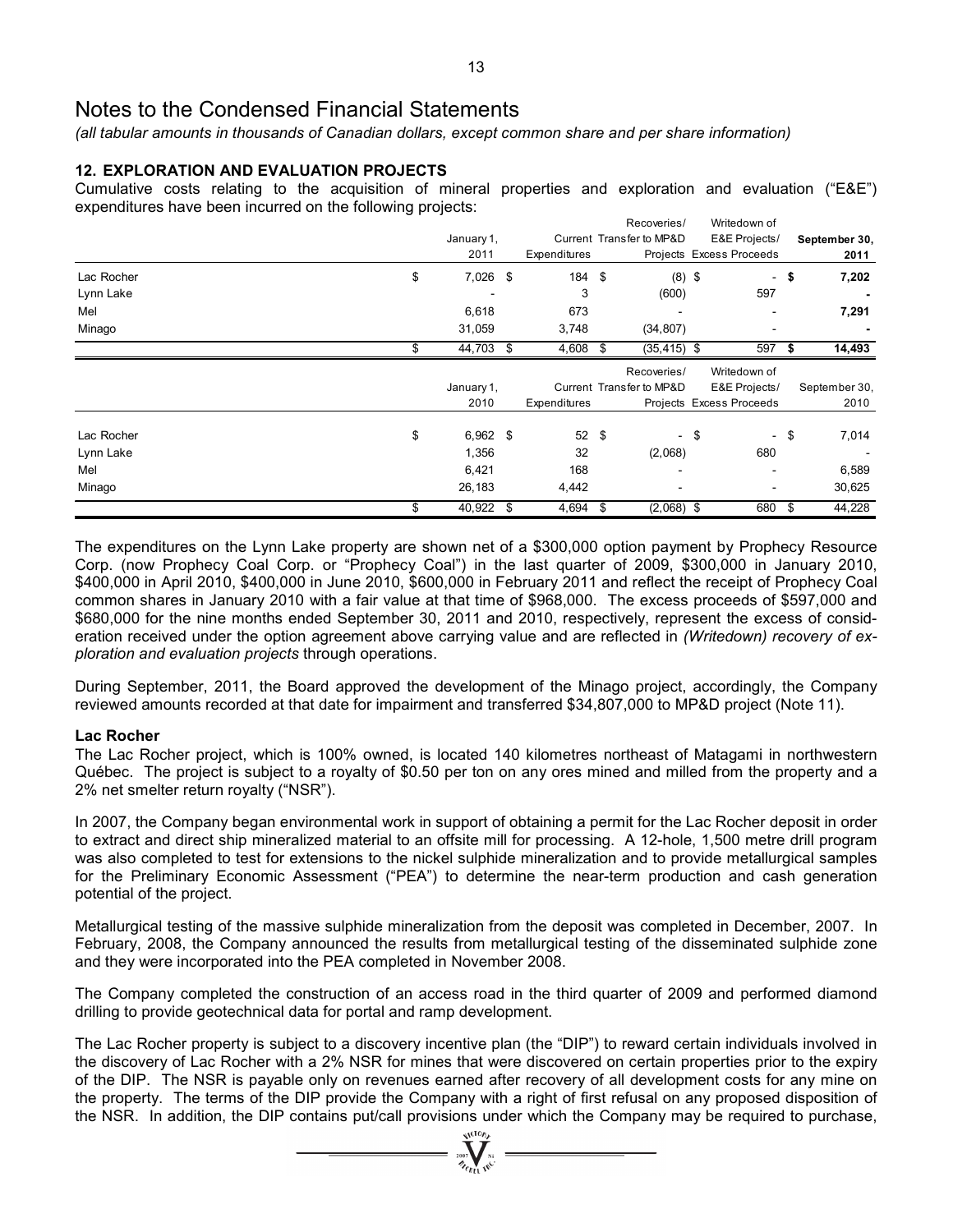*(all tabular amounts in thousands of Canadian dollars, except common share and per share information)* 

or may exercise an option to purchase, the NSR at the value of its discounted cash flows, as defined therein. The Lac Rocher property is the only property subject to the DIP. As the Lac Rocher property is not yet in production, no royalties are currently payable.

### **Lynn Lake**

The Company owns a 100% right, title and interest in the Lynn Lake nickel property ("Lynn Lake"), covering approximately 600 ha in northern Manitoba.

On October 21, 2009, the Company announced that it had optioned Lynn Lake to Prophecy Coal; pursuant to a corporate transaction by Prophecy Coal, the option was assigned, with the Company's consent to Prophecy Platinum Corp. ("Prophecy Platinum"). Under the terms of the agreement, Prophecy Platinum can acquire a 100% interest in Lynn Lake by paying the Company an aggregate of \$4,000,000 over approximately four and a half years, by incurring \$3,000,000 in exploration expenditures over approximately three years and by issuing a 10% equity interest in Prophecy Coal calculated on a diluted basis after Prophecy Coal completes a private placement; such placement was completed in January 2010. The Company also has the right to participate in future equity financings on a pro-rata basis to maintain its 10% interest.

The agreement, as extended, provides for the \$4,000,000 to be paid to the Company as follows:

- \$300,000 within five business days of receiving conditional regulatory approval (such amount was received in November 2009);
- \$300,000 within 60 days of October 21, 2009 (later extended to January 9, 2010 with cash received on January 6, 2010);
- \$400,000 within 180 days of October 21, 2009 (cash was received on April 13, 2010); and
- \$1,000,000 on March 1 of each of 2011, 2012 and 2013.

In June, 2010, the Company received an advance of \$400,000 from Prophecy Coal out of its scheduled amount of \$1,000,000 due in March 2011. Accordingly, a balance of \$600,000 was due by March 1, 2011. The Company received this payment on February 28, 2011. The Company received 2,419,548 shares of Prophecy Coal on January 6, 2010, at which date the bid price of the shares was \$0.40. Failure on the part of Prophecy Platinum (if not cured by Prophecy Coal) to meet any of the terms will result in cancellation of the option on the property and it will revert to the Company.

In June, 2011, Prophecy Coal completed a corporate transaction to spin off its non-coal assets into Prophecy Platinum in exchange for shares. The Company agreed to assign the option agreement with Prophecy Coal to the third party. Accordingly, the Company received 0.094758 shares (on a post-consolidation basis) of Prophecy Platinum on the basis of Prophecy Coal shares held on June 13, 2011, the record date, or approximately 596,000 shares at a fair value of \$0.80 per share. Such shares were accounted for as marketable securities as financial assets with changes in fair value recorded through OCI.

As at September 30, 2011, \$597,000 excess of proceeds under the option agreement above the book value of the property had been received in the period and accordingly was recorded through the statement of operations as a recovery of exploration and evaluation projects in respect of Lynn Lake.

### **Mel**

Effective August 27, 1999, Nuinsco Resources Limited ("Nuinsco") (the predecessor entity of Victory Nickel) entered into an option agreement (the "Agreement") with Inco Limited (predecessor to CVRD Inco Limited, now Vale) for the exploration and development of Vale's Mel properties (the "Mel Properties") located in the Thompson area of northern Manitoba. Pursuant to the Agreement, sufficient expenditures have been incurred to earn a 100% interest in the Mel Properties, and in 2007 the Company exercised its option to acquire such interest. Vale had the right to earn back a 51% interest by incurring expenditures of \$6,000,000 over a four-year period. On September 14, 2010, Vale notified the Company that it will not exercise this back-in right. In accordance with the terms of the agreement with Vale, they now are entitled to a 10% royalty on "distributable earnings" as defined in the agreement. Distributable earnings is defined as net revenue less operating expenses, before federal and provincial income taxes, after provincial mining taxes and less aggregate pre-production capital but before depreciation.

 $\sum_{2007}$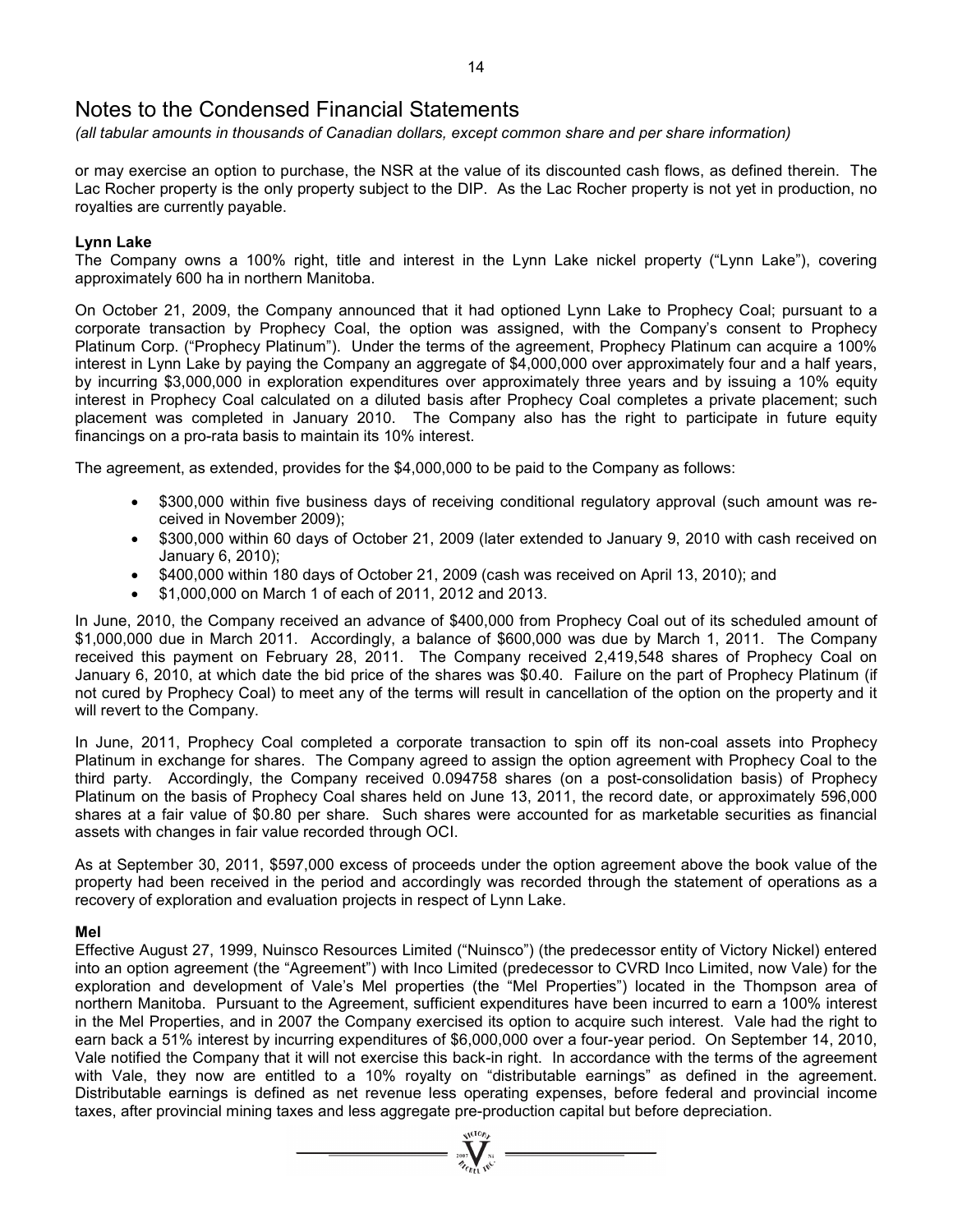*(all tabular amounts in thousands of Canadian dollars, except common share and per share information)* 

Also under the Agreement, Vale has a contractual obligation to mill ore mined from the Mel deposit at its cash cost plus 5% (provided that the product meets Vale specifications and that Vale has sufficient mill capacity).

In the first quarter of 2011, the Company completed a drilling program at Mel which had positive results. The Mel dataset is currently being vetted and updated. Following completion of this work, additional modelling of the resource is contemplated.

### **Wakami, Lar and Wellmet Projects**

The Company has incurred minimal expenditures on these properties in 2011, 2010 and 2009.

### **Impairment**

Pre-E&E (project generation) costs and/or E&E costs relating to discontinued projects in the amounts of \$nil were provided for through operations as *Writedown of exploration and evaluation projects* in the statement of operations in the three and nine months ended September 30, 2011 and 2010.

# **13. TRADE AND OTHER PAYABLES**

|                                       |              |    | September 30, |     | December 31, |
|---------------------------------------|--------------|----|---------------|-----|--------------|
|                                       | <b>Notes</b> |    | 2011          |     | 2010         |
| Trade payables                        |              |    |               |     |              |
| Mine property and development project | 11           | \$ | 56            | -\$ |              |
| Exploration and evaluation projects   | 12           |    | 25            |     | 374          |
| Non-project related                   |              |    | 29            |     | 23           |
| Due to Nuinsco Resources Limited      | 19           |    |               |     | 21           |
| Accrued liabilities                   |              |    |               |     |              |
| Mine property and development project | 11           |    |               |     |              |
| Exploration and evaluation projects   | 12           |    |               |     | 55           |
| Non-project related                   | 14,19        |    | 134           |     | 92           |
| Other payables                        |              |    | 20            |     | 27           |
| Flow-through premium liability        |              |    | 17            |     |              |
|                                       |              |    | 291           | S   | 592          |

The following table shows the transactions and balances of the flow-through premium liability:

|                                                      |             |   | September 30, | December 31, |
|------------------------------------------------------|-------------|---|---------------|--------------|
|                                                      | <b>Note</b> |   | 2011          | 2010         |
| Balance as at beginning of period                    |             | ⊕ | $\sim$        | \$.          |
| Flow-through premium from financing - February, 2010 |             |   |               | 171          |
| Flow-through premium adjusted through finance income |             |   |               | (171)        |
| Flow-through premium from financing - April, 2010    |             |   |               | 460          |
| Flow-through premium adjusted through finance income |             |   |               | (460)        |
| Flow-through premium from financing - May, 2011      | 14          |   | 87            |              |
| Flow-through premium adjusted through finance income |             |   | (70)          |              |
|                                                      |             |   | 17            |              |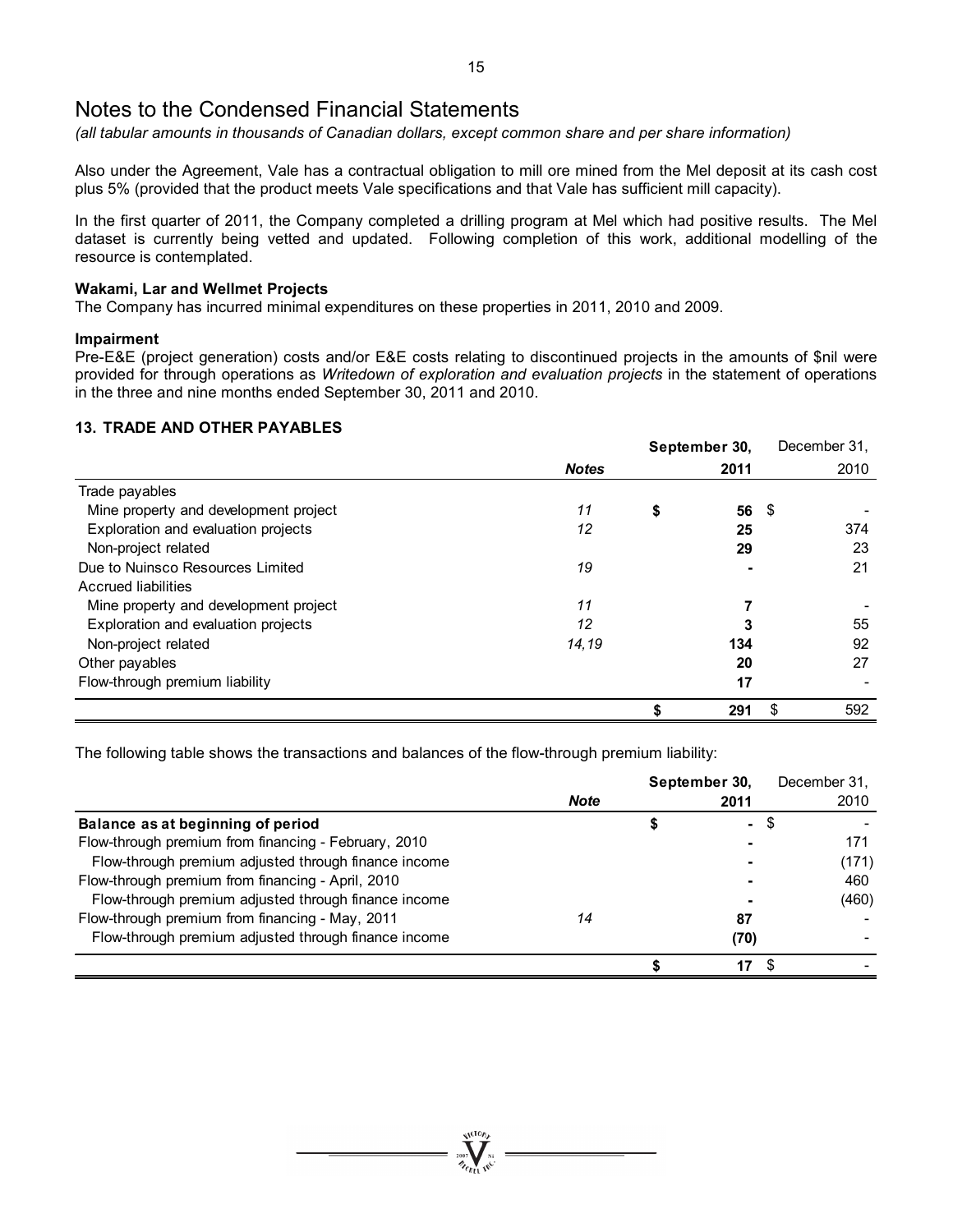*(all tabular amounts in thousands of Canadian dollars, except common share and per share information)* 

# **14. CAPITAL AND OTHER COMPONENTS OF EQUITY Share Capital**

### *Authorized*

The Company is authorized to issue an unlimited number of common shares.

### *Number of shares issued and outstanding*

The issued and outstanding common shares for the nine months ended September 30, 2011 are as follows:

|                                     |              | Gross          |  |                                  |  |                          | Finder's |        |                          |  |              |      |                          |      |          |              |
|-------------------------------------|--------------|----------------|--|----------------------------------|--|--------------------------|----------|--------|--------------------------|--|--------------|------|--------------------------|------|----------|--------------|
|                                     |              | Number of      |  | Proceeds/                        |  | <b>Share</b>             |          | Income |                          |  | Flow-Through |      | Unit                     |      | Other    | <b>Share</b> |
|                                     | <b>Notes</b> | <b>Shares</b>  |  | <b>Consideration Issue Costs</b> |  |                          |          | Taxes  |                          |  | Premium      |      | Warrants                 |      | Warrants | Capital      |
| Balance as at January 1, 2011       |              | 380,025,528    |  |                                  |  |                          |          |        |                          |  |              |      |                          |      |          | 46,114       |
| Issue of common shares              | (a)          | $5.000.000$ \$ |  | 500 \$                           |  | $(4)$ \$                 |          |        |                          |  | $\sim$       | - \$ | $\overline{\phantom{a}}$ | - \$ | (26)     | 471          |
| Issue of flow-through common shares | (b)          | 8,695,652      |  | 1,000                            |  | (20)                     |          |        |                          |  | (87)         |      | (14)                     |      | (88)     | 796          |
| Warrants exercised                  | (c)          | 1.137.627      |  | 136                              |  |                          |          |        | $\overline{\phantom{0}}$ |  |              |      |                          |      | 32       | 168          |
| Options exercised                   | (d)          | 300.000        |  | 15                               |  | $\overline{\phantom{0}}$ |          |        | $\overline{\phantom{0}}$ |  |              |      |                          |      | 11       | 26           |
|                                     |              | 395.158.807    |  | 1.651                            |  | $(24)$ \$                |          |        | 6                        |  | (87)         |      | (14)                     |      | (71)     | 47.575       |

- (a) On January 10, 2011, the Company completed a private placement financing of common shares at a price of \$0.10 per unit. Each unit comprises one common share and one-half of one common share purchase warrant. Each whole warrant entitles the holder to purchase one common share at an exercise price of \$0.14 for a period of 12 months from closing. The Company apportioned proceeds of \$26,000 to the cost of the unit warrants in contributed surplus as indicated in the table above.
- (b) On May 25, 2011, the Company completed a private placement of flow-through common shares at a price of \$0.115 per unit. Each unit comprises one common share and one-half of one common share purchase warrant. Each whole warrant entitles the holder to purchase one common share at an exercise price of \$0.15 for a period of 18 months from closing. Upon closing, the Company issued 456,960 finder's warrants that entitle the holder to purchase one finder's unit at an exercise price of \$0.15 for a period of 18 months from issuance. Each finder's unit entitles the holder to acquire one common share and one-half of one finder's unit warrant. Each whole finder's unit warrant entitles the holder to purchase one common share at an exercise price of \$0.15 for a period of 18 months from the issuance of the finder's unit warrant. The Company apportioned proceeds of \$87,000 to the flow-through premium, \$79,000 was attributed to the unit warrants and \$9,000 to the cost of the finder's warrants recorded in contributed surplus. The warrants included in the finder's unit have been recorded at a fair value of \$14,000 in accrued liabilities and will be adjusted through equity as the finder's units are exercised.
- (c) During 2011, 1,137,627 warrants were exercised at an exercise price of \$0.12 per share. The aggregate consideration plus the aggregate amount previously recorded through contributed surplus is reflected as an increase in share capital.
- (d) In July, 2011, 300,000 options were exercised at an exercise price of \$0.05 per share. The aggregate consideration plus the aggregate amount previously recorded through contributed surplus is reflected as an increase in share capital.

### **Share Incentive Plan**

The Company has a Share Incentive Plan which includes both a Share Purchase Plan and a Share Bonus Plan. Both are described fully in the Company's First Quarterly Financial Statements of 2011.

#### **Shareholder Rights Plan**

The Company has a Shareholder Rights Plan which is described fully in the Company's First Quarterly Financial Statements of 2011.

 $\sum_{i=1}^{\text{N}}\sum_{j=1}^{\text{N}}$ 

### **Accumulated Other Comprehensive Income or (Loss) ("AOCI")**

AOCI is comprised of the following separate components of equity:

### *Net change of financial assets at fair value through OCI*

This comprises the cumulative net change in the fair value of financial assets at fair value through OCI.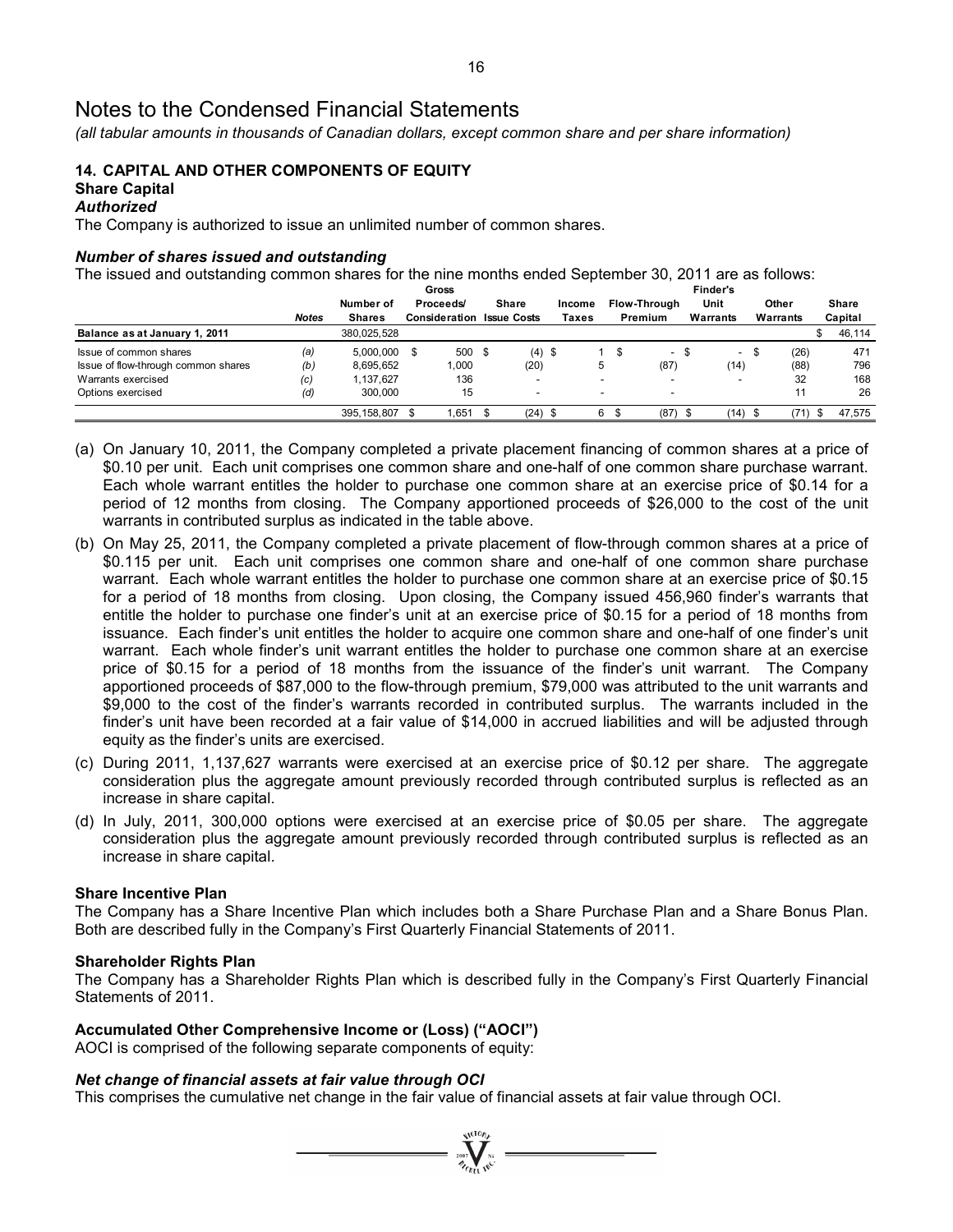*(all tabular amounts in thousands of Canadian dollars, except common share and per share information)* 

### *Income tax on other comprehensive income*

This comprises the amount of income tax determined to be required on the cumulative net change in the fair value of financial assets at fair value through OCI.

### **15. EARNINGS (LOSS) PER SHARE**

### **Basic Earnings (Loss) per Share**

The calculation of basic earnings (loss) per share ("EPS") for the three and nine months ended September 30, 2011 is based on the losses attributable to common shareholders of \$605,000 and \$809,000, respectively (2010 – loss of \$299,000 and income of \$227,000), and a weighted average number of common shares outstanding of 395,167,000 and 390,004,000 (2010 – 376,412,000 and 352,718,000).

The capital transactions from the reporting date to the date of this filing have not had a material impact on EPS.

### **Weighted Average Number of Common Shares (Basic)**

|                                                |             | Three months ended       | Nine months ended |               |  |  |
|------------------------------------------------|-------------|--------------------------|-------------------|---------------|--|--|
|                                                |             | September 30,            |                   | September 30. |  |  |
|                                                | 2011        | 2010                     | 2011              | 2010          |  |  |
| Balance as at beginning of period              | 394,711,000 | 376,336,000              | 380,026,000       | 328,150,000   |  |  |
| Effect of shares issued                        |             |                          | 8.944.000         | 23,824,000    |  |  |
| Effect of shares issued under Share Bonus Plan |             | $\overline{\phantom{a}}$ |                   | 719.000       |  |  |
| Effect of options exercised                    | 209.000     | $\overline{\phantom{0}}$ | 70.000            |               |  |  |
| Effect of warrants exercised                   | 71.000      | 76.000                   | 905,000           | 25.000        |  |  |
| Balance as at end of period                    | 394,991,000 | 376,412,000              | 389.945.000       | 352,718,000   |  |  |

### **Diluted Earnings per Share**

The calculation of diluted EPS for the three and nine months ended September 30, 2011 is based on the losses attributable to common shareholders of \$605,000 and \$809,000, respectively (2010 – loss of \$299,000 and income of \$227,000), and a weighted average number of common shares outstanding, after adjustment for the effects of all dilutive potential common shares of 397,245,000 and 392,385,000 (2010 – 378,991,000 and 356,266,000).

### **Weighted Average Number of Common Shares (Diluted)**

|             |               |                    | Nine months ended |  |  |
|-------------|---------------|--------------------|-------------------|--|--|
|             | September 30, |                    | September 30,     |  |  |
| 2011        | 2010          | 2011               | 2010              |  |  |
| 394,991,000 | 376,412,000   | 389,945,000        | 352,718,000       |  |  |
| 2,078,000   | 2.579.000     | 2.381.000          | 3,548,000         |  |  |
| 397,069,000 | 378,991,000   | 392,326,000        | 356,266,000       |  |  |
|             |               | Three months ended |                   |  |  |

For the three and nine months ended September 30, 2011, 25,259,000 and 24,956,000 options and 7,305,000 warrants (2010 – 23,674,000 and 22,704,000 options and 34,656,000 warrants) were excluded from the diluted weighted average number of common shares calculation as their effect would have been anti-dilutive.

The average market value of the Company's shares for purposes of calculating the dilutive effect of share options was based on quoted market prices for the respective periods during which the options were outstanding.

### **16. SHARE-BASED PAYMENTS**

#### **Description of the Share-based Payment Arrangements**

The Company's share-based payment arrangements are described in Note 16 to the Company's First Quarterly Financial Statements of 2011.

### *Stock Option Plan (equity-settled)*

As at September 30, 2011, the Company had 31,937,000 (December 31, 2010 – 31,602,000) common shares available for the granting of future options. Options are exercisable at the market price of the shares at the date of

 $\sum_{n=1}^{\infty}$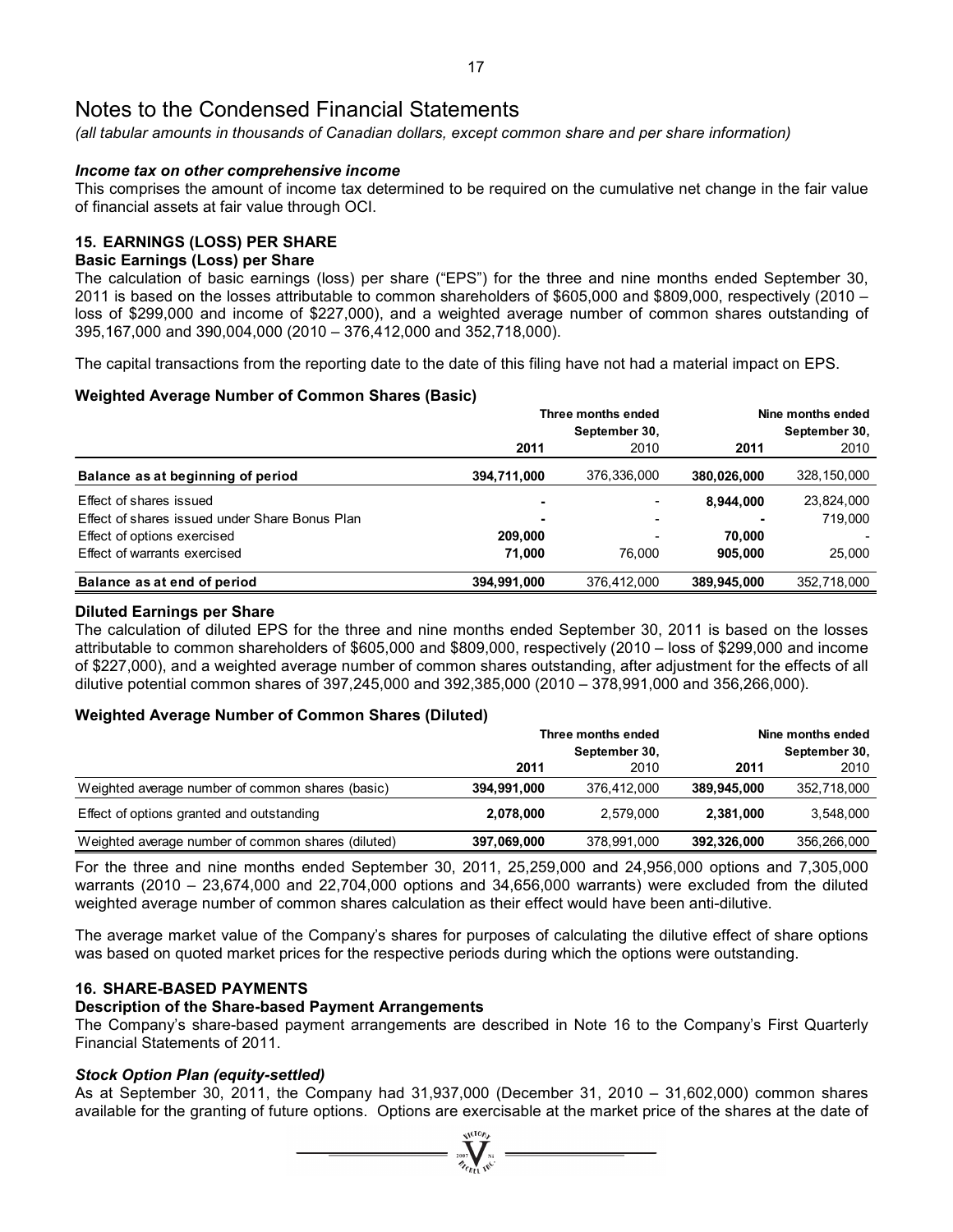*(all tabular amounts in thousands of Canadian dollars, except common share and per share information)* 

grant. The Company does not have any cash-settled transactions.

### *Share purchase warrants (equity-settled)*

Outstanding warrants as at September 30, 2011 consists of warrants issued pursuant to the private placements completed during 2011. The Company does not have any cash-settled transactions.

### *Share Bonus Plan*

The terms of the Company's Share Bonus Plan are set out in Note 14 to the Company's First Quarterly Financial Statements of 2011.

# **Terms and Conditions of Share-based Payment Arrangements**

#### *Stock Option Plan*

The terms and conditions relating to the grants of the Stock Option Plan are set out in Note 14 to the Company's First Quarterly Financial Statements of 2011.

#### *Share purchase warrants*

The terms and conditions relating to the grants of the share purchase warrants are set out in Note 14 to the Company's First Quarterly Financial Statements of 2011.

# **Disclosure of Share-based Payment Arrangements**

### *Stock Option Plan*

The number and weighted average exercise prices of options are as follows:

|                                       |               |                            |                    | Weighted               |  |
|---------------------------------------|---------------|----------------------------|--------------------|------------------------|--|
|                                       |               | <b>Number of options</b>   |                    | average exercise price |  |
|                                       | September 30, | December 31. September 30. |                    | December 31.           |  |
|                                       | 2011          | 2010                       | 2011               | 2010                   |  |
| Outstanding as at beginning of period | 25,402,248    | 24,221,498 \$              | $0.30 \, \hat{ }$  | 0.30                   |  |
| Granted                               | 4,335,000     | 5,540,000 \$               | $0.11 \text{ }$ \$ | 0.16                   |  |
| Cancelled                             |               | $(200,000)$ \$             | ۰.                 | \$<br>0.05             |  |
| Exercised                             | (300,000)     | $(350,000)$ \$             | 0.05 S             | 0.05                   |  |
| Expired                               | (2, 100, 012) | $(3,809,250)$ \$           | $0.21 \quad$ \$    | 0.14                   |  |
| Outstanding as at end of period       | 27,337,236    | 25,402,248 \$              | $0.28$ \$          | 0.30                   |  |
| Exercisable as at end of period       | 26,594,736    | 24, 132, 248 \$            | 0.28               | \$<br>0.30             |  |

For options exercised during 2011, the weighted average share price at the date of exercise was \$0.09 (2010 - \$0.105).

|                          | Weighted average remaining |                               |                            |              |  |  |  |  |  |
|--------------------------|----------------------------|-------------------------------|----------------------------|--------------|--|--|--|--|--|
|                          |                            | Number of options outstanding |                            |              |  |  |  |  |  |
|                          | September 30,              |                               | December 31, September 30, | December 31. |  |  |  |  |  |
|                          | 2011                       | 2010                          | 2011                       | 2010         |  |  |  |  |  |
| Range of exercise prices |                            |                               |                            |              |  |  |  |  |  |
| \$0.03 to \$0.05         | 4,265,000                  | 4,565,000                     | 2.33                       | 3.08         |  |  |  |  |  |
| \$0.06 to \$0.14         | 5,585,000                  | 1,250,000                     | 3.96                       | 2.27         |  |  |  |  |  |
| \$0.15 to \$0.16         | 5,490,000                  | 5,490,000                     | 3.26                       | 4.01         |  |  |  |  |  |
| \$0.17 to \$0.25         | 1,593,750                  | 3,204,262                     | 2.33                       | 1.82         |  |  |  |  |  |
| \$0.26 to \$0.32         | 2,956,250                  | 3,445,750                     | 1.59                       | 2.09         |  |  |  |  |  |
| \$0.33 to \$0.50         | 2,336,500                  | 2,336,500                     | 1.27                       | 2.02         |  |  |  |  |  |
| \$0.51 to \$0.64         | 2,850,000                  | 2,850,000                     | 0.44                       | 1.19         |  |  |  |  |  |
| \$0.65 to \$0.82         | 2,260,736                  | 2.260.736                     | 0.45                       | 1.20         |  |  |  |  |  |
|                          | 27,337,236                 | 25,402,248                    | 2.33                       | 2.47         |  |  |  |  |  |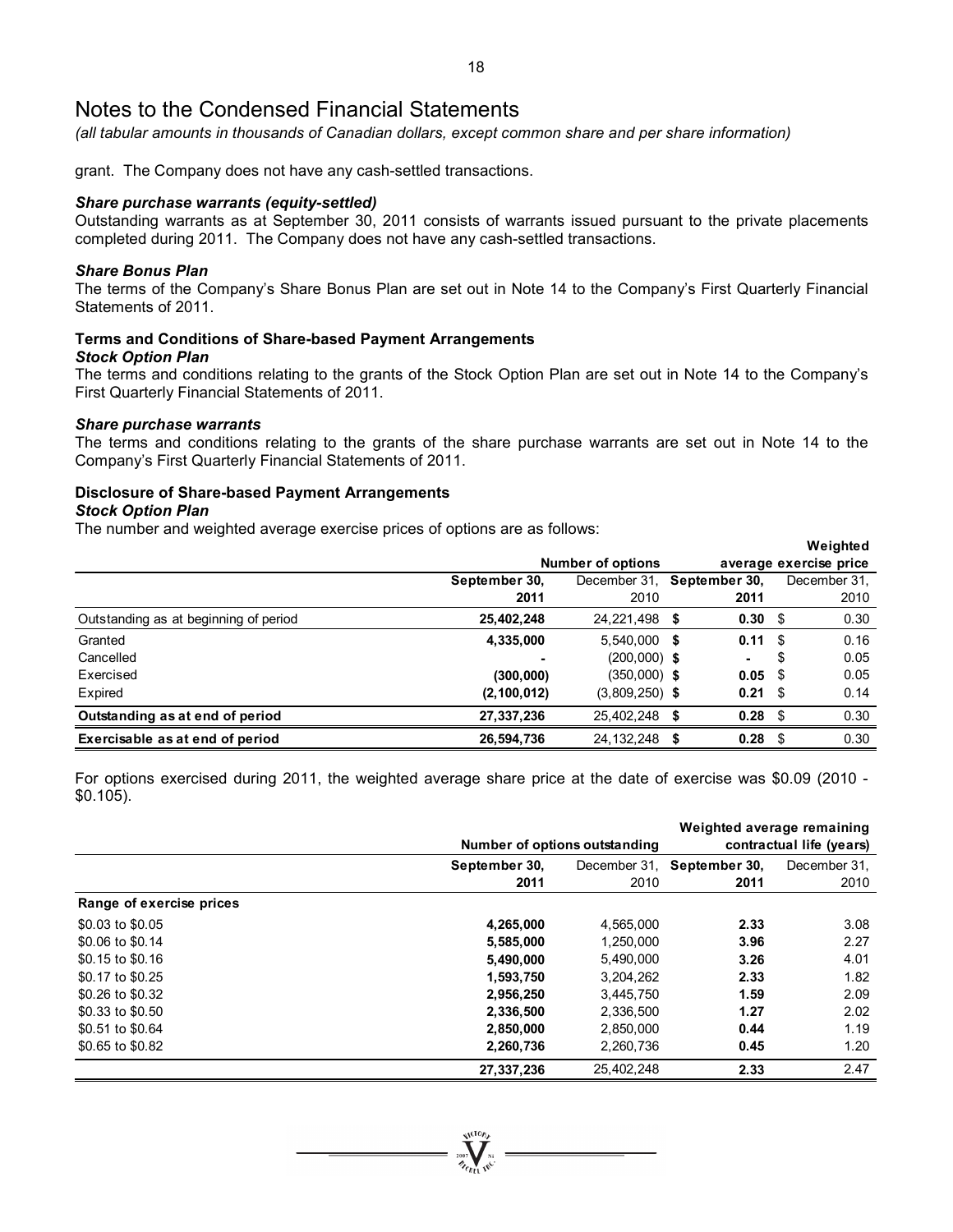*(all tabular amounts in thousands of Canadian dollars, except common share and per share information)* 

There were 4,335,000 options granted in the nine months ended September 30, 2011, with a weighted average fair value at the date of grant of \$0.074. For options granted during 2010, the weighted average fair value at the date of grant was \$0.12. A total of 5,540,000 options were granted during 2010 to key management personnel, employees and consultants. These issuances resulted in a total share-based payment expense of \$148,000 in the third quarter of 2011, \$290,000 in the nine months ended September 30, 2011; \$657,000 in the year ended December 31, 2010. Of the 27,337,236 options outstanding at September 30, 2011, 742,500 are subject to vesting in the next fiscal year (at December 31, 2010 – 25,402,248 were outstanding of which 1,270,000 were subject to vesting in the following year). The aggregate fair value of these unvested options not yet charged to operations is \$34,000 (unvested options outstanding as at December 31, 2010 - \$3,000).

During 2011, the Company agreed to extend 1,550,000 options of a retiring director to their original expiry dates, such options would have otherwise expired 90 days after retirement. The extension was treated as a modification and an additional share-based payment of \$38,000 was charged to operations.

**Weighted**

### *Share purchase warrants*

The number and weighted average exercise prices of warrants are as follows:

|                                        |                   |                |                            |     |            |     | vveignted              |
|----------------------------------------|-------------------|----------------|----------------------------|-----|------------|-----|------------------------|
|                                        |                   |                | <b>Number of warrants</b>  |     |            |     | average exercise price |
|                                        |                   | September 30,  | December 31, September 30, |     |            |     | December 31.           |
|                                        | Date Issued       | 2011           | 2010                       |     | 2011       |     | 2010                   |
| Issued pursuant to rights offering     | August 17, 2009   | 32,744,976     | 32,744,976                 | \$  | $0.120$ \$ |     | 0.120                  |
| Exercised                              |                   | (4, 476, 909)  | (3,339,282)                |     |            |     |                        |
| Expired                                |                   | (28, 268, 067) |                            |     |            |     |                        |
| Outstanding as at end of period        |                   |                | 29,405,694                 | \$  | 0.120      | -\$ | 0.120                  |
| Issued pursuant to private placements: |                   |                |                            |     |            |     |                        |
| Unit warrants                          | February 26, 2010 | 1,714,569      | 1,714,569                  | \$  | 0.260      | -\$ | 0.260                  |
| Expired                                |                   | (1,714,569)    |                            |     |            |     |                        |
| Unit warrants                          | April 9, 2010     | 3,285,431      | 3,285,431                  | \$  | 0.260      | -\$ | 0.260                  |
| Expired                                |                   | (3, 285, 431)  |                            |     |            |     |                        |
| Finder's warrants                      | April 9, 2010     | 250,000        | 250,000                    | \$  | 0.175      | -\$ | 0.175                  |
| Expired                                |                   | (250,000)      |                            |     |            |     |                        |
| Unit warrants                          | January 10, 2011  | 2,500,000      | n/a                        | -\$ | 0.140      |     | n/a                    |
| Unit warrants                          | May 25, 2011      | 4,347,826      | n/a                        | -\$ | 0.150      |     | n/a                    |
| Finder's warrants                      | May 25, 2011      | 456,960        | n/a                        | \$  | 0.150      |     | n/a                    |
| Outstanding as at end of period        |                   | 7,304,786      | 34,655,694                 | \$  | 0.147      | \$  | 0.141                  |

The warrants issued in the first quarter of 2011 expire 12 months from issue date; warrants issued in the second quarter of 2011 expire 18 months from issue date. Warrants issued pursuant to the rights offering were exercisable for a period of 12 months commencing August 18, 2010; all other warrants have expired and were exercisable upon issue for a term of 12 months.

# **Inputs for Measurement of Grant Date Fair Values**

The grant-date-fair-values of share-based payments were measured based on the Black-Scholes option-pricing model. Expected volatility is estimated by considering historic average share price volatility.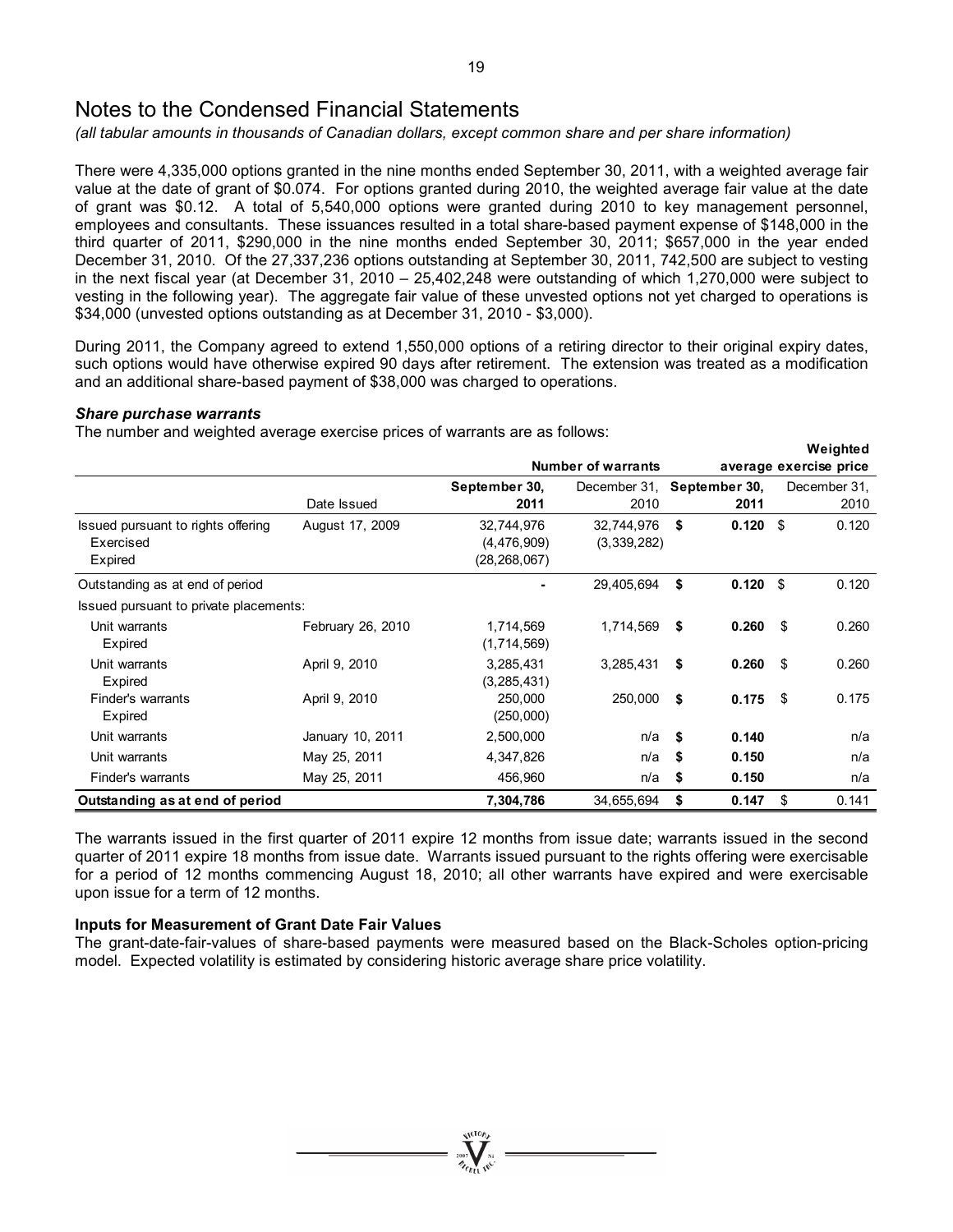*(all tabular amounts in thousands of Canadian dollars, except common share and per share information)* 

The inputs used in the measurement of the fair values at grant date of the share-based payments granted during the period are as follows:

|                                               |                   | <b>Options</b>      | <b>Warrants</b>            |                    |  |  |
|-----------------------------------------------|-------------------|---------------------|----------------------------|--------------------|--|--|
|                                               | September 30,     |                     | December 31, September 30, | December 31,       |  |  |
| Granted, modified or issued during the period | 2011              | 2010                | 2011                       | 2010               |  |  |
|                                               | \$0.070 and       |                     | \$0.011 and                |                    |  |  |
| Fair value at grant date                      | \$0.077           | \$0.066 and \$0.119 | \$0.019                    | \$0.038 to \$0.053 |  |  |
| Share price at grant date                     | \$0.10 and \$0.11 | \$0.09 and \$0.16   | \$0.100                    | \$0.140 to \$0.150 |  |  |
| Fair value of options modified                | \$0.00 to \$0.07  |                     |                            |                    |  |  |
| <b>Assumptions</b>                            |                   |                     |                            |                    |  |  |
| Exercise price                                | \$0.05 to \$0.64  | \$0.09 and \$0.16   | \$0.14 and \$0.15          | \$0.175 to \$0.260 |  |  |
| Expected volatility                           | 42% to 106%       | 108% to 110%        | 56% and 65%                | 115% to 116%       |  |  |
| Life (years)                                  | 1.3 to 4.7        | 4                   | 1 and 1.5                  |                    |  |  |
| Expected dividends                            |                   |                     |                            |                    |  |  |
| Risk-free interest rate                       | 0.95% to 2.22%    | 2.06% to 2.50%      | 1.57% and 1.69%            | 1.10%              |  |  |

# **17. FINANCE INCOME AND FINANCE COSTS**

|                                                            |         | Three months ended | Nine months ended |               |     |       |  |
|------------------------------------------------------------|---------|--------------------|-------------------|---------------|-----|-------|--|
|                                                            |         | September 30,      |                   | September 30, |     |       |  |
|                                                            | 2011    |                    | 2010              | 2011          |     | 2010  |  |
| Interest income on bank deposits                           | \$<br>3 | \$                 |                   | \$<br>6       | \$  | 9     |  |
| Net change in fair value of financial assets at fair value |         |                    |                   |               |     |       |  |
| through operations                                         | 35      |                    |                   |               |     | 1,050 |  |
| Premium on flow-through spending                           | 44      |                    | 129               | 70            |     | 631   |  |
| Net foreign exchange gain                                  |         |                    |                   |               |     |       |  |
| <b>Finance income</b>                                      | 82      |                    | 130               | 78            |     | 1,690 |  |
| Net change in fair value of financial assets at fair value |         |                    |                   |               |     |       |  |
| through operations                                         |         |                    | (39)              | (153)         |     |       |  |
| Fee to Nuinsco Resources Limited                           |         |                    | (33)              |               |     | (33)  |  |
| <b>Finance costs</b>                                       |         |                    | (72)              | (153)         |     | (33)  |  |
| Net Finance Income (Costs)                                 | 82      |                    | 58                | (75)          | -\$ | 1,657 |  |

### **18. OPERATING SEGMENT**

### **Reporting Segment**

The Company is engaged in the exploration, evaluation and development of properties for the mining and production of nickel. The Company does not have formal operating segments and does not yet have operating revenues, products, processes or customers. The corporate office operates to support the Company's projects and receives administrative support from Nuinsco Resources Limited ("Nuinsco") (Note 19) to do so. The projects are all located in Canada. Senior management makes decisions by considering exploration potential and results on a project basis. Any applicable amounts relating to projects are capitalized to the relevant project as either *Exploration and evaluation projects* or *Mine property and development project* on the balance sheet.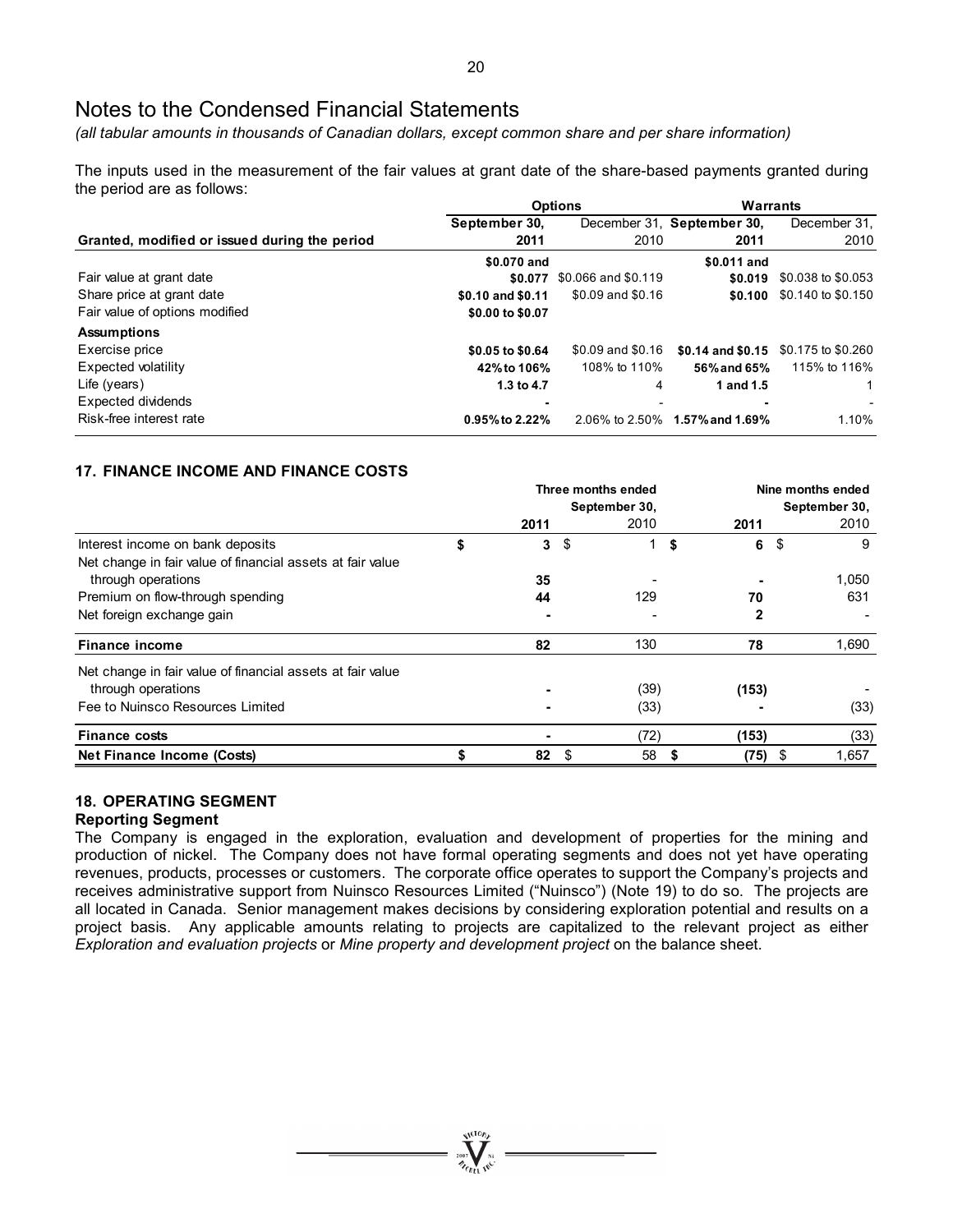*(all tabular amounts in thousands of Canadian dollars, except common share and per share information)* 

# **Geographical Information**

|                     | September 30, |            |  |        |  |  |
|---------------------|---------------|------------|--|--------|--|--|
|                     |               | 2011       |  | 2010   |  |  |
| Canada              |               |            |  |        |  |  |
| Corporate           | \$            | $5,548$ \$ |  | 11,537 |  |  |
| Lac Rocher          |               | 7,202      |  | 7,026  |  |  |
| Lynn Lake           |               | ٠          |  |        |  |  |
| Mel                 |               | 7,291      |  | 6,618  |  |  |
| Minago              |               | 35,101     |  | 31,059 |  |  |
| <b>Total Assets</b> | S             | 55,142 \$  |  | 56,240 |  |  |

Revenues in each period are wholly attributable to the Corporate office. There have been no changes in the reportable segment or the treatment of segmented assets and revenues period-over-period.

# **19. RELATED PARTIES & MANAGEMENT AGREEMENT**

### **Transactions and Balances with Nuinsco and Related Parties**

The Company shares management, administrative assistance and facilities with Nuinsco pursuant to a management agreement. The costs charged by Nuinsco are recorded at the cost to Nuinsco of such services plus 10 per cent. The management agreement commenced February 1, 2007 and is terminable by the Company upon 180 days notice and by Nuinsco upon 90 days notice.

Transactions and balances with Nuinsco and related parties are shown in the following tables:

|                                                         |           | Three months ended |               | Nine months ended |               |    |               |
|---------------------------------------------------------|-----------|--------------------|---------------|-------------------|---------------|----|---------------|
|                                                         |           |                    | September 30, |                   |               |    | September 30, |
|                                                         | 2011      |                    | 2010          |                   | 2011          |    | 2010          |
| Overhead charges from Nuinsco Resources Limited         | 197S      |                    | 192 S         |                   | 609 \$        |    | 529           |
| Project costs charged to Nuinsco Resources Limited      | 10 S      |                    |               | 5 \$              | 24S           |    | 19            |
| Project recoveries charged by Nuinsco Resources Limited | \$<br>21S |                    |               | 4\$               | 55S           |    | 29            |
|                                                         |           |                    |               |                   | September 30, |    | December 31.  |
|                                                         |           |                    |               |                   | 2011          |    | 2010          |
| <b>Balances Outstanding</b>                             |           |                    |               |                   |               |    |               |
| Payable to Nuinsco Resources Limited                    |           |                    | S             |                   | $\sim$        | \$ | 21            |
| Receivable from Nuinsco Resources Limited               |           |                    |               |                   | 13            | -S |               |
| Payable to key management personnel                     |           |                    | S             |                   | 107           |    | 34            |

Amounts due to or from Nuinsco are unsecured, non-interest bearing and due on demand. Amounts due to or from Nuinsco are settled on a regular basis. Payables to key management personnel generally relate to directors' fees and expense reimbursements.

# **Transactions with Key Management Personnel**

Short-term employee benefits provided by the Company include salaries, directors' fees, statutory benefit contributions, paid annual vacation and paid sick leave as well as non-monetary benefits such as medical care. The Company's non-monetary benefit package for key management personnel is the same as that available to all full-time employees. In addition to short-term employee benefits, the Company may also issue options and shares as part of the Stock Option Plan and Share Bonus Plan (Notes 16 and 14).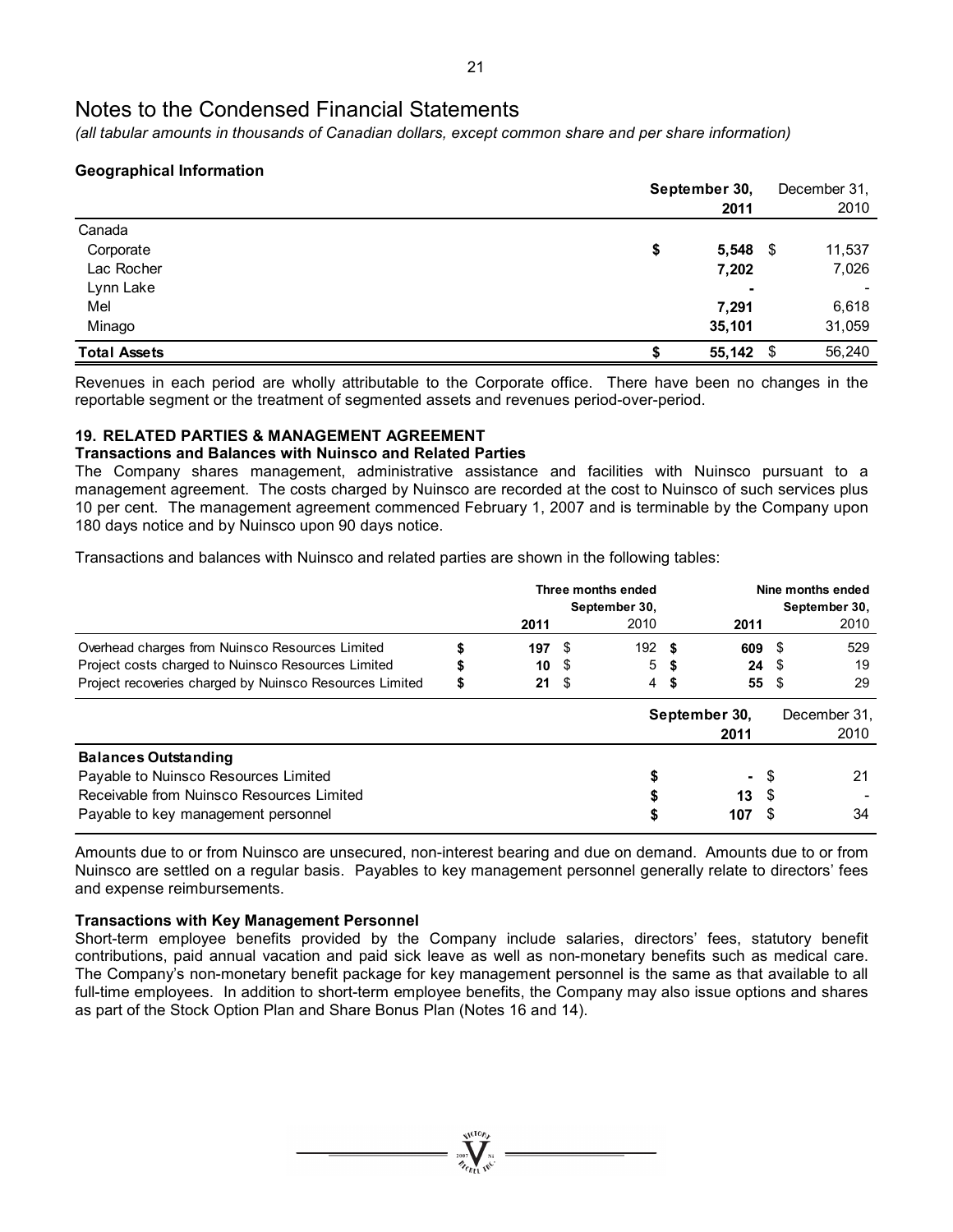*(all tabular amounts in thousands of Canadian dollars, except common share and per share information)* 

Key management personnel compensation comprised:

| <u>.</u>                                |             |           | Three months ended<br>September 30, |      | Nine months ended<br>September 30, |       |      |       |  |
|-----------------------------------------|-------------|-----------|-------------------------------------|------|------------------------------------|-------|------|-------|--|
|                                         | <b>Note</b> | 2011      |                                     | 2010 |                                    | 2011  |      | 2010  |  |
| Short-term employee benefits            |             | $215 \t$$ |                                     | 218S |                                    | 660   | - \$ | 666   |  |
| Share-based payments - options          |             | 133       |                                     |      |                                    | 320   |      | 619   |  |
| Share-based payments - Share Bonus Plan | (a)         | 201       |                                     |      |                                    | 201   |      | 138   |  |
|                                         |             | 549       |                                     | 218  |                                    | 1.181 |      | 1.423 |  |

*(a) Granted in the third quarter of 2011, but issued during the fourth quarter of 2011.* 

There were no outstanding balances as at September 30, 2011 and December 31, 2010 relating to key management personnel except as included in the tables above.

# **20. COMMITMENTS**

### **Flow-through Commitment**

The Company has a remaining flow-through commitment from the financing in May, 2011, of \$193,000; this is required to be fulfilled by December 31, 2012. As at December 31, 2010, the Company had fulfilled its commitment to incur exploration expenditures in relation to prior flow-through share financings.

### **Transformer Equipment**

On May 10, 2010, the Company entered into an agreement to purchase equipment for the Minago project. The total price is US\$2,840,000 with the balance due prior to shipping. The Company has made aggregate deposits of \$984,000 as at September 30, 2011.

# **21. EXPLANATION OF TRANSITION TO IFRS**

As stated in Note 2(a), these financial statements are prepared in accordance with IFRS.

The accounting policies set out in Note 3 to the Company's First Quarterly Financial Statements of 2011 have been applied in preparing the condensed financial statements for the period ended September 30, 2011, the comparative information presented in these financial statements for the year ended December 31, 2010 and the opening IFRS balance sheet as at January 1, 2010 (Victory Nickel's date of transition). The First Quarterly Financial Statements of 2011 included detailed information and reconciliations as at the transition date, December 31, 2010 and March 31, 2010; supplemental information as at and for the three and nine months ended September 30, 2010 is included below and should be read in conjunction with Note 23 to the First Quarterly Financial Statements of 2011.

In preparing its IFRS financial information, Victory Nickel has adjusted amounts reported previously in financial statements prepared in accordance with predecessor Canadian GAAP in effect for the Company prior to the transition date ("pre-transition Canadian GAAP"). An explanation of how the transition from pre-transition Canadian GAAP to IFRS has affected Victory Nickel's financial position, financial performance and cash flows is set out in the following tables and the notes that accompany the tables.

The Company identified an arithmetic error in its cash flow for the nine months ended September 30, 2010 wherein the Company added back its recovery of exploration and development projects in its operating activities rather than deducting it with an opposite but equal effect on its cash outlays on exploration and evaluation projects. Refer to Note (a) below. Otherwise the Company did not identify any material errors in its application of pre-transition Canadian GAAP.

Concurrent with the work performed for transition to IFRS, the Company took the opportunity to consider its financial disclosures and decided to make additional reclassifications. While these are not as a direct result of the IFRS transition, the Company has identified such reclassifications in order to assist the reader in making comparisons with historic financial information which has previously been published. These reclassifications are identified as being non-IFRS reclassifications in the notes to the reconciliations.

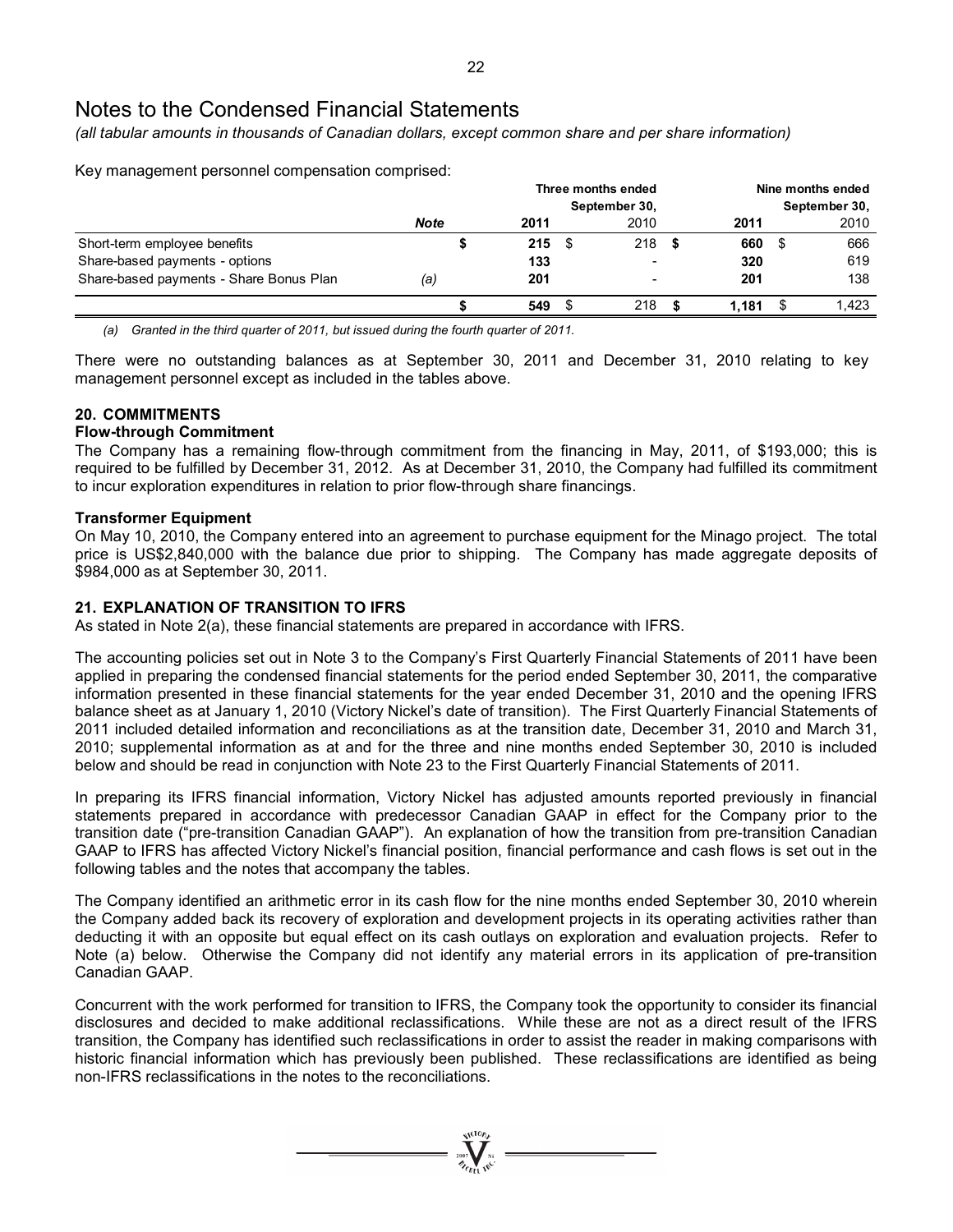*(all tabular amounts in thousands of Canadian dollars, except common share and per share information)* 

# **Reconciliation of Equity – Interim Comparative Balance Sheet**

|                                                   |                                           | September 30, 2010                    |    |             |  |
|---------------------------------------------------|-------------------------------------------|---------------------------------------|----|-------------|--|
|                                                   | Pre-transition<br>Canadian<br><b>GAAP</b> | <b>Effect of</b><br><b>Transition</b> |    | <b>IFRS</b> |  |
| <b>Notes</b><br>(unaudited)                       | (Restated - see below)                    |                                       |    |             |  |
| <b>ASSETS</b>                                     |                                           |                                       |    |             |  |
| <b>Current assets</b>                             |                                           |                                       |    |             |  |
| Cash and cash equivalents                         | \$<br>597 \$                              | $\blacksquare$                        | \$ | 597         |  |
| Receivables<br>b                                  | 180                                       | 50                                    |    | 230         |  |
| Marketable securities                             | 5,523                                     |                                       |    | 5,523       |  |
| Due from Nuinsco Resources Limited<br>b           | 22                                        | (22)                                  |    |             |  |
| b<br>Prepaid expenses and deposits                | 28                                        | (28)                                  |    |             |  |
| <b>Total current assets</b>                       | 6,350                                     | $\omega$                              |    | 6,350       |  |
| Non-current assets                                |                                           |                                       |    |             |  |
| Property and equipment                            | 718                                       |                                       |    | 718         |  |
| Exploration and development projects<br>c         | 36,982                                    | (36, 982)                             |    |             |  |
| Exploration and evaluation projects<br>cde        |                                           | 44,228                                |    | 44,228      |  |
| Total non-current assets                          | 37,700                                    | 7,246                                 |    | 44,946      |  |
| <b>Total Assets</b>                               | \$<br>44,050 \$                           | 7,246 \$                              |    | 51,296      |  |
| <b>LIABILITIES AND SHAREHOLDERS' EQUITY</b>       |                                           |                                       |    |             |  |
| <b>Current liabilities</b>                        |                                           |                                       |    |             |  |
| Trade and other payables<br>f                     | \$<br>734 \$                              | $-$ \$                                |    | 734         |  |
| <b>Total current liabilities</b>                  | 734                                       | $\overline{\phantom{a}}$              |    | 734         |  |
| Non-current liability                             |                                           |                                       |    |             |  |
| Deferred tax liability<br>i                       | 382                                       | 2,512                                 |    | 2,894       |  |
| <b>Total Liabilities</b>                          | 1,116                                     | 2,512                                 |    | 3,628       |  |
| Shareholders' equity                              |                                           |                                       |    |             |  |
| Share capital<br>f                                | 45,076                                    | 1,016                                 |    | 46,092      |  |
| Contributed surplus                               | 3,772                                     | (76)                                  |    | 3,696       |  |
| Accumulated other comprehensive loss<br>h         | (611)                                     | 138                                   |    | (473)       |  |
| Deficit                                           | (5, 303)                                  | 3,656                                 |    | (1,647)     |  |
| Total shareholders' equity                        | 42,934                                    | 4,734                                 |    | 47,668      |  |
| <b>Total Liabilities and Shareholders' Equity</b> | \$<br>44,050 \$                           | 7,246 \$                              |    | 51,296      |  |

# **Restatement of September 30, 2010 Figures**

With the optioning of the Lynn Lake project, certain of the Company's tax pools acquired pursuant to the acquisition of Independent Nickel Corp. ("Independent") no longer met the test of being more-likely-than-not to be utilized. Accordingly, the Company should have recorded a valuation allowance in future income taxes against such pools of \$295,000 in the fourth quarter of 2009. Therefore, as at December 31, 2009, the Company increased the future income tax liability by \$295,000 and increased the deficit by the same amount. Accordingly, the January 1, 2010 balance sheet which forms the basis for the transition to IFRS, has been restated from that reported in the December 31, 2009 financial statements; the adjustment was reflected in the comparative financial statements included in the December 31, 2010 financial statements and has been reflected in the pre-transition Canadian GAAP balance sheet as at September 30, 2010.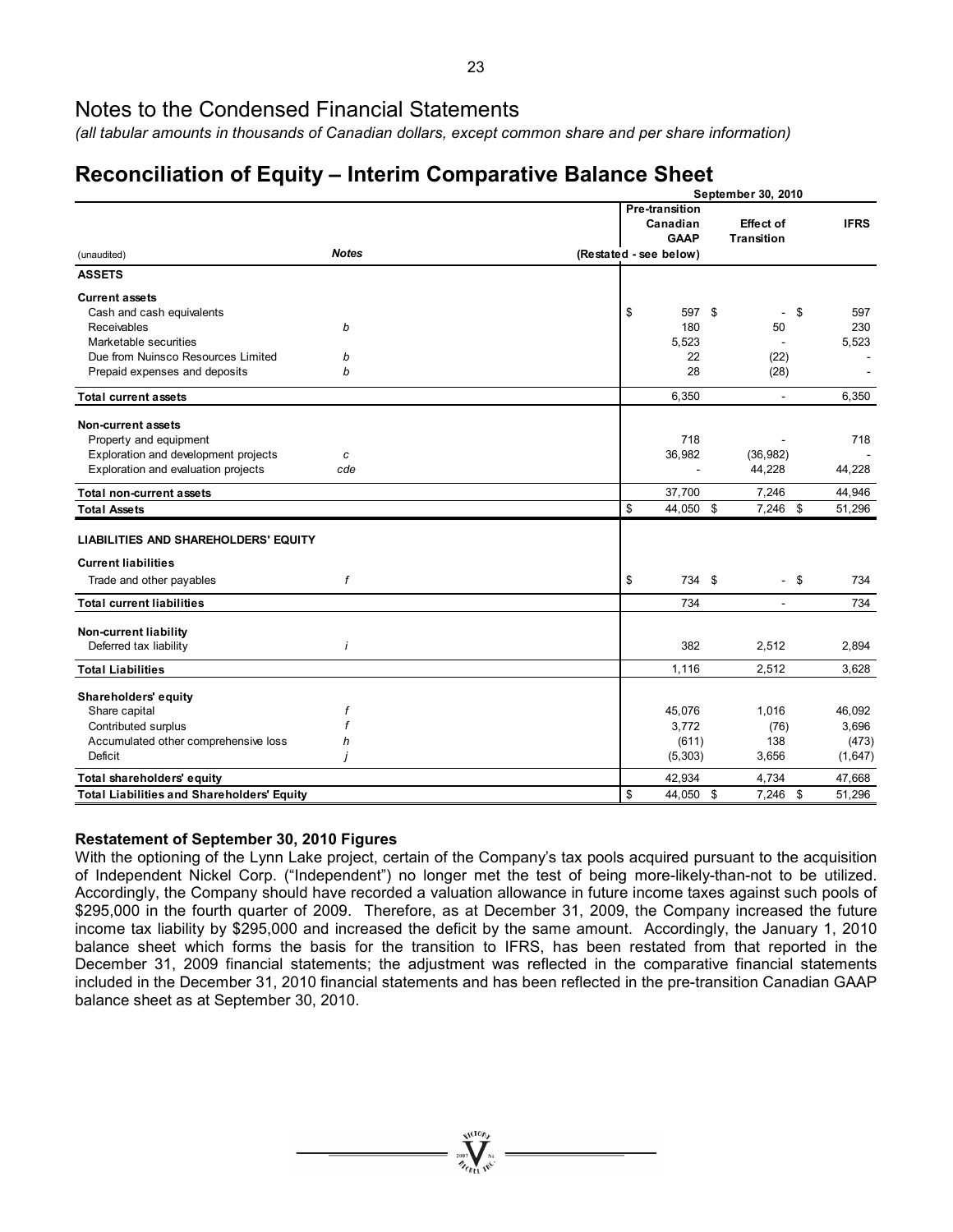*(all tabular amounts in thousands of Canadian dollars, except common share and per share information)* 

# **Reconciliation of Profit or Loss for the Three and Nine Months Ended September 30, 2010**

|                                                                                                                                                         |              |                                                  | Three months ended September 30, 2010 |                      | Nine months ended September 30, 2010 |                                  |      |                                       |                                  |
|---------------------------------------------------------------------------------------------------------------------------------------------------------|--------------|--------------------------------------------------|---------------------------------------|----------------------|--------------------------------------|----------------------------------|------|---------------------------------------|----------------------------------|
| (unaudited)                                                                                                                                             | <b>Notes</b> | <b>Pre-transition</b><br>Canadian<br><b>GAAP</b> | <b>Effect of</b><br><b>Transition</b> | <b>IFRS</b>          | Pre-transition                       | Canadian<br><b>GAAP</b>          |      | <b>Effect of</b><br><b>Transition</b> | <b>IFRS</b>                      |
| <b>Revenues</b>                                                                                                                                         |              |                                                  |                                       |                      |                                      |                                  |      |                                       |                                  |
| Interest income<br>Gain on sale of marketable securities                                                                                                | g<br>h       | \$<br>$\mathbf 1$<br>16                          | \$<br>$(1)$ \$<br>(16)                |                      | \$                                   | 9<br>159                         | \$   | $(9)$ \$<br>(159)                     |                                  |
| <b>Operating Expenses</b>                                                                                                                               |              |                                                  |                                       |                      |                                      |                                  |      |                                       |                                  |
| General and administrative costs<br>Share-based payments - options<br>Share-based payments - Share Bonus Plan<br>Amortization of property and equipment |              | (293)<br>(39)<br>(5)                             |                                       | (293)<br>(39)<br>(5) |                                      | (1,047)<br>(620)<br>(173)<br>(7) |      |                                       | (1,047)<br>(620)<br>(173)<br>(7) |
| Fee to Nuinsco Resources Limited<br>Recovery of exploration and<br>evaluation projects                                                                  | g<br>е       | (33)<br>(5)                                      | 33                                    | (5)                  |                                      | (33)<br>993                      |      | 33<br>(313)                           | 680                              |
| <b>Operating loss</b>                                                                                                                                   |              | (358)                                            | 16                                    | (342)                |                                      | (719)                            |      | (448)                                 | (1, 167)                         |
| Finance income<br>Finance costs                                                                                                                         | g<br>g       |                                                  | 130<br>(72)                           | 130<br>(72)          |                                      |                                  |      | 1,690<br>(33)                         | 1,690<br>(33)                    |
| Net finance income                                                                                                                                      |              |                                                  | 58                                    | 58                   |                                      |                                  |      | 1.657                                 | 1,657                            |
| Gain on financial assets at fair value<br>through operations                                                                                            | g            | (39)                                             | 39                                    |                      |                                      | 1,050                            |      | (1,050)                               |                                  |
| (Loss) profit before income taxes                                                                                                                       |              | (397)                                            | 113                                   | (284)                |                                      | 331                              |      | 159                                   | 490                              |
| Income tax recovery (expense)                                                                                                                           | i            | 87                                               | (102)                                 | (15)                 |                                      | 17                               |      | (280)                                 | (263)                            |
| Net (Loss) Profit for the Period                                                                                                                        |              | \$<br>$(310)$ \$                                 | $11 \quad$ \$                         | $(299)$ \$           |                                      | 348 \$                           |      | $(121)$ \$                            | 227                              |
| Earnings (loss) per share<br>Basic earnings (loss) per share                                                                                            |              | \$<br>$(0.00)$ \$                                | 0.00<br>-\$                           | $(0.00)$ \$          |                                      | 0.00 <sup>5</sup>                |      | $(0.00)$ \$                           | 0.00                             |
| Diluted earnings (loss) per share                                                                                                                       |              | \$<br>$(0.00)$ \$                                | 0.00<br>- \$                          | $(0.00)$ \$          |                                      | 0.00                             | - \$ | $(0.00)$ \$                           | 0.00                             |

# **Reconciliation of Other Comprehensive Income (Loss) for the Three and Nine Months Ended September 30, 2010**

|                                                                                                         |             | Three months ended September 30, 2010 |                                                  |  |                         |      |             |  | Nine months ended September 30, 2010             |      |                         |  |                  |  |  |
|---------------------------------------------------------------------------------------------------------|-------------|---------------------------------------|--------------------------------------------------|--|-------------------------|------|-------------|--|--------------------------------------------------|------|-------------------------|--|------------------|--|--|
| (unaudited)                                                                                             | <b>Note</b> |                                       | <b>Pre-transition</b><br>Canadian<br><b>GAAP</b> |  | Effect of<br>Transition |      | <b>IFRS</b> |  | <b>Pre-transition</b><br>Canadian<br><b>GAAP</b> |      | Effect of<br>Transition |  | <b>IFRS</b>      |  |  |
| Net (loss) profit for the period                                                                        |             | S                                     | $(310)$ \$                                       |  | 11                      | - \$ | $(299)$ \$  |  | 348                                              | - \$ | $(121)$ \$              |  | 227              |  |  |
| Other comprehensive income (loss)<br>Net change in fair value of financial assets<br>Income tax expense | h           |                                       | 51<br>-                                          |  | 16<br>(2)               |      | 67<br>(2)   |  | (1,609)                                          |      | 159<br>(21)             |  | (1, 450)<br>(21) |  |  |
| Other comprehensive income (loss) for the period                                                        |             |                                       | 51                                               |  | 14                      |      | 65          |  | (1,609)                                          |      | 138                     |  | (1, 471)         |  |  |
| <b>Total Comprehensive Loss for the Period</b>                                                          |             |                                       | $(259)$ \$                                       |  | 25                      | - \$ | $(234)$ \$  |  | $(1,261)$ \$                                     |      | 17                      |  | (1, 244)         |  |  |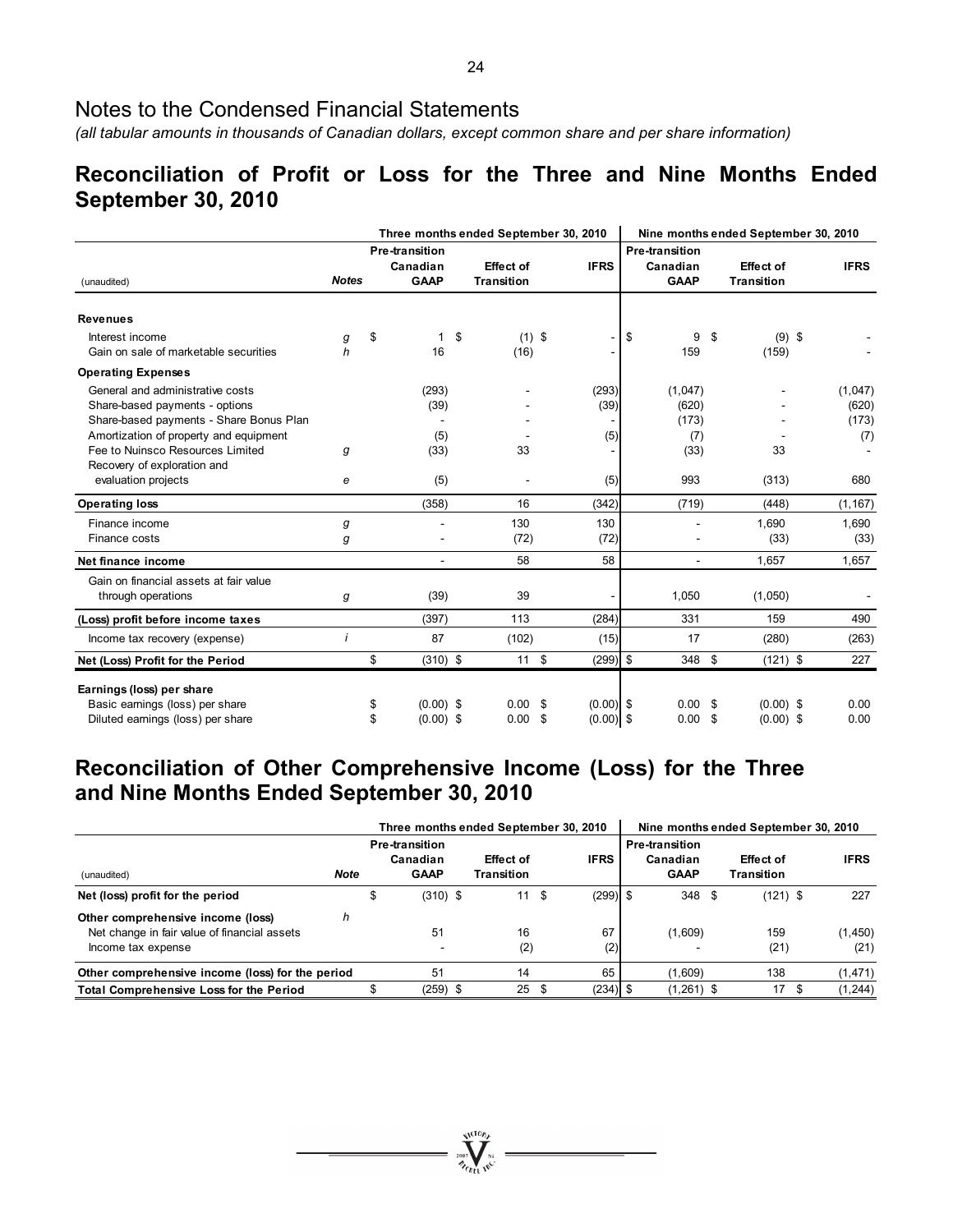*(all tabular amounts in thousands of Canadian dollars, except common share and per share information)* 

# **Notes to the Reconciliations**

# *a) Adjustments to the Statement of Cash Flows for 2010*

Consistent with the Company's accounting policy choice under IAS 7, Statement of Cash Flows, there were several reclassifications required as a result of the requirements for reporting finance income and finance costs. There are no material differences between the statement of cash flows presented under IFRS and the statement of cash flows presented under pre-transition Canadian GAAP. Note that the Company identified an arithmetic error in its statement of cash flow for the nine months ended September 30, 2010 as described above; the effects of which are summarized below.

|                                         |      | <b>Recovery of</b> | <b>Expenditures</b> |
|-----------------------------------------|------|--------------------|---------------------|
| <b>Statement of Cash Flows</b>          | Note | E&E                | on E&E              |
| As originally reported                  |      | 993 \$<br>\$       | (7, 107)            |
| Adjustment to correct arithmetic error  |      | (1,986)            | 1.986               |
| Pre-transition Canadian GAAP            |      | (993)              | (5, 121)            |
| Adjustment for IFRS difference for ITCs | е    | 313                |                     |
| As restated and under IFRS              |      | $(680)$ \$<br>S    | (5, 121)            |

### *b) Non-IFRS reclassifications*

While not specifically related to IFRS changes, the Company determined that it would reclassify certain elements on the face of the balance sheets; these elements are now included in the notes to the financial statements. Such reclassifications are summarized as follows:

|                                                |   | September 30, |  |  |  |  |
|------------------------------------------------|---|---------------|--|--|--|--|
| <b>Balance Sheet</b>                           |   | 2010          |  |  |  |  |
| Increase in receivables                        | S | 50            |  |  |  |  |
| Decrease in due from Nuinsco Resources Limited |   | (22)          |  |  |  |  |
| Decrease in prepaid expenses and deposits      |   | (28)          |  |  |  |  |
|                                                |   |               |  |  |  |  |

# *c) Exploration and evaluation projects*

In accordance with IFRS 6, the Company reclassified its exploration and development projects into exploration and evaluation projects on the balance sheets. The impact arising from the changes is summarized as follows:

| <b>Balance Sheet</b>                                                                                | September 30,<br>2010 |
|-----------------------------------------------------------------------------------------------------|-----------------------|
| Decrease in exploration and development projects<br>Increase in exploration and evaluation projects | (36,982)<br>36,982    |
|                                                                                                     |                       |

The Company has elected to continue to capitalize exploration costs; furthermore, the Company believes that the value of exploration and evaluation projects does not contain any material costs which were incurred prior to securing the legal right to explore the properties.

### *d) Impairment of exploration and evaluation projects*

The Company was created under a plan of arrangement on February 1, 2007. Nuinsco formed the Company to spin out its three nickel projects and cash to its shareholders. The formation of Victory Nickel was a business combination under common control. As such, the Company has accounted for this transaction using continuity of interest accounting. Accordingly, any adjustments to historic costs of the properties acquired such as impairment reversals and pre-production write-offs that occurred while the properties were owned by Nuinsco have been treated as if the properties have always been owned by Victory Nickel. Accordingly, assets and liabilities were recorded at the time of the plan of arrangement at the then-carrying values on Nuinsco's accounting records.

 $\sum_{2007}$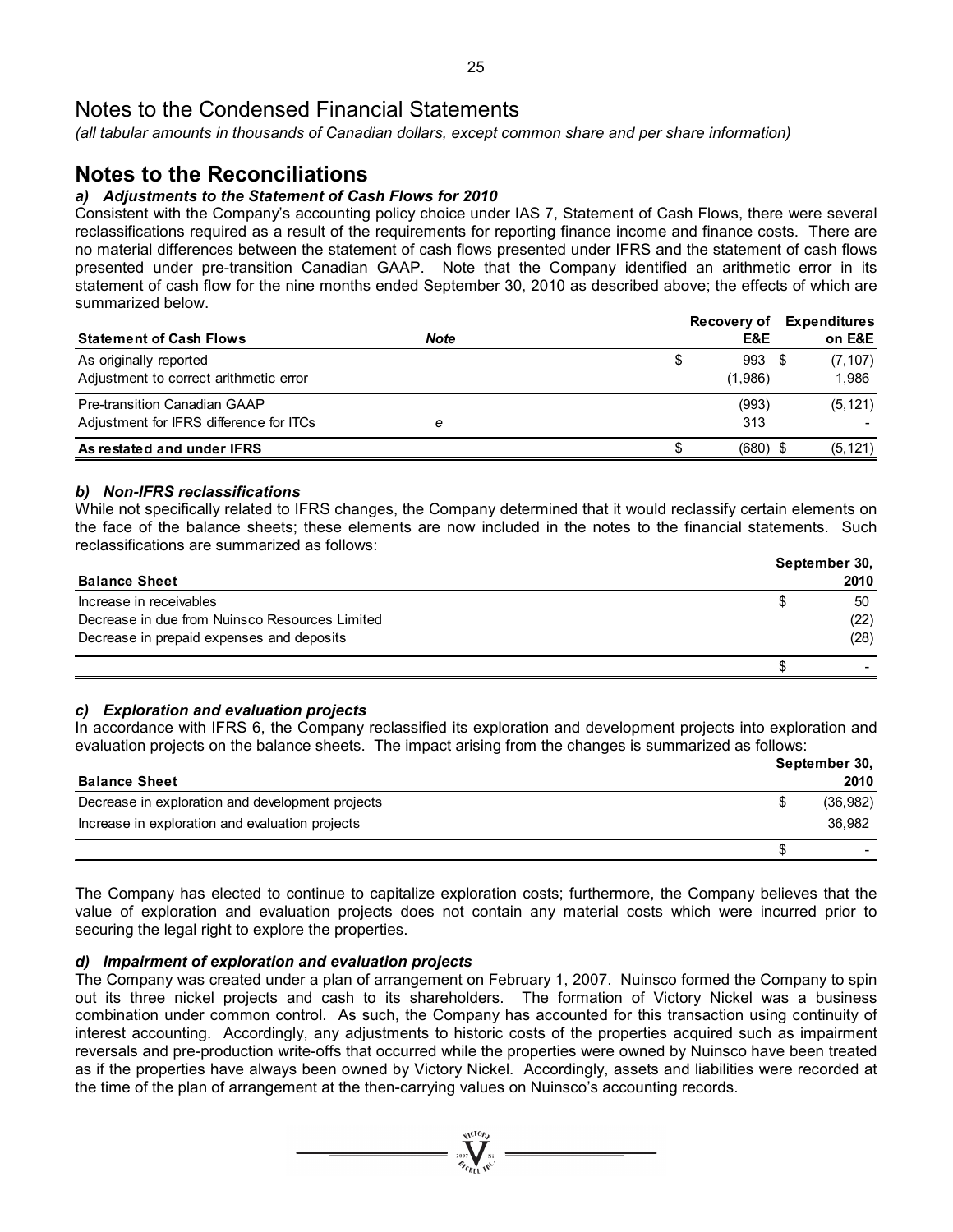*(all tabular amounts in thousands of Canadian dollars, except common share and per share information)* 

At December 31, 2005, Nuinsco recorded a writedown of \$3,906,000 against its Mel property due to non-receipt of an agreement confirming its tenure by the Company by the date the financial statements for that year had to be released. The agreements were subsequently received. Pre-transition Canadian GAAP did not permit a reversal of any previous writedown despite the fact that the writedown was technical and was not caused by any change in recoverable value. Furthermore, Nuinsco had recorded aggregate writedowns of \$2,428,000 against its Lac Rocher property.

Under IFRS, reversals of writedowns are permitted and required where the recoverable value of the project is supported. The Company has determined that, at the time of the plan of arrangement, Victory Nickel constituted a "business" as defined under IFRS. Accordingly, following continuity of interest accounting, the Company has increased the value of the Mel and Lac Rocher projects which are included in exploration and evaluation projects by the amount of the previous writedowns.

The impact arising from the reversal of the writedowns is summarized as follows:

|                                                              |   | September 30, |  |  |  |  |
|--------------------------------------------------------------|---|---------------|--|--|--|--|
| <b>Balance Sheet</b>                                         |   | 2010          |  |  |  |  |
| Increase in exploration and evaluation projects - Mel        | S | 3.906         |  |  |  |  |
| Increase in exploration and evaluation projects - Lac Rocher |   | 2.428         |  |  |  |  |
| Related tax effect                                           |   | (1,710)       |  |  |  |  |
| Decrease in deficit                                          |   | 4.624         |  |  |  |  |

### *e) Accounting for Investment Tax Credits ("ITCs")*

Under pre-transition Canadian GAAP, the Company accounted for ITCs by deducting the tax item from the associated exploration and evaluation project and adjusting the future income tax liability. Under IFRS, the ITC is adjusted to the income tax recovery. This also had an impact on the amount of recovery on Lynn Lake recorded due to excess proceeds under the option agreement which also created an additional tax effect.

The impact arising from the adjustment for ITCs is summarized as follows:

|                                                                           |                | September 30,                         |
|---------------------------------------------------------------------------|----------------|---------------------------------------|
| <b>Balance Sheet</b>                                                      |                | 2010                                  |
| Increase in exploration and evaluation projects                           |                | \$<br>1,225                           |
| Decrease in exploration and evaluation projects - recovery on Lynn Lake   |                | (313)                                 |
| Increase in deferred tax liability on increase in projects from ITCs      |                | (330)                                 |
| Decrease in deferred tax liability on recovery on Lynn Lake               |                | 85                                    |
| Decrease in deficit                                                       |                | \$<br>667                             |
| Three months<br>ended<br><b>Statements of Operations</b><br>Sept 30, 2010 |                | Nine months<br>ended<br>Sept 30, 2010 |
| \$<br>Decrease in recovery of exploration projects - Lynn Lake            | $\blacksquare$ | \$<br>(313)                           |
| Increase in future income tax recovery from recovery on Lynn Lake         |                | 85                                    |
| Increase in future income tax recovery from ITCs                          |                | 234                                   |
| Decrease in future income tax recovery - tax effect of ITCs               |                | (63)                                  |
| \$<br>Decrease in net profit                                              |                | \$<br>(57)                            |

# *f) Flow-through share financing*

Under pre-transition Canadian GAAP, the Company accounted for the tax effects of renouncing expenditures in favour of its investors upon formal renunciation to the Canada Revenue Agency ("CRA") on its deadline of February 28 in each year. Furthermore, the Company recorded the entire amount of financing received, net of issue expenses and any related taxes, as equity in share capital with an appropriate apportionment of proceeds to any warrants is-

 $\sum_{\alpha}$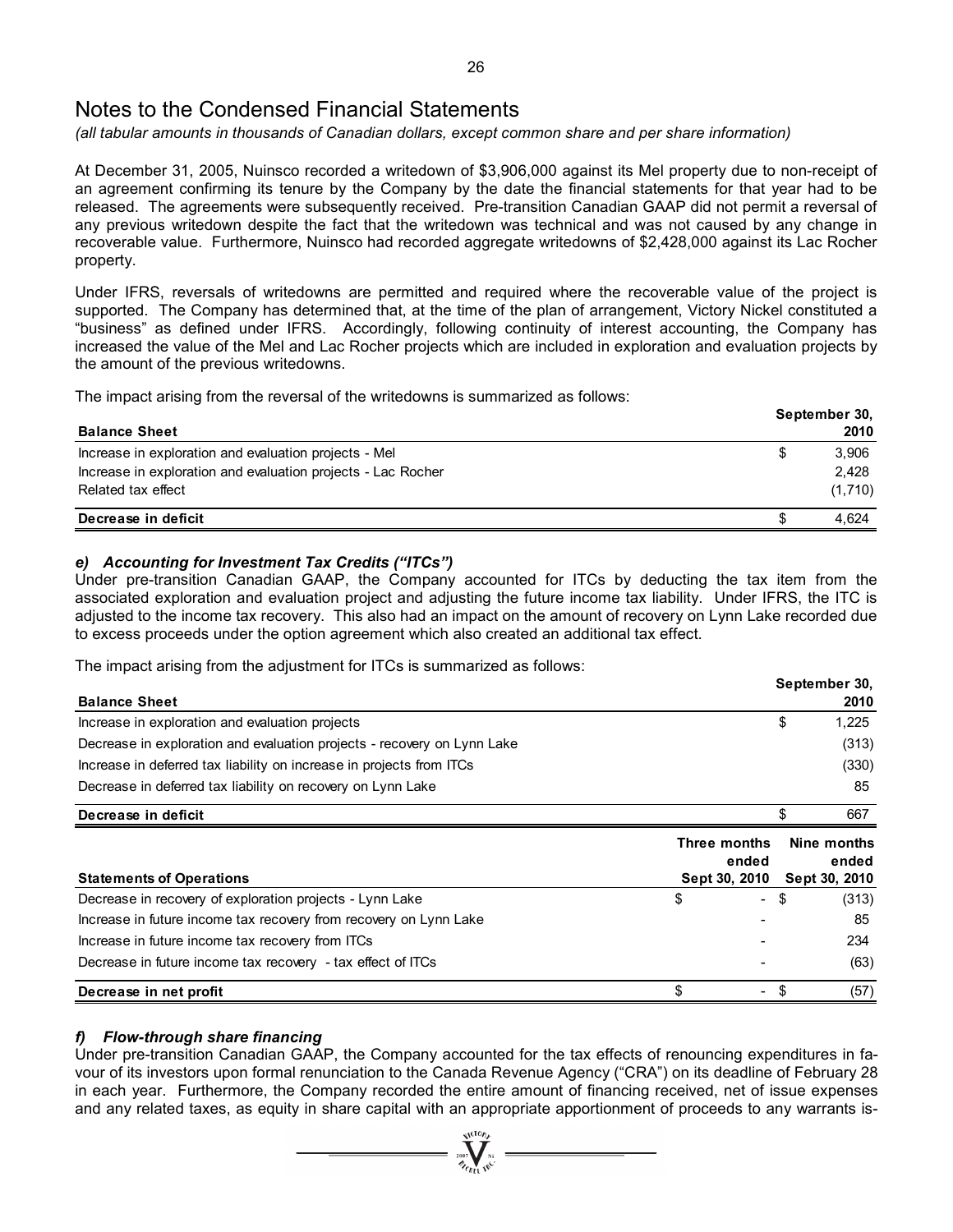*(all tabular amounts in thousands of Canadian dollars, except common share and per share information)* 

sued. In accordance with interpretations of IFRS, the Company's selected accounting treatment requires recognition of the tax effects of renunciation upon incurring expenditures related to the flow-through shares, as well as an identification of the premium associated with the tax benefits passed on to the subscribers of the flow-through shares and amortization thereof to operations upon incurring expenditures related to the flow-through shares. Flow-through expenditures are sometimes made in different reporting periods than the one in which formal renunciation to the CRA takes place.

The accounting policy determined by the Company is reflected in Note 3 to the Company's First Quarterly Financial Statements of 2011.

There is no applicable exemption available to the Company and the cumulative impact of the bifurcation of the flowthrough premium as well as the different treatment of renunciation must be made. The Company made a bestefforts attempt to calculate the historic impact of renunciation and premium recognition based upon the presentlyavailable information; given that historic differences would represent a reclassification between share capital and deficit upon transition, both of which are components of equity, the Company considers that any differences are not material. The impact arising from the change is summarized as follows:

|                                                                              |               |      | September 30, |
|------------------------------------------------------------------------------|---------------|------|---------------|
| <b>Balance Sheet</b>                                                         |               |      | 2010          |
| Decrease in share capital - set up flow-through premium liability            |               | \$   | 631           |
| Decrease in deficit - adjust flow-through premium liability                  |               |      | (631)         |
| Increase in trade and other payables                                         |               | \$   |               |
|                                                                              |               |      | September 30, |
| <b>Balance Sheet</b>                                                         |               |      | 2010          |
| Increase in deficit - adjust tax expense upon flow-through spending          |               | \$   | 557           |
| Increase in deferred tax liability                                           |               | \$   | 557           |
|                                                                              |               |      | September 30, |
| <b>Balance Sheet</b>                                                         |               |      | 2010          |
| Increase in trade and other payables - set up flow-through premium liability |               | \$   | (631)         |
| Decrease in contributed surplus - adjust proceeds attributable to warrants   |               |      | 76            |
| Increase in deficit - reverse historic renunciation                          |               |      | 5,528         |
| Decrease in deficit - set up historic premium                                |               |      | (3,957)       |
| Increase in share capital                                                    |               | \$   | 1,016         |
|                                                                              | Three months  |      | Nine months   |
|                                                                              | ended         |      | ended         |
| <b>Statements of Operations</b>                                              | Sept 30, 2010 |      | Sept 30, 2010 |
| Increase in finance income - record premium upon flow-through spending       | \$<br>129     | -\$  | 631           |
| Increase in future income tax expense - recognize upon flow-through spending | (104)         |      | (557)         |
| Increase in net profit                                                       | \$<br>25      | - \$ | 74            |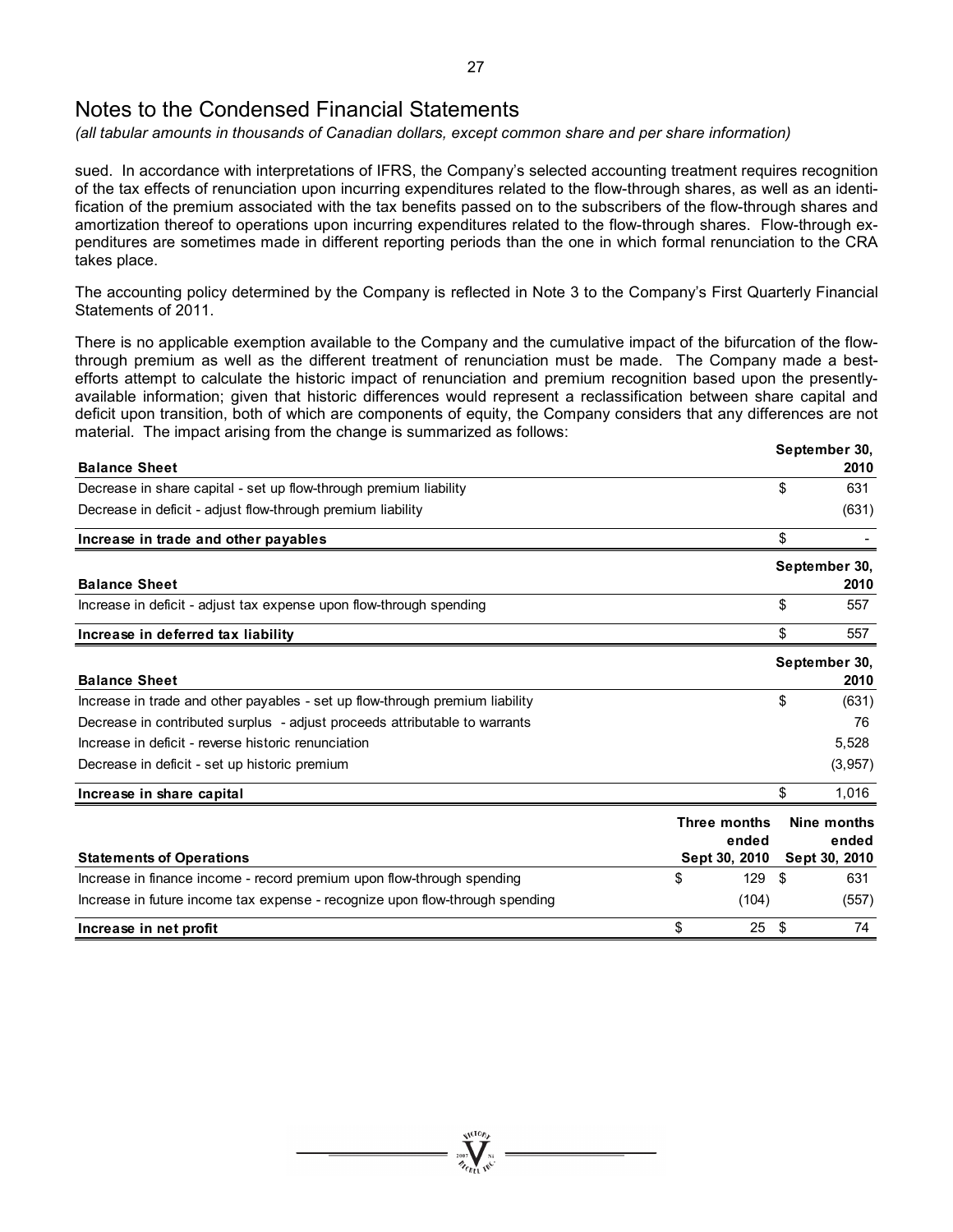*(all tabular amounts in thousands of Canadian dollars, except common share and per share information)* 

# *g) Finance income and finance costs*

Under IFRS there are several reclassifications required to report components of net finance income or costs. The reclassifications are summarized as follows:

|                                                               | Three months  |       |               |       |  |
|---------------------------------------------------------------|---------------|-------|---------------|-------|--|
|                                                               |               | ended |               | ended |  |
| <b>Statements of Operations</b>                               | Sept 30, 2010 |       | Sept 30, 2010 |       |  |
| Interest income                                               | \$            | 1.    | \$            | 9     |  |
| Increase in fair value of financial assets through operations |               |       |               | 1,050 |  |
| Record premium upon flow-through spending                     |               | 129   |               | 631   |  |
| <b>Finance income</b>                                         | \$            | 130   | -\$           | 1,690 |  |
|                                                               |               |       |               |       |  |
|                                                               | Three months  |       | Nine months   |       |  |
|                                                               |               | ended |               | ended |  |
| <b>Statements of Operations</b>                               | Sept 30, 2010 |       | Sept 30, 2010 |       |  |
| Decrease in fee to Nuinsco Resources Limited                  | \$            | 33    | - \$          | 33    |  |
| Decrease in fair value of financial assets at fair value      |               |       |               |       |  |
| through operations                                            |               | 39    |               |       |  |

# *h) IFRS 9 – Financial instruments*

The Company has chosen to early-adopt the provisions of IFRS 9 whereby it has made a determination for each of its marketable securities as to whether it will be accounted for through operations or through OCI. This will not be a retroactive adjustment but will be treated as if in force from January 1, 2010. Once a determination is made, all gains or losses arising on each marketable security is recorded either through operations or through OCI; the concepts under pre-transition Canadian GAAP of realized and unrealized gains being treated differently and permanent impairment no longer exist. The Company has determined to account for the changes in value of its portfolio of shares through OCI and changes in value of its warrants through operations.

|                                                   | Three months<br>ended |       |  |                             |  |
|---------------------------------------------------|-----------------------|-------|--|-----------------------------|--|
| <b>Statements of Operations</b>                   |                       |       |  | Sept 30, 2010 Sept 30, 2010 |  |
| Decrease in gain on sale of marketable securities | S                     | 16 \$ |  | 159                         |  |
| Effect of income taxes                            |                       | (2)   |  | (21)                        |  |
| Decrease in net profit and increase in OCI        |                       | 14 S  |  | 138                         |  |

### *i) Deferred tax liability and income tax expense*

The combined effects of the adjustments outlined above on the deferred tax liability are as follows:

|                                                                           | September 30, |       |  |  |
|---------------------------------------------------------------------------|---------------|-------|--|--|
| <b>Balance Sheet</b>                                                      |               | 2010  |  |  |
| Effect of reversal of writedown of exploration and development properties | \$            | 1,710 |  |  |
| Effect of flow-through financing                                          |               | 557   |  |  |
| Effect of ITCs                                                            |               | 330   |  |  |
| Effect of ITCs on Lynn Lake recovery                                      |               | (85)  |  |  |
| Increase in deferred tax liability                                        | S             | 2.512 |  |  |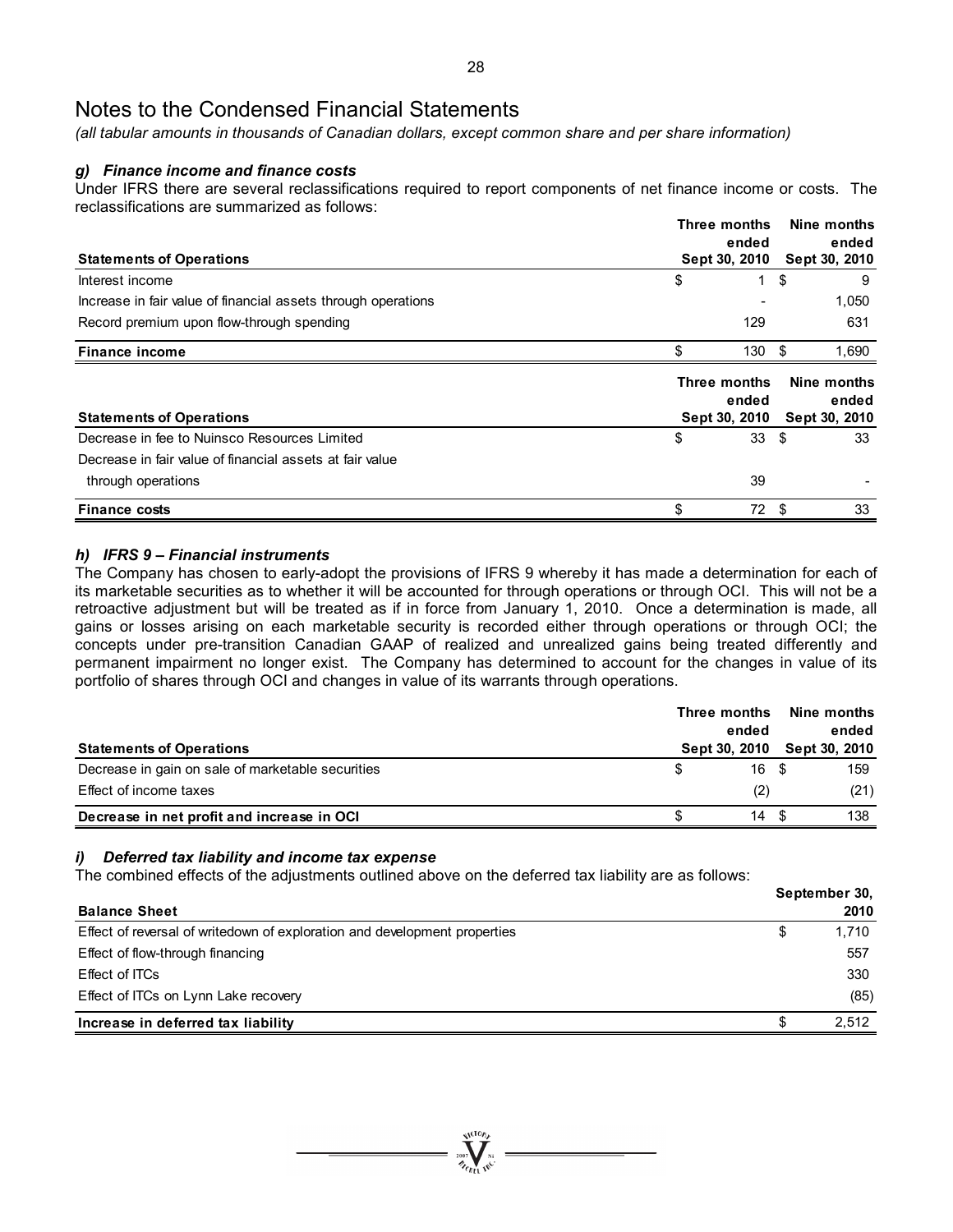*(all tabular amounts in thousands of Canadian dollars, except common share and per share information)* 

The combined effects of the adjustments outlined above on income tax recovery are as follows:

|                                                                     | Three months  | Nine months<br>ended<br>ended |       |  |
|---------------------------------------------------------------------|---------------|-------------------------------|-------|--|
| <b>Statements of Operations</b>                                     | Sept 30, 2010 | <b>Sept 30, 2010</b>          |       |  |
| Effect of flow-through financing                                    | \$            | $(104)$ \$                    | (557) |  |
| Effect of ITCs                                                      |               |                               | 234   |  |
| Effect of ITCs - tax effect thereon                                 |               |                               | (63)  |  |
| Effect of ITCs on Lynn Lake Recovery - tax effect thereon           |               |                               | 85    |  |
| Effect of implementation of IFRS 9 - reclassification of tax to OCI |               | 2                             | 21    |  |
| Decrease in income tax recovery and net profit                      | \$            | $(102)$ \$                    | (280) |  |

# *j) Deficit*

The impact arising from the matters discussed above, have the following effects on the Company's deficit:

|                                                                               | September 30, |
|-------------------------------------------------------------------------------|---------------|
| <b>Balance Sheet</b>                                                          | 2010          |
| Effect of reversal of property writedowns                                     | \$<br>6,334   |
| Effect of reversal of property writedowns - tax effects                       | (1,710)       |
| Effect of flow-through financing - historic premium                           | 3,957         |
| Effect of flow-through financing - recognition of premium on 2010 financings  | 631           |
| Effect of flow-through financing - historic renunciation                      | (5, 528)      |
| Effect of flow-through financing - recognition of expenditures                | (557)         |
| Effect of implementation of IFRS 9 - reclassification in OCI                  | (159)         |
| Effect of implementation of IFRS 9 - reclassification of tax to OCI           | 21            |
| Effect of accounting for ITCs - on properties                                 | 1,225         |
| Effect of accounting for ITCs - on recovery related to Lynn Lake option       | (313)         |
| Effect of accounting for ITCs - on recovery related to Lynn Lake option - tax | 85            |
| Effect of accounting for ITCs - on future income tax recovery                 | (330)         |
| Decrease in deficit                                                           | \$<br>3,656   |

 $\sum_{\substack{\mathbf{2007}\\ \mathbf{2007}}} \prod_{\mathbf{N} \in \mathbf{10} \mathbb{N}^{\mathbf{C}}} \mathbf{w}^{\mathbf{C}}$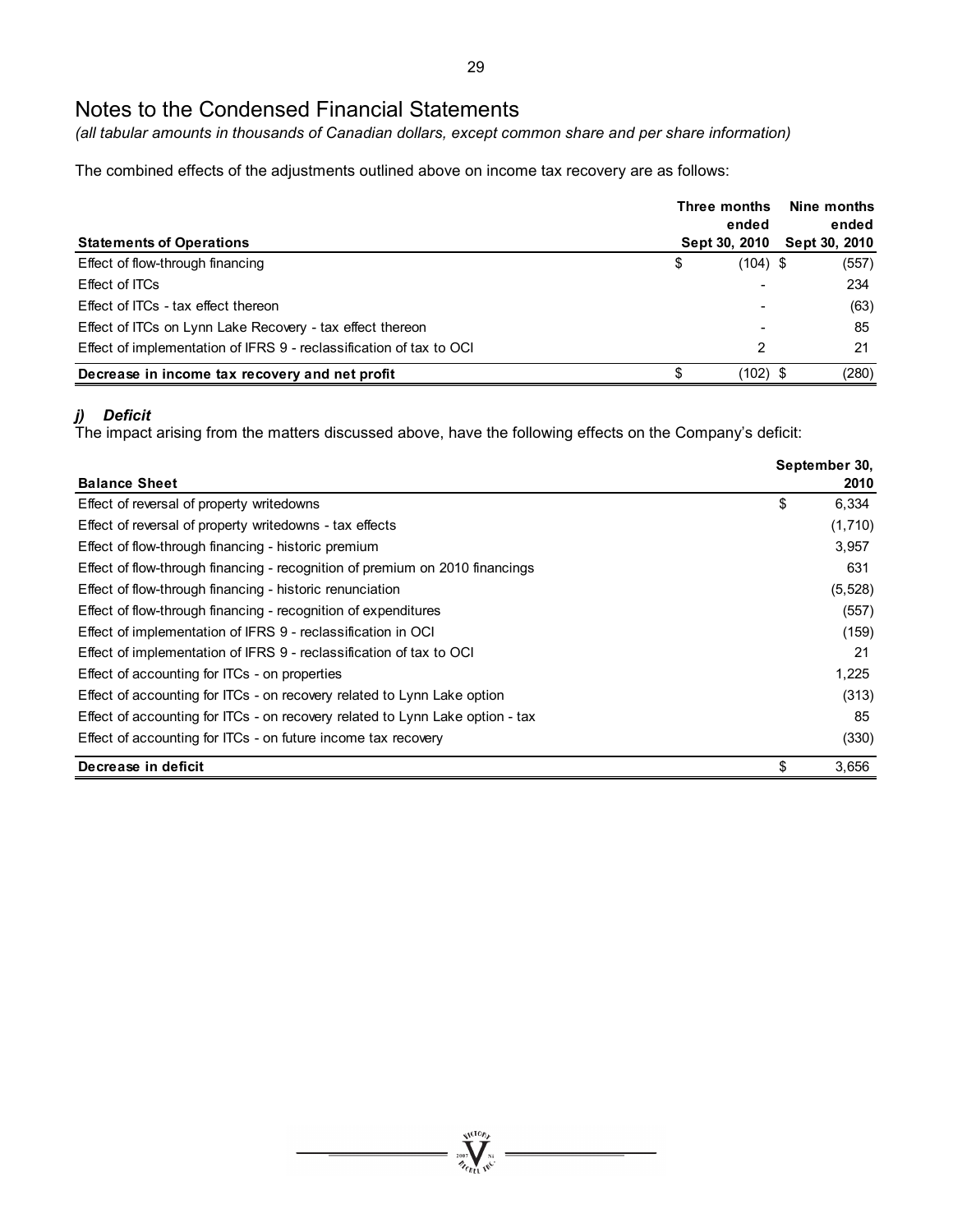

# **VICTORY NICKEL INC.**

# **MANAGEMENT'S DISCUSSION AND ANALYSIS FOR THE THREE AND NINE MONTHS ENDED SEPTEMBER 30, 2011**

**DATED NOVEMBER 7, 2011**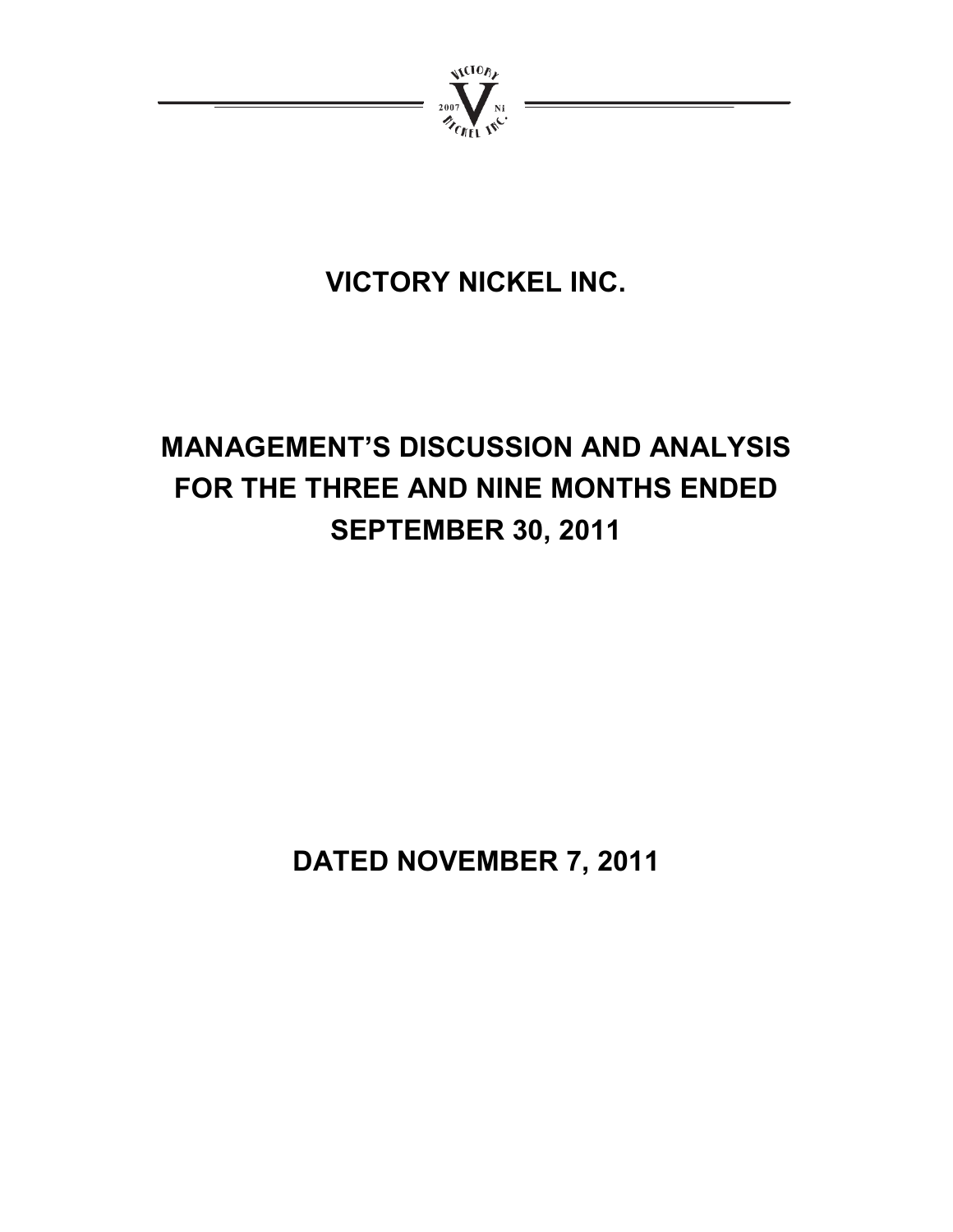# **VICTORY NICKEL INC.**

# **MANAGEMENT'S DISCUSSION AND ANALYSIS**

### **For the Three and Nine Months Ended September 30, 2011**

The following discussion of the results of operations, financial condition and cash flows of Victory Nickel Inc. ("Victory Nickel" or the "Company") prepared as of November 7, 2011 consolidates management's review of the factors that affected the Company's financial and operating performance for the three and nine months ended September 30, 2011, and factors reasonably expected to impact on future operations and results. This discussion is intended to supplement and complement the Company's unaudited condensed financial statements for the three and nine months ended September 30, 2011 and 2010 ("Unaudited Condensed Financial Statements") and the notes thereto which were prepared in accordance with International Financial Reporting Standards ("IFRS" or "GAAP").

Victory Nickel's first unaudited interim financial statements prepared in accordance with IFRS wherein IFRS 1, First time adoption of International Financial Reporting Standards ("IFRS 1"), was applied were the unaudited interim financial statements as at and for the three months ended March 31, 2011 and 2010 ("First Quarterly Financial Statements of 2011"). Note 32 to those statements included a detailed explanation of how the transition to IFRS has affected the reported financial position, financial performance and cash flows of Victory Nickel for the periods then presented. The First Quarterly Financial Statements of 2011 included detailed information and reconciliations as at the transition date, December 31, 2010 and March 31, 2010.

As described in previously-filed management's discussion and analysis ("MD&A"s), the Company had an IFRS implementation project plan which involved its advisers; this plan is essentially complete. However, it should be noted that, because of the nature of IFRS being principles-based, accounting practice under IFRS will continue to develop and evolve in Canada and in the junior mining sector. While the Company has been diligent in its selection of appropriate accounting policies and methodologies and has been guided by the anticipated papers of the Mining Industry Task Force on IFRS (the "Mining Industry Task Force"), it may later choose to amend those selections. Any changes will be accounted for in accordance with the accounting and disclosure requirements under IFRS, including any concessions made to first-time adopters.

Readers are also encouraged to consult the audited financial statements for the years ended December 31, 2010 and 2009 ("2010 Audited Financial Statements"), which were prepared in accordance with predecessor Canadian generally accepted accounting principles prior to the transition date to IFRS ("pre-transition Canadian GAAP"). Certain information and discussion included in this MD&A constitutes forward-looking information. Readers are encouraged to refer to the cautionary notes contained in the section Forward-Looking Statements at the end of this MD&A.

The Unaudited Condensed Financial Statements, First Quarterly Financial Statements of 2011 and the 2010 Audited Financial Statements are available at www.sedar.com and at the Company's website www.victorynickel.ca. All amounts disclosed are in Canadian dollars unless otherwise stated. All tabular amounts are in thousands of Canadian dollars.

#### **COMPANY OVERVIEW**

Victory Nickel is a Canadian exploration, evaluation and development-stage mineral resource company and is engaged in the acquisition, exploration, evaluation and development of nickel projects in Canada.

Formed on February 1, 2007, Victory Nickel owns 100% of four advanced sulphide nickel projects: the Minago, Lynn Lake (refer to option agreement with Prophecy Coal Corp. ("Prophecy Coal" – formerly Prophecy Resource Corp.) described below) and Mel projects in Manitoba and the Lac Rocher project in Québec. The results of a feasibility study on the Minago Project ("FS") were announced in December 2009, the Environmental Impact Study ("EIS") was filed in May 2010 and the Environmental Act Licence ("EAL") was received in August 2011. At the Lac Rocher Project, a review of the preliminary economic assessment (Lac Rocher "PEA") initially announced in November 2008 is ongoing to better reflect current cost realities and permitting efforts will continue in preparation to advance to mining as metal prices are recovering. The Company is looking to collar the portal or identify other means to proceed to a bulk sample on a cost-effective basis as soon as regulatory requirements for permit issuance are met – this includes determining a site for milling. At the Mel project, Vale announced its decision not to exercise its back-in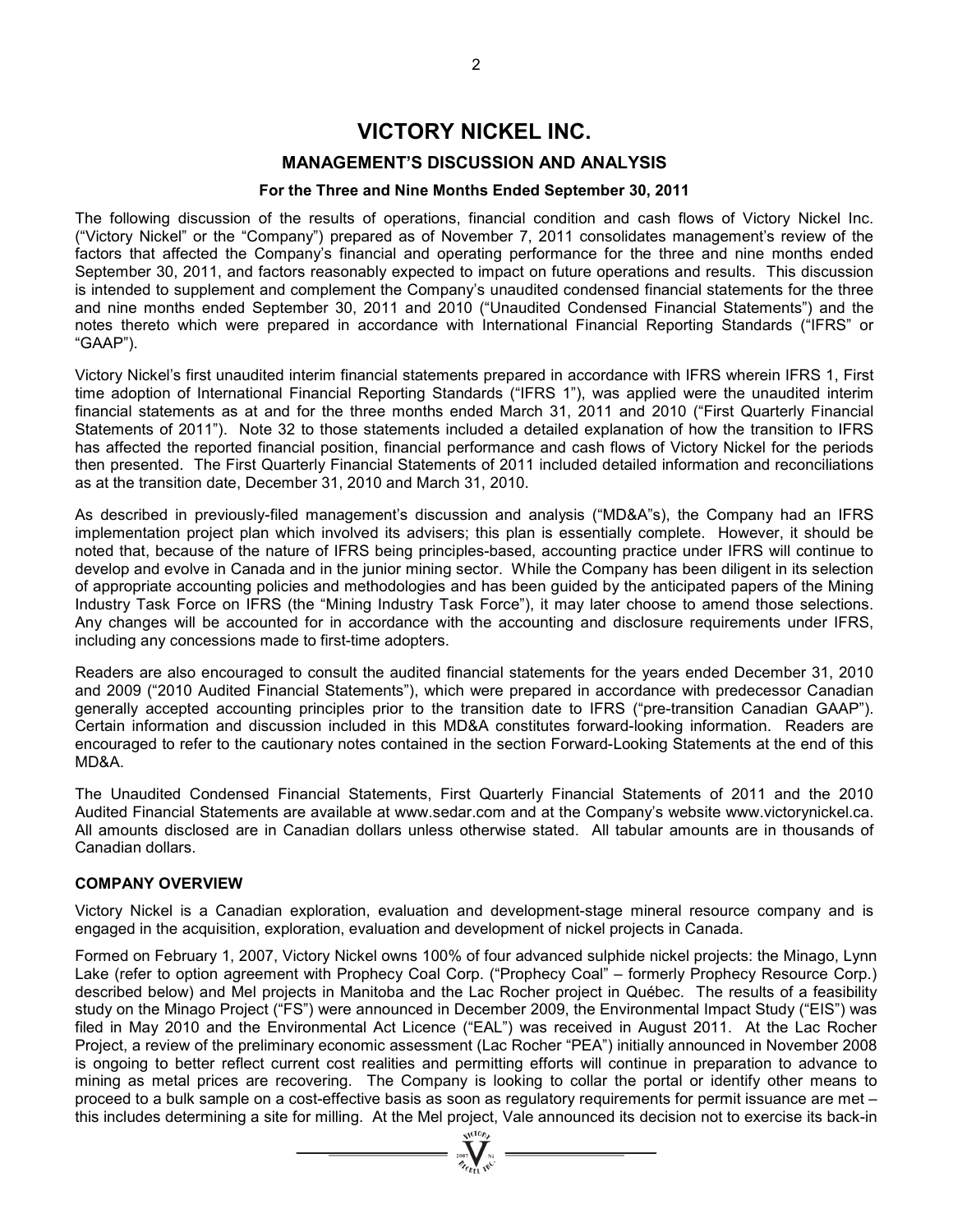right, allowing the Company to determine its own strategy to advance the Mel project – drilling has been completed at Mel and results have been announced.

### **Option of Lynn Lake Property**

On October 21, 2009, the Company announced that it had optioned its Lynn Lake property ("Lynn Lake") to Prophecy Coal. In 2011, the agreement, with the consent of Victory Nickel, was assigned to Prophecy Platinum Corp. ("Prophecy Platinum") pursuant to a corporate transaction between Prophecy Coal and Prophecy Platinum. The terms of the agreement wherein Prophecy Platinum can acquire a 100% interest in Lynn Lake are outlined in Note 6 to the 2010 Audited Consolidated Financial Statements. In accordance with the contract, two payments of \$1,000,000 due by March 1 of each of 2012 and 2013 remain outstanding. Failure on the part of Prophecy Platinum, or Prophecy Coal under the assignment agreement, to meet any of the terms will result in cancellation of the option and Lynn Lake will revert to the Company.

### **HIGHLIGHTS**

During and subsequent to the nine months ended September 30, 2011, the Company:

### **Corporate**

- Announced the resignation of T. Michael Young from the Board of Directors for personal reasons.
- Welcomed two new directors: Peter R. Jones, former CEO of Hudbay Minerals Inc., and Michael Anderson, a former senior partner at a national law firm whose previous experience included General Counsel and Secretary with Denison Mines Limited.
- Completed a flow-through financing in May raising \$1,000,000.

### **Minago**

### *Mine Development*

- Received the EAL, the final major regulatory reguirement for mine development, from the Manitoba government, making Minago one of a select few permitted sulphide nickel projects and enabling development to commence this winter, subject to financing.
- Optimized the feasibility study to further improve the economics at Minago, increasing the IRR to 22.9% from 17.7% and the net present value at an 8% discount rate to \$513 million from \$371 million.
- Received approval from the Board of Directors to proceed with financing and development of the Minago mine.

### *Nose Deposit*

- Increased, by 24%, the measured and indicated NI-43-101 pit-constrained resource to 302.3 million pounds of sulphide nickel ("NiS") which added approximately 1.5 years to the open pit mine life.
- Completed an 11,000m drill program targeting the extension to depth of the Nose Deposit and the North Limb.
- Established additional potential to extend the open pit mine life in the Minago Nose Deposit by identifying a previously unknown western extension of nickel mineralization through diamond drilling.

### *North Limb*

- Completed an 11,000m drill program targeting the extension to depth of the Nose Deposit and the North Limb.
- Announced diamond drill results that continued to confirm the continuity of the North Limb nickel mineralized domain.
- Estimated a 21 million tonne to 35 million tonne NI-43-101-compliant Exploration Target Mineralization Inventory ("ETMI") in the North Limb grading between 0.49% and 0.59% Ni, demonstrating the potential for a significant expansion of the nickel resource exploitable by open pit over and above current known resource in the Nose Deposit.

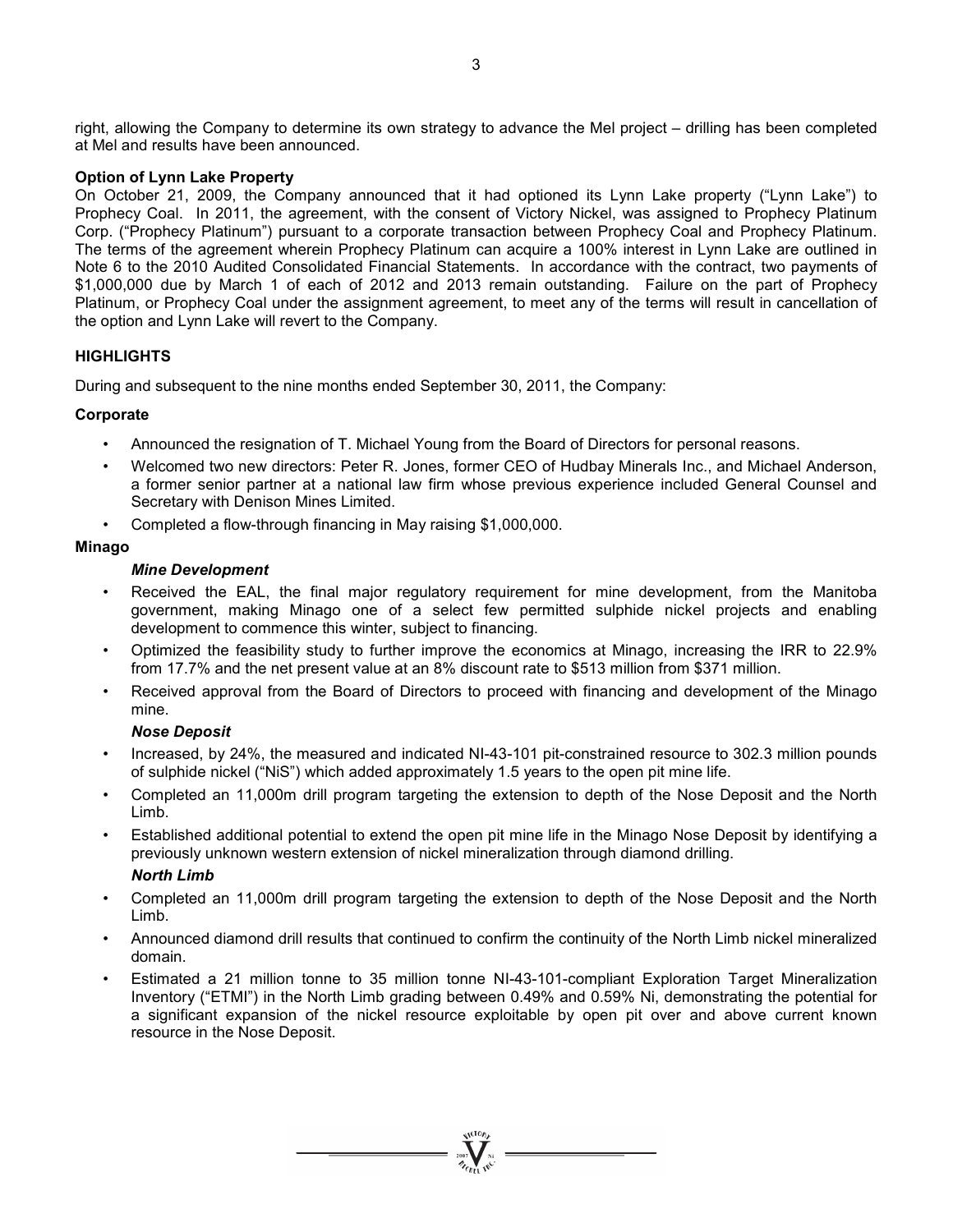### **Mel**

- Completed 3,500m of diamond drilling at Mel to explore for extensions of the known resource.
- Added to the potential for increased sulphide nickel resources at Mel by identifying a previously unknown extension of nickel mineralization, with drill intercepts up to 13.71m grading 0.96% Ni, including 2.64% Ni over 1.2m.

### **Lac Rocher**

- Continued a comprehensive re-evaluation of the Lac Rocher project in light of current metal price levels.
- Continued efforts to obtain mining permits.

# **OUTLOOK**

Victory Nickel has achieved many major milestones, as described below, since it was created in February 2007. After Nuinsco Resources Limited ("Nuinsco") completed a PEA on its Minago project ("Minago PEA") in November 2006, the Company was created and distributed to Nuinsco shareholders. The economic results of the Minago PEA prepared by Nuinsco were sufficiently robust to justify the preparation of a FS. Although the Minago PEA was prepared based on the mining of resources from an open pit and also from underground, under the rules for preparation of feasibility studies, only measured and indicated resources can be included and, as such, the FS could only be based on the open pit portion of the resource. The decision was made to proceed with the FS without the underground portion as it would have been too costly and time consuming to complete the drilling required to bring the inferred resource at depth into the measured and indicated categories for use in the FS. As it turns out, this was the right decision as the open pit portion is adequate to produce a positive FS report. The underground portion is there for the future and will add to the mine life at Minago.

In December 2009, another milestone was achieved with the completion of the FS. The results of the study were very positive and indicated that the Minago project should be advanced. The next step on the road to development was the preparation of the Environmental Impact Study ("EIS"). The preparation of this major study was a significant effort and in May 2010, the EIS was filed, another major milestone.

This EIS was initially designed to address concerns of all stakeholders but, after the study was filed, certain other concerns were raised and addressed. After numerous meetings with the federal and provincial governments and agencies, the First Nations and the Métis communities, the EIS was amended to accommodate the diverse needs of all stakeholders and on August 3, the Manitoba Government issued Victory Nickel's final EAL for the Minago project. Receiving the EAL is the most significant milestone achieved so far. It means that Victory Nickel is one of the few companies to have successfully permitted a green-fields hard-rock mining project in Canada in many years. This licence allows us to move ahead with the development of this outstanding project.

With the EAL in hand, in September, 2011, the board of directors approved Minago development and has charged management with the challenge of financing the project to development and production. One of the conditions is that the financing structure keeps shareholder dilution to a minimum.

This effort has begun. The pre-production capital cost to bring the Minago mine to production is in the range of \$550-600 million over a three-year period. The first year's initial requirement is in the range of \$75 million excluding any cost associated with ordering long lead time equipment. This amount will provide the funds necessary until December 2012 to dewater the surface water, install pumps, prepare the camp, bring Manitoba Hydro electricity to the site, remove the top layer of overburden comprising 11 million tonnes of muskeg and clay and begin detailed engineering. Electricity from Manitoba Hydro costs approximately one sixth of diesel generated power so it is important to bring it in early. We are currently is discussions with equipment providers to structure a lease or other financing arrangement.

This is a lot to take on for a junior company such as ours, especially in the current confused market environment. However, we always believed that we would need to bring on a joint venture partner such as Duluth Mining did recently and as Aur Resources did with Teck Cominco to help and act as guarantor for bank financing for developing its share of the Louvicourt deposit back in the early '90s. Aur went on to become a significant mining company after receiving this kick-start. These are only two of many such examples.

 $\sum_{2007}$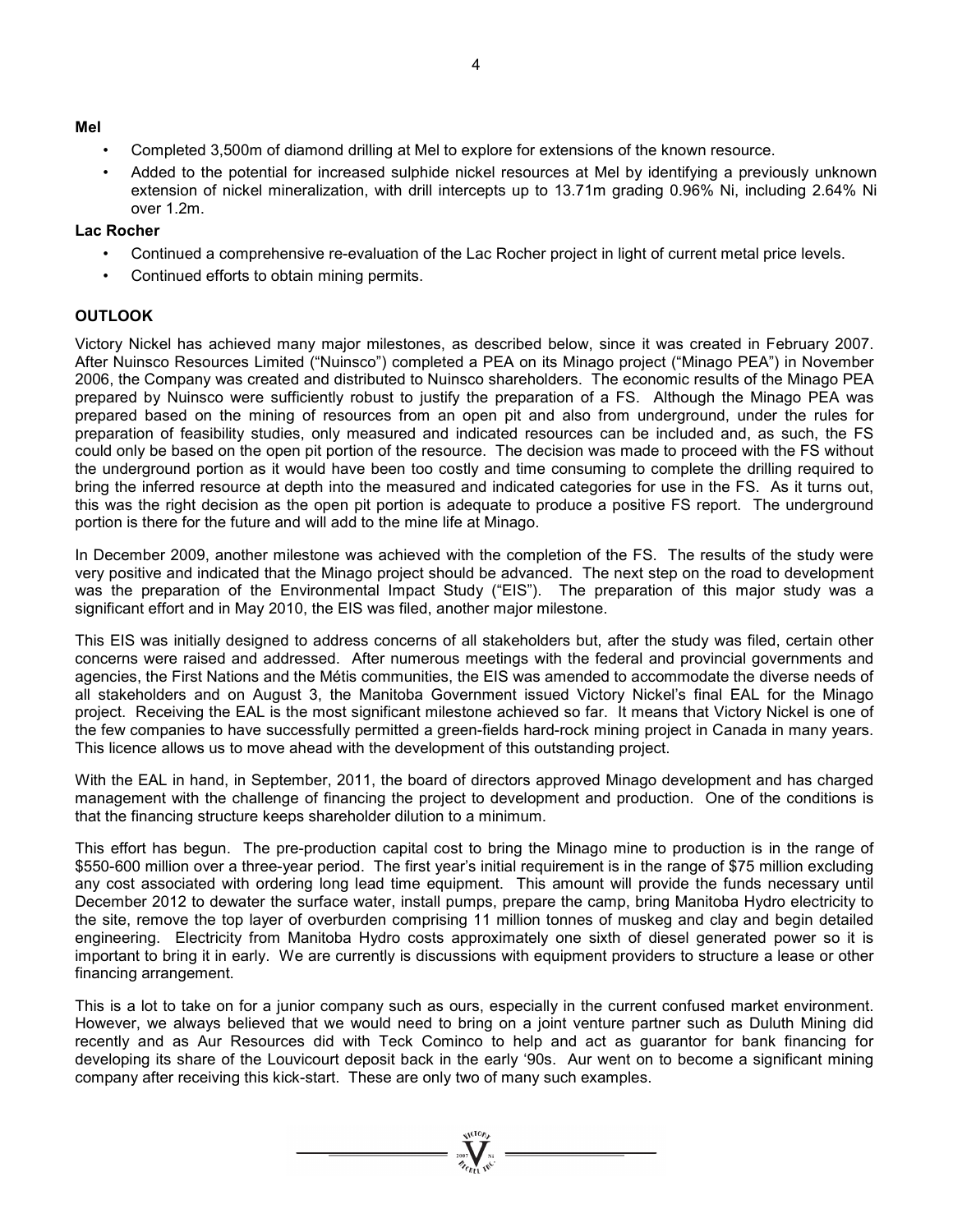Other milestones achieved include the optimization of the FS in June 2010 and again, more recently with the announcement that, as the result of the last drilling program, the in-pit resources increased by approximately 24% resulting in an extension of the open pit nickel mine life to 8.6 years from 7 years. With the frac sand, the pit mine life is ten years. The significance of this is not only the resulting increase in base case undiscounted value by \$360 million (\$143 million at an 8% discount rate) but the longer life of the pit provides what is known as the reserve tail which lending institutions require if they are to provide debt. This is very significant.

In addition to the increased resource in the pit shell, we announced that drilling in the North Limb enabled the calculation of an ETMI of 21 to 34 million tonnes. Recent drilling has also identified a previously unknown zone of mineralization beyond the western edge of the pit. This, along with the approximate 30 million tonnes of inferred resources below the pit, bodes well for long term production at Minago.

Optimization efforts continue and we are well advanced in a new metallurgical study aimed at not only improving the concentrate grade but also the quality of the concentrate. This will expand our markets and hopefully bring better smelter terms. We continue to source used equipment to bring down the upfront capital costs.

Management believes that the financing is achievable by bringing in a joint venture partner. In addition to funding their share of the project development costs, as described earlier, we will be looking for debt support from our joint venture partner. Other forms of non-dilutive financing includes off take agreements on nickel concentrate and on frac sand.

So our next step is to find a joint venture partner to help us fund our activities until the end of 2012. As mentioned earlier, we estimate that we will require approximately \$75 million to get ready for full development in the first quarter of 2013.

Lead time on the required mobile fleet is approximately 18 months. This fits in very well with the development schedule as delivery can be expected in the first quarter of 2013, a time when the limestone is exposed and ready to be removed.

Assuming we can achieve this schedule, we can expect to be producing frac sand in the first quarter of 2014 followed by nickel in the first quarter of 2015. This seems like a long time away but if we look back, the permitting took almost four years and it has been almost four-and-a-half years since Victory Nickel was created by Nuinsco.

Victory Nickel is a Canadian company with four sulphide nickel projects containing significant NI 43-101-compliant nickel resources. The projects are all located in Canada in advantageous locations; close to highways, low cost power and metallurgical facilities. They are not in the hinterland requiring significant infrastructure to develop.

The Minago project has become the focus of our efforts. However, we are continuing the work required to obtain permits for our Mel Project in Manitoba and our Lac Rocher project in Québec. Prophecy Platinum continues to fulfil its obligations under the option agreement on Lynn Lake.

Commenting on the confused state of the fickle financial markets would only be repeating what we read and hear every day. This is completely beyond our control. We are focused on those elements that are within our control – to finance and develop Minago as quickly as possible in order to realize the substantial value of this large, permitted sulphide nickel resource for our shareholders.

# **RESULTS OF OPERATIONS**

*All of the information described below is accounted for in accordance with IFRS. The reader is encouraged to refer to Notes 3 and 23 of the Company's First Quarterly Financial Statements of 2011 for the Company's IFRS accounting policies and a complete analysis and reconciliation of the Company's accounting under pre-transition Canadian GAAP and IFRS. Furthermore, the Company's Unaudited Condensed Financial Statements also include information pertinent to the three and nine months ended September 30, 2010. The discussion below includes certain references to some of the main effects of changes under IFRS where it is considered helpful.* 

*Three Months Ended September 30, 2011 Compared With Three Months Ended September 30, 2010* 

For the three months ended September 30, 2011, the Company had a net loss of \$605,000 or \$0.00 per share (for the three months ended September 30, 2010 – \$299,000 or \$0.00 per share).

 $\sum_{2007}$   $\sum_{\ell_{f} \in \mathcal{N}_{\ell}}^{N(\ell_{f} \cup \ell_{f})}$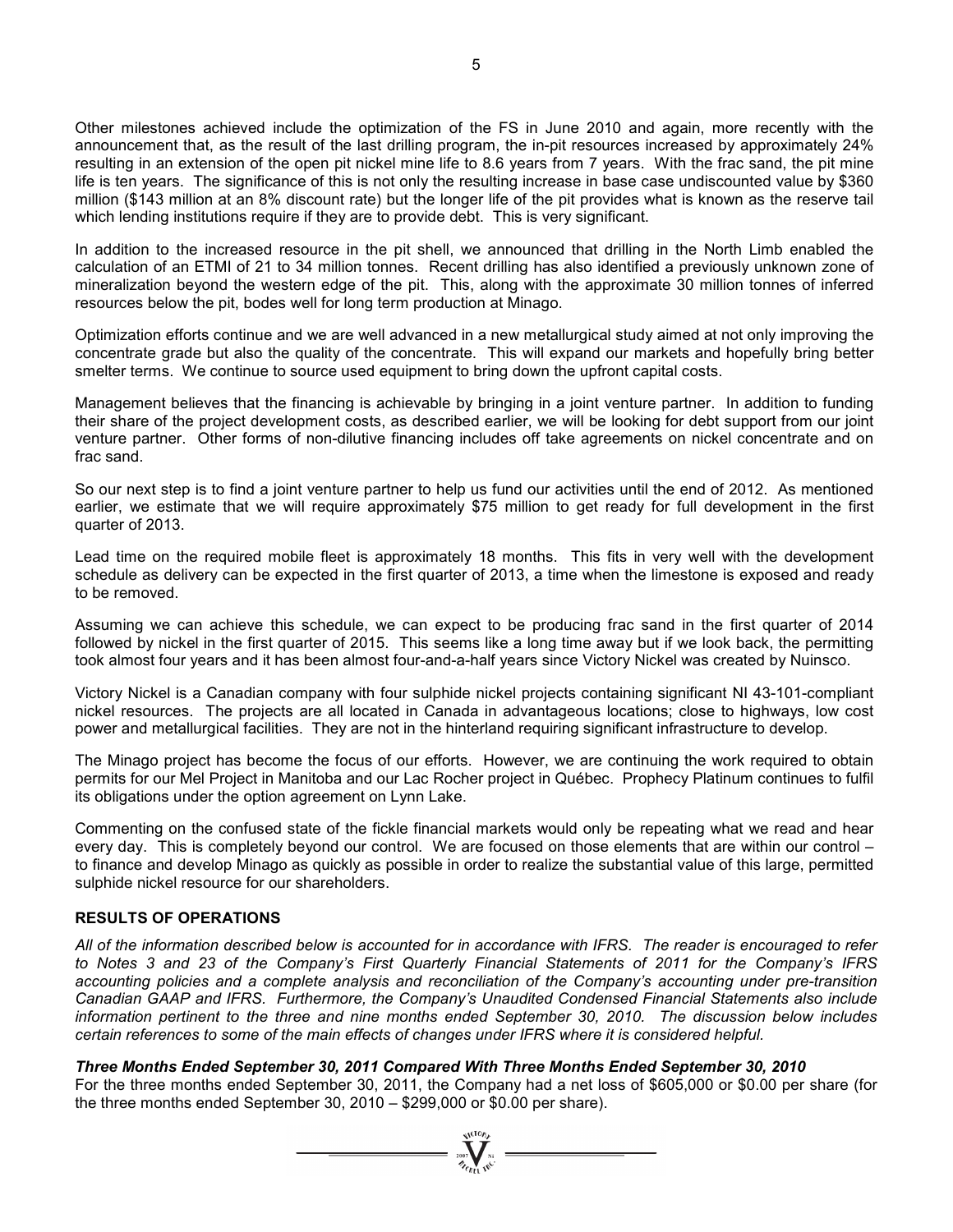The net loss resulted primarily from general and administrative costs of \$475,000 (2010 - \$293,000), share-based payments from options of \$186,000 (2010 – \$39,000), net finance income of \$82,000 (2010 - \$58,000) and a future income tax provision of \$24,000 (2010 - provision of \$15,000).

General and administrative expenses were \$475,000 in 2011, compared with \$293,000 in 2010. Expenses that increased from 2010 to 2011 included conference costs, investor and public relations costs and legal fees. In 2011, bonuses were also recorded for senior management to recognize the significant effort and accomplishment of successfully obtaining the Minago EAL; there were no bonuses in 2010.

General and administrative expenses include \$197,000 (2010 - \$192,000) in management costs charged by Nuinsco under the management agreement as described under Transactions with Related Parties and Management Agreement below. Costs allocated from Nuinsco pursuant to the management agreement are activity related. This arrangement allows the Company to have access to disciplines which would otherwise be cost-prohibitive to a junior company. In common with many other companies, the efforts required to support increased corporate compliance such as for internal controls and accounting transitions are extensive. By sharing such expertise with Nuinsco, the Company is able to realize on cost savings while maintaining regulatory adherence.

The costs of public company compliance for Victory Nickel in the third quarter of 2011 are approximately \$191,000, compared with \$129,000 in 2010. Such costs are non-discretionary and are generally weighted to the beginning of a financial year because of audit and other compliance requirements. The increase from 2010 to 2011 is mainly due to higher investor and public relations expenses and legal fees.

The Company's primary award of options to officers, directors, consultants and employees occurred in the second quarter of 2011. An additional 1,900,000 options were issued in the third quarter of 2011 (2010 – nil), primarily to directors, which vest immediately. Certain stock options issued to a retiring director which would otherwise have expired, were approved by the Board to retain their original terms. Accordingly, these were treated as a modification. The aggregate share-based payments associated with the vesting of options was \$148,000 (2010 - \$39,000) and option modifications in the third quarter was \$38,000 (2010 - \$nil).

Management of the Company determined that no significant events had been experienced during the period which would prompt an impairment review of its exploration and evaluation projects; in accordance with IFRS, the Minago project was reviewed for impairment prior to its transfer to *Mine property and development project* on the balance sheet upon Board approval to develop the mine and proceed with financing discussions. Metals prices and other market factors continue to improve or remain stable. This conclusion is summarized under Impairment Analysis Update below. The Company received a favourable FS on its Minago project and is presently reviewing alternative financing opportunities to move development of the project ahead as well as opportunities to optimize the FS itself. Drilling to upgrade and increase resources was substantially complete in the first quarter of 2011 and the Company received its Environment Act License, which is a key step towards developing Minago.

The writedown of \$5,000 in the three months ended September 30, 2011 represented minimal costs incurred on projects in the period.

Finance income in the quarter ended September 30, 2011 includes the following primary elements: the net change in fair value of financial assets at fair value through operations of \$35,000 and the recognition of the premium on flow-through financings of \$44,000, as well as minimal interest income. Finance income in the quarter ended September 30, 2010 primarily comprises the recognition of premium on flow-through financings of \$129,000; the value of warrants decreased in that period and was reflected in finance cost.

In the third quarter of 2010, \$129,000 was recorded in finance income and reflects the portion of the premium on flow-through spending which is recorded through income as applicable expenditures related to that flow-through financing from April 2010 were incurred. The flow-through premium concept is one of the more significant changes to the Company's routine accounting as a result of transition to IFRS. The Company completed its obligations under flow-through financings from April 2010 in the third quarter of 2010; accordingly, the entire flow-through premium was reflected through operations by the end of that accounting period.

In May, 2011, the Company completed a flow-through financing. An amount of \$44,000 was recorded in finance income during the third quarter of 2011 and reflects the portion of the premium on flow-through spending which is

 $\sum_{2007}$   $\sum_{n=1}^{N}$   $\sum_{n=1}^{N}$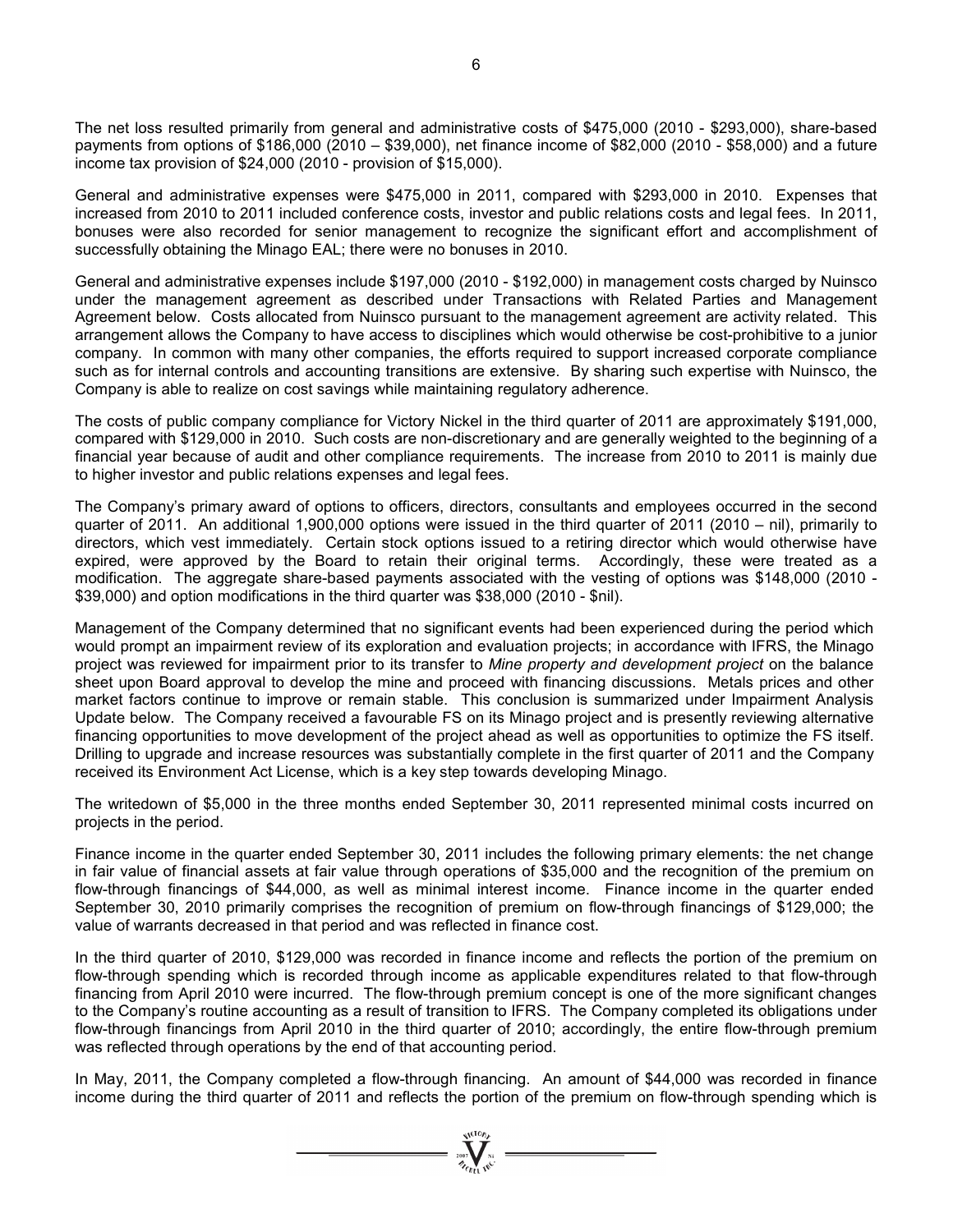recognized in income as applicable expenditures related to that flow-through financing were incurred. Note 13 to the Company's Unaudited Condensed Financial Statements includes an analysis of the flow-through premium liability.

As at September 30, 2010, the Black-Scholes parameters on the warrants then-held were updated and the fair values were calculated at \$0.287 and \$0.227; the resultant aggregate decrease in fair value was \$39,000.

During June, 2011, one of the Company's investees completed a corporate transaction whereby its non-coal assets, including the Lynn Lake option, were spun off in exchange for shares in that company (the "Spin off company"). Shareholders of record in the investee became shareholders in the Spin off company on the basis of 0.094758 shares (post-consolidation) of each share held on June 13, 2011. Accordingly, Victory Nickel received approximately 596,000 shares of the Spin off company at a then-market value of \$0.80 per share.

The warrants acquired during the first quarter of 2010 were exercised during the first quarter of 2011. As at September 30, 2011, the Black-Scholes parameters were updated for the warrants acquired during the second quarter of 2010 and the fair value was calculated at \$0.189; the resultant aggregate increase in fair value was \$35,000. Pursuant to the corporate transaction entered into as described above, the warrants entitle the Company to 0.094758 of a share of the Spin off company, as well as a share of the originating investee. Accordingly, the parameters for the shares of both companies have been considered in arriving at the estimated value of the warrant. The assumptions used in determining the fair value of the warrants at September 30, 2011 are included in Note 9 to the Company's Unaudited Condensed Financial Statements.

It is important to note that any future changes in the value of the shares will be reflected through other comprehensive income ("OCI") and changes in the value of warrants until their exercise or expiry will be reflected through operations in finance income or costs as appropriate. Given the high level of volatility being experienced in the marketplace, such changes could be, and indeed, have been, significant.

Finance costs in the third quarter of 2010 include \$33,000 related to fee and interest expense charged by Nuinsco for an advance prepayment for the exercise of warrants. The warrants were exercised by Nuinsco in September, 2010.

OCI in the third quarter of 2011 of \$912,000 relates to an increase of \$1,054,000 in the market value of the Company's financial assets at fair value through OCI offset by income tax expense through OCI of \$142,000. OCI in the third quarter of 2010 of \$65,000 was related to an increase of \$67,000 in the market value of the Company's financial assets at fair value through OCI offset by income tax expense of \$2,000. Note that under IFRS 9, all changes in market value on financial assets at fair value through OCI are reflected in OCI; this includes realized gains or losses which, under pre-transition Canadian GAAP, were formerly reflected through operations.

The significant increase in the change in fair value of financial assets through OCI in the quarter was largely attributable to the significant increase in the market price of the Spin off company's shares.

The changes in other balances not specifically addressed in other sections of this MD&A are as follows:

Receivables increased by \$43,000 from December 31, 2010, primarily due to a significant increase in the sales tax receivable as a result of expenditures on programs at the Minago and Mel projects during the three months ended September 30, 2011. The amount outstanding was received in October, 2011.

Marketable securities as at September 30, 2011 consist of the Company's financial assets at fair value through OCI and operations; the Company's investment in shares is at fair value through OCI and the investment in warrants is at fair value through operations. Accordingly, any volatility in the market price of warrants will impact the statement of operations but changes in the market value of shares will be recorded through OCI whether generated from sales or unrealized market changes. Marketable securities decreased by \$7,740,000 from December 31, 2010.

In February, 2011, the Company exercised warrants at a cash cost of \$114,000 which moved part of the Company's portfolio from financial assets with value changes through operations to financial assets with value changes recorded through OCI.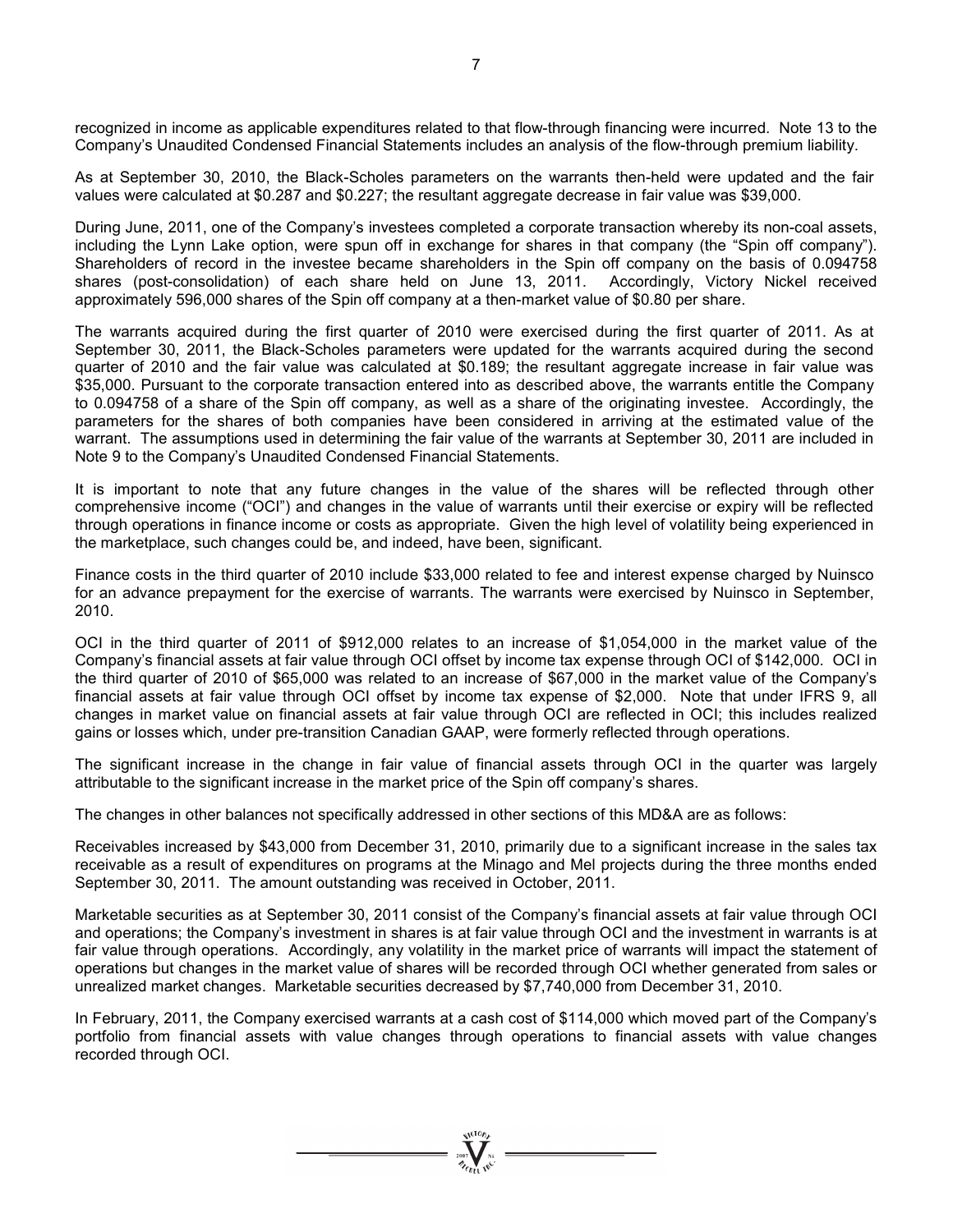In the third quarter of 2011, the Company's special warrants received in May 2010 were converted into shares at no cost to the Company. The market value at the time of conversion was \$0.30 and this amount was recorded through OCI since the warrants had previously been recorded at \$nil.

Property and equipment increased over December 31, 2010 as a result of deposits of US\$376,000 made during 2011, relating to the purchase of transformers and other electrical equipment for the Minago project. The total price is US\$2,840,000 with the full remaining balance due prior to shipping.

Trade and other payables consist primarily of project-related expenditures. The balance decreased by \$301,000 when compared with December 31, 2010 primarily due to the timing of project-related expenditures. Project expenditures are described in Mine Property and Development Activities and Exploration and Evaluation Activities below.

The deferred tax liability balance amounts to \$2,840,000 as at September 30, 2011 compared with \$3,314,000 as at December 31, 2010. The main components of the balance relate to the tax effects of exploration and evaluation properties, including the effect of renunciation of flow-through expenditures to investors, partly offset by the tax value of net operating tax losses carried forward. The conversion to IFRS included some significant changes to taxrelated elements including flow-through financing and investment tax credits as well as the effects of the reversal of previously-recorded impairment provisions on Mel and Lac Rocher.

Share capital has increased by \$1,461,000 over December 31, 2010 primarily as a result of shares issued pursuant to two private placements and the exercise of warrants and options that generated aggregate gross proceeds of \$1,500,000, \$136,000 and \$15,000, respectively. This is discussed more fully under Liquidity and Capital Resources below. The conversion to IFRS also had significant impact on the components of shareholders' equity; in particular, as a result of changes in flow-through accounting and the reversal of previously-recorded impairment.

### *Nine Months Ended September 30, 2011 Compared With Nine Months Ended September 30, 2010*

For the nine months ended September 30, 2011, the Company had a net loss of \$809,000, or \$0.00 per share (2010 – net profit of \$227,000, or \$0.00 per share).

The results are a function of general and administrative expenses of \$1,248,000 (2010 - \$1,047,000), share-based payments from options of \$328,000 (2010 – \$620,000), share-based payments from bonus shares of \$nil (2010 - \$173,000), a \$597,000 recovery (2010 - \$680,000) with respect to the Lynn Lake property as a result of option amounts received in excess of the recorded value of the property, net finance costs of \$75,000 (2010 – net finance income of \$1,657,000). Results in 2011 also include a recovery of income taxes of \$252,000 (2010 – provision of \$263,000).

General and administrative expenses include \$609,000 in costs charged by Nuinsco as described under related party transactions and management agreement below (2010 - \$529,000). Costs allocated from Nuinsco pursuant to the management agreement are activity related; the increase in costs is primarily as a result of salary increases at Nuinsco – as well as the effects of Nuinsco hiring an extra staff member in July 2010 to support additional compliance requirements. As referred to earlier, this allows the Company to have access to disciplines which would otherwise be cost-prohibitive to a junior company.

General and administrative expenses increased by \$201,000, from \$1,047,000 to \$1,248,000 for the nine months ended September 30, 2010 and 2011, respectively; most of this increase occurred in the third quarter of 2011. Expenses that increased from 2010 to 2011 included consulting costs in relation to work performed with respect to the implementation of IFRS, investor and public relations expenses, costs charged by Nuinsco as described under Related Party Transactions and Management Agreement below; these expenses were partially offset by decreased travel and entertainment expenses and directors' expenses. In 2011, bonuses were also recorded for senior management for successfully obtaining the Minago permit; there were no bonuses in 2010.

The costs of public company compliance for Victory Nickel for the nine months ended September 30, 2011 are approximately \$640,000, compared with \$550,000 in 2010. Such costs are non-discretionary and are generally weighted to the beginning of a financial year because of audit and other compliance requirements. The increase from 2010 to 2011 is mainly due to higher investor relation expenses along with increased management agreement charges as described above.

 $\sum_{\substack{2007 \ \text{N} \text{N}^{\text{N}}} \text{N}^{\text{N}}}$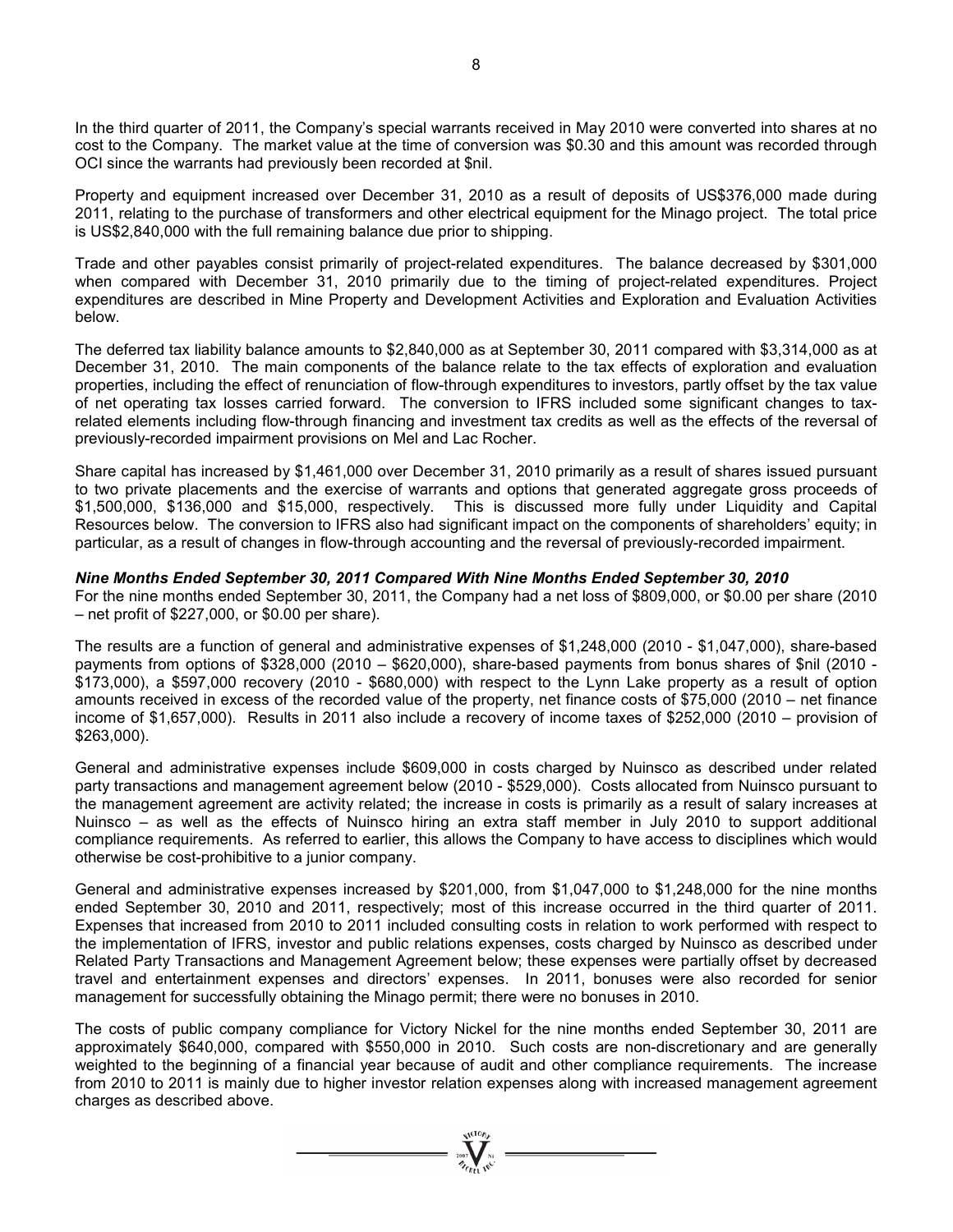Share-based payments decreased by \$292,000 to \$328,000 in 2011 which is a result of lower fair value of options in 2011 compared with 2010 combined with a lower number of options issued in 2011 compared with 2010, partly offset by the cost to modify the terms of the retiring director's options which would otherwise have expired as discussed above.

Share-based payments from bonus shares expense relates to common shares issued to employees and consultants as discretionary bonuses pursuant to the Company's Share Bonus Plan. The expense of \$173,000 for the nine months ended September 30, 2010 reflects the issuance of 1,571,100 shares; there were no shares issued under the Share Bonus Plan during the nine months ended September 30, 2011. On October 4, 2011, 648,235 bonus shares were issued to senior management for successfully obtaining the Minago permit, at a share price of \$0.085 per share.

In the nine months ended September 30, 2011, the Company received additional consideration from the Lynn Lake option with Prophecy Coal in the form of cash of \$600,000 (2010 - \$1,100,000 cash and 2,419,548 shares of Prophecy Coal with a fair value of \$968,000). In accordance with GAAP, the fair value of such consideration is deducted from the value of the property until it reaches \$nil. Any excess of consideration over the recorded value is treated as a recovery of exploration and evaluation projects and recorded through operations. Accordingly, the Company recorded a net recovery of \$597,000 through operations in 2011 (2010 - \$680,000). As described earlier, the accounting changes under IFRS related to ITC's revised the carrying values of Lynn Lake which had an impact on the pre-transition Canadian GAAP amounts recorded for Lynn Lake recoveries.

Finance income of \$78,000 in the first nine months of 2011 is primarily comprised of the recognition of premium on flow-through spending of \$70,000 related to the flow-through financing in May, 2011 as discussed above. In the comparative period, the Company recorded \$1,690,000 in finance income; \$631,000 represents recognition of premium on flow-through financings completed in February and April, 2010, and \$1,050,000 represents gains associated with changes in fair value of warrants and differences in fair values as described below. The Company completed its obligations under flow-through financings from February and April 2010 by the third quarter of 2010; accordingly, the entire flow-through premium was reflected through operations by the end of that accounting period.

In the first nine months of 2010, the Company acquired 570,270 units in an investee comprising one share and onehalf of a share purchase warrant at a cash cost of \$0.30 per unit. At that time, the fair value of each share was \$0.41. The Company also subscribed for 675,500 units in the same investee at \$0.59 per unit pursuant to a further private placement as mentioned earlier. Under a reciprocal placement, the Company subscribed for 7,000,000 common shares for \$0.544 per share. At the time of issue, the fair value of each share was \$0.62.

The combined effect of the above-noted transactions for the nine months ended September 30, 2010 of \$1,050,000 was recorded in finance income; \$160,000 is as a result of the recognition of the initial fair value of warrants adjusted for fair value changes to September 30, 2010 and \$890,000 is from the fair value of shares received being in excess of the amounts paid.

The warrants acquired during the first quarter of 2010 contained an acceleration clause which was invoked by the company in early 2011. Accordingly, the Company exercised all of these warrants in February, 2011, thereby acquiring 285,135 shares at a cash cost of approximately \$114,000, or \$0.40 per share. At the time of exercise of the warrants, the related shares had a market value of \$1.00 per share which coincided with the cash cost plus carrying value of the warrants.

The fair value of the warrants acquired during the second quarter of 2010 and upgraded pursuant to a corporate transaction, was updated at September 30, 2011 as described above and was calculated at \$0.189; the resultant net decrease in fair value of \$153,000 during the nine months ended September 30, 2011 was recorded in finance cost. The assumptions used in determining the fair value of the warrants at September 30, 2011 are disclosed in Note 9 to the Company's Unaudited Condensed Financial Statements.

Finance costs in 2010 comprise \$33,000 related to fee and interest expense charged by Nuinsco for an advance prepayment for the exercise of warrants. The warrants were exercised by Nuinsco in September, 2010.

The Company believes that it is more-likely-than-not that the benefit associated with certain of the losses and costs creating future income tax assets will be realized prior to their expiry. Accordingly, the Company may record

 $\sum_{\substack{2007 \ \text{N} \text{N}^{\text{N}}} \text{N}^{\text{N}}}$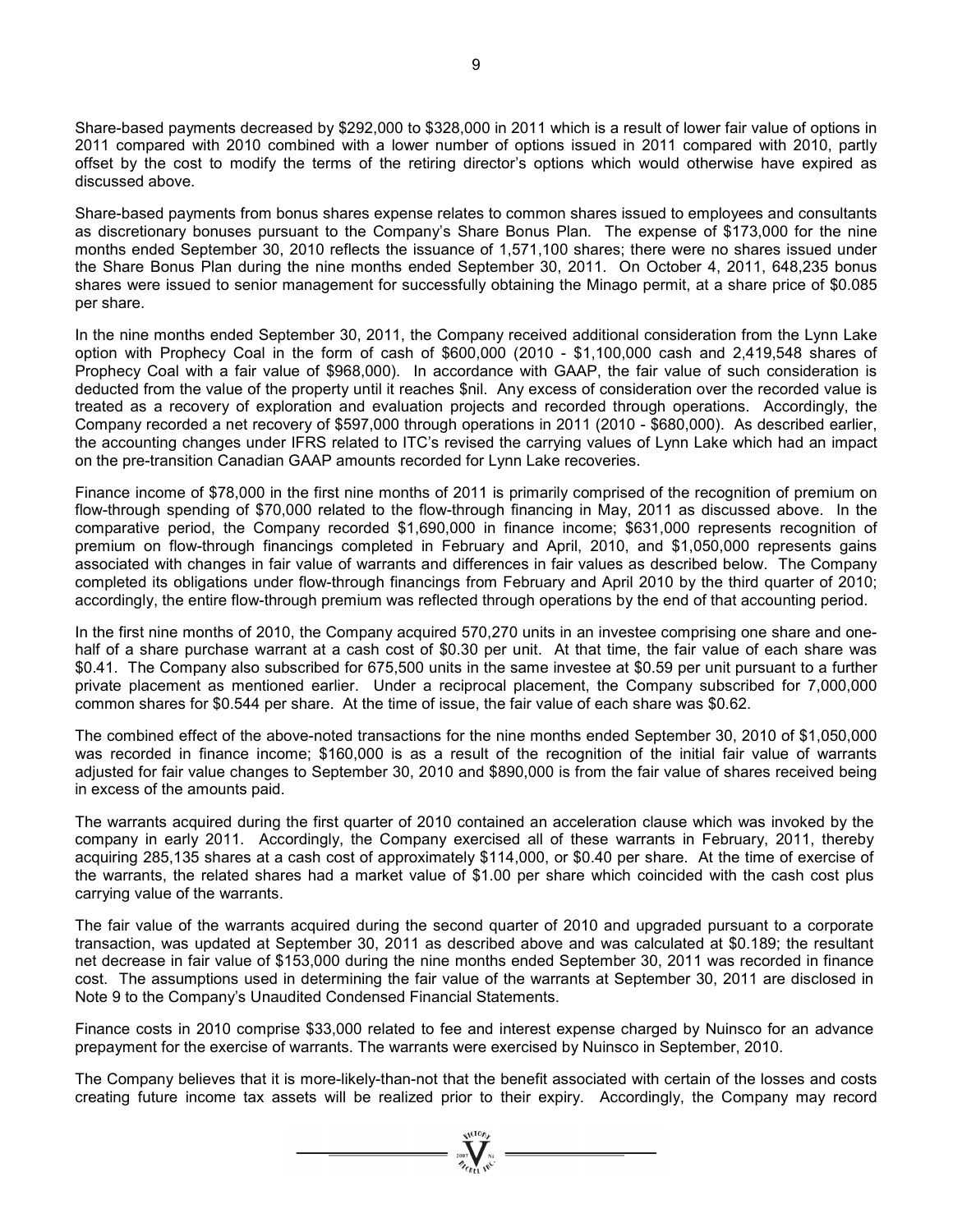periodic future income tax recoveries. In 2011, the Company recorded an income tax recovery of \$252,000 (2010 – provision of \$263,000).

OCI in 2011 of a net loss of \$1,374,000 (2010 - \$1,471,000) relates to a decrease of \$1,589,000 (2010 - \$1,450,000) in the market value of the Company's financial assets at fair value through OCI net of income tax recovery recorded through OCI of \$215,000 (2010 – expense of \$21,000). These changes are primarily a result of market value decreases which occurred during 2011. In 2010, the market value decreases were smaller.

#### **SUMMARY OF QUARTERLY RESULTS**

Selected financial information for each of the last eleven quarters ended September 30, 2011 is as follows:

| Fiscal year 2011                            |                            |       |     | 3 <sup>rd</sup> Quarter |              |                         | 2 <sup>nd</sup> Quarter |          |     | 1 <sup>st</sup> Quarter |        |      |
|---------------------------------------------|----------------------------|-------|-----|-------------------------|--------------|-------------------------|-------------------------|----------|-----|-------------------------|--------|------|
| Net finance income (costs)                  |                            |       |     | \$                      | 82           |                         | \$                      | (62)     |     | \$                      | (95)   |      |
| Net (loss) profit                           |                            |       |     | \$                      | (1)<br>(605) |                         | \$                      | (505)    | (3) | \$                      | 301    |      |
| Total comprehensive income (loss)           |                            |       |     | \$                      | (2)<br>307   |                         | \$                      | (2, 795) | (4) | \$                      | 306    |      |
| (Loss) income per share - basic and diluted |                            |       |     | \$                      | (0.00)       |                         | \$                      | (0.00)   |     | \$                      | 0.00   |      |
| Fiscal year 2010                            | $4^{\text{th}}$<br>Quarter |       |     | 3 <sup>rd</sup> Quarter |              | 2 <sup>nd</sup> Quarter |                         |          |     | 1 <sup>st</sup> Quarter |        |      |
| Net finance income                          | \$                         | 232   | (5) | \$                      | 58           |                         | \$                      | 1.140    | (7) | \$                      | 459    | (10) |
| Net income (loss)                           | \$                         | 27    |     | \$                      | (299)        |                         | \$                      | 859      | (8) | \$                      | (333)  |      |
| Total comprehensive income (loss)           | \$                         | 4,619 | (6) | \$                      | (234)        |                         | \$                      | (2, 180) | (9) | \$                      | 1,170  | (11) |
| Income (loss) per share - basic and diluted | \$                         | 0.00  |     | \$                      | (0.00)       |                         | \$                      | 0.00     |     | \$                      | (0.00) |      |

### **The information for 2011 and 2010 is accounted for in accordance with IFRS**

#### **The information for 2009 is accounted for in accordance with pre-transition Canadian GAAP**

| Fiscal year 2009                            |  | $4^{th}$<br>Quarter |      | ეrd | Quarter |      | ∩nd<br>Quarter |        | ⊿ st<br>Quarter |        |
|---------------------------------------------|--|---------------------|------|-----|---------|------|----------------|--------|-----------------|--------|
|                                             |  | (restated)          | (12) |     |         |      |                |        |                 |        |
| Revenue and other income                    |  |                     |      |     | 220     | (15) |                | 39     |                 | 27     |
| Net (loss) income                           |  | (524)               | (13) |     | 35      |      |                | (343)  |                 | (48)   |
| Total comprehensive income (loss)           |  | 64                  | (14) |     | 145     | (16) | \$             | (471)  |                 | 380    |
| (Loss) income per share - basic and diluted |  | (0.00)              |      |     | 0.00    |      |                | (0.00) |                 | (0.00) |

#### **The information for 2011 and 2010 is accounted for in accordance with IFRS and the notes thereto are as follows:**

- (1) Net loss for the period includes \$186,000 for share-based payments and \$97,000 for bonus expense.
- (2) Comprehensive income for the period includes \$1,054,000 OCI related to the increase in the market value of the Company's financial assets at fair value through OCI, partly offset by income taxes of \$142,000.
- (3) Net income for the period includes share-based payments of \$140,000 for options granted and vesting in the period.
- (4) Comprehensive loss for the period includes \$2,648,000 OCI related to the decrease in market value of the Company's financial assets at fair value through OCI, offset by income taxes of \$358,000.
- (5) Finance income for the period includes a net change in fair value of financial assets through operations of \$231,000.
- (6) Comprehensive income for the period includes \$5,189,000 OCI related to the increase in market value of the Company's financial assets at fair value through OCI, offset by income taxes of \$597,000.
- (7) Finance income for the period includes a net change in fair value of financial assets through operations of \$807,000 and a flow-through premium recorded through operations of \$331,000.
- (8) Net income for the period includes \$685,000 recovery on the Lynn Lake option now with Prophecy Platinum.
- (9) Comprehensive loss for the period includes \$3,229,000 decline in market values of the Company's financial assets at fair value through OCI, offset by income tax recoveries of \$209,000.
- (10) Finance income for the period includes a net change in the fair value of financial assets through operations of \$282,000 and a flow-through premium recorded through operations of \$171,000.
- (11) Comprehensive income for the period includes \$1,712,000 increase in market value of the Company's financial assets at fair value through OCI, offset by income taxes of \$209,000.

#### **The information for 2009 is accounted for in accordance with pre-transition Canadian GAAP and the notes thereto are as follows:**

(12) Restated to reflect unrecognized deferred tax assets against certain tax pools associated with the acquisition of Independent Nickel Inc. The restatement was reflected in the Company's 2010 Audited Financial Statements.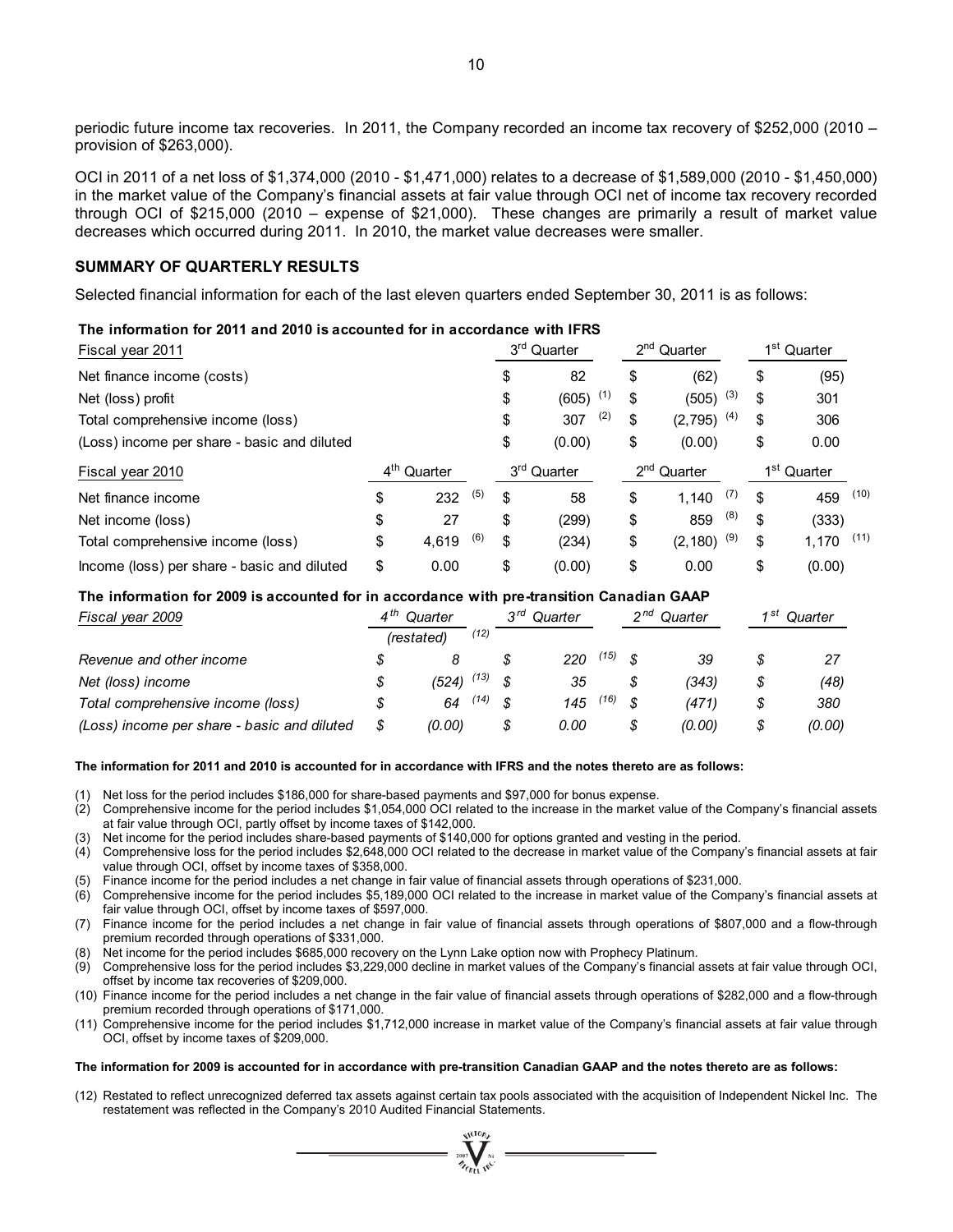- (13) Net loss was increased by \$295,000 as a result of the restatement described above.
- (14) Comprehensive income for the period includes an increase in the market value of financial assets at fair value through OCI.
- (15) Revenue for the period includes \$211,000 gain on sale of shares.
- (16) Comprehensive income for the period reflects the partial recovery of the market value of financial assets at fair value through OCI.

### **LIQUIDITY AND CAPITAL RESOURCES**

As at September 30, 2011, the Company had working capital, including cash and cash equivalents and marketable securities, totalling \$4,173,000 (December 31, 2010 - \$10,230,000). Cash equivalents at December 31, 2010 included a guaranteed investment certificate. The Company has a corporate policy of investing its available cash in Canadian government instruments and certificates of deposit or other direct obligations of major Canadian banks, unless otherwise specifically approved by the Board. Marketable securities are available for sale for liquidity purposes, as the Company requires, to provide funds for its operations and exploration, evaluation and development activities. The Company sold marketable securities during 2011 and continues to do so.

For the nine months ended September 30, 2011, the Company used cash in operating activities of \$1,310,000 (2010 - \$1,206,000). As the Company is in the exploration, evaluation and development stage, there are no revenues to recover expenses and the operating activities represent the corporate and administrative costs incurred mostly to maintain a public company. The Company estimates that such costs in 2011 amounted to \$640,000 (2010 - \$550,000). Many of these costs are incurred in the early part of the year. In 2010, such costs were approximately \$698,000 for the year, calculated on a comparable basis. Consequently, the Company's liquidity is reduced unless and until there are financing activities to provide funds. Note that the costs cited above do not include the costs of financing arrangements which are deducted directly from equity. Costs incurred to advance the Company's projects are capitalized, as summarized below under the discussion of investing activities.

During the nine months ended September 30, 2011, net cash generated by investing activities was \$1,022,000, compared with cash used of \$8,330,000 in the nine months ended September 30, 2010. An aggregate of \$4,971,000 and \$229,000 was used to advance exploration and evaluation ("E&E") projects and mine property and development ("MP&D") project, respectively, during the nine months ended September 30, 2011 (September 30, 2010 - \$5,121,000 and \$nil).

In February, 2011, the Company exercised certain warrants for cash of \$114,000 as discussed above thereby reclassifying the amount previously in financial assets through operations to financial assets in OCI. During the nine months ended September 30, 2010, the Company acquired additional Prophecy Coal securities for \$4,526,000. During the nine months ended September 30, 2011, the Company sold shares for aggregate proceeds of \$6,112,000 (September 30, 2010 – aggregate proceeds of \$825,000). Funds of \$600,000 were received with respect to the option agreement with Prophecy Coal for the Lynn Lake property (September 30, 2010 - \$1,100,000).

The Company made deposits of \$376,000 in the nine months ended September 30, 2011 under an agreement to purchase transformers and other electrical equipment at an aggregate cost of US\$2,840,000, as referenced above (September 30, 2010 - \$608,000). The balance is due prior to shipping.

Financing activities in the first nine months of 2011 generated net proceeds of \$1,627,000 (September 30, 2010 - \$6,055,000) after cash-settled share issue costs of approximately \$24,000 (September 30, 2010 - \$187,000). This included two private placement financings.

In January, 2011, the Company issued 5,000,000 units at a price of \$0.10 per unit generating gross proceeds of \$500,000. Each unit comprises one common share and one-half common share purchase warrant. Each whole warrant entitles the holder to purchase one common share at an exercise price of \$0.14 for a period of 12 months from closing.

In May, 2011, the Company issued 8,695,652 flow-through common shares at a price of \$0.115 per unit generating gross proceeds of \$1,000,000. Each unit comprises one common share and one-half of one common share purchase warrant. Each whole warrant entitles the holder to purchase one common share at an exercise price of \$0.15 for a period of 18 months from closing. The Company issued 456,960 finder's warrants that entitle the holder to purchase one finder's unit at an exercise price of \$0.15 for a period of 18 months from issuance. Each finder's unit entitles the holder to purchase one common share and one-half of one finder's unit warrant. Each whole finder's

 $\sum_{2007}$   $\sum_{\substack{1007 \text{ Ni} \\ \text{Nj} \text{ Nj}}}$   $\sum_{\substack{Ni \\ \text{Nk}}}$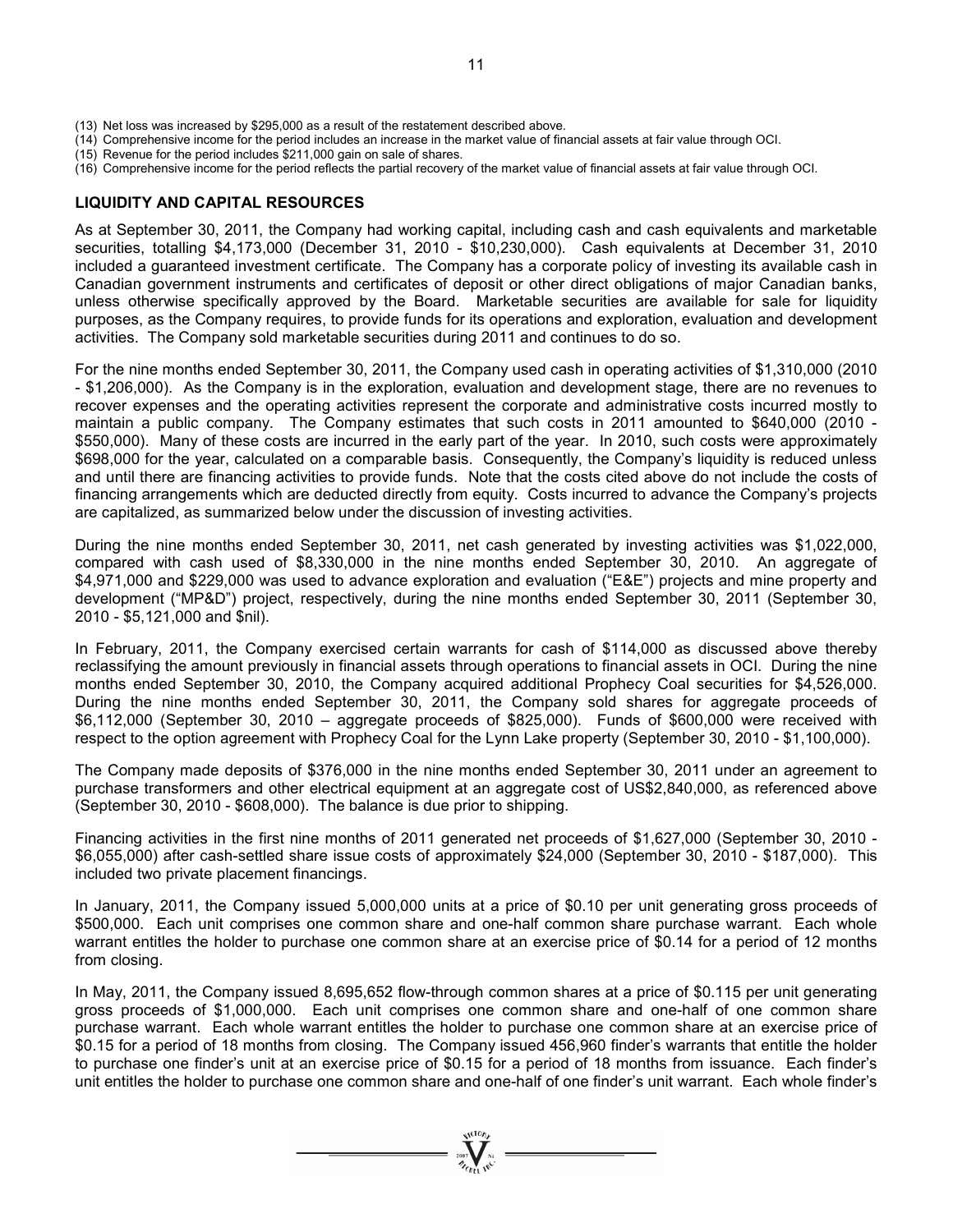unit warrant entitles the holder to purchase one common share at an exercise price of \$0.15 for a period of 18 months from the issuance of the finder's unit warrant.

In addition, 1,137,627 warrants were exercised in 2011 that were issued pursuant to the rights offering in August 2009 at an exercise price of \$0.12 per share for an aggregate consideration of approximately \$136,000 with 28,268,067 warrants expiring unexercised. In July, 2011, 300,000 options were exercised at a price of \$0.05 per share for an aggregate consideration of \$15,000.

Financing activities in the first nine months of 2010 of \$6,055,000 included the completion of the first and second tranches of a flow-through financing as well as a reciprocal placement. The first tranche of the flow-through financing closed on February 26, 2010 and generated gross proceeds of \$686,000 through the issuance of 3,429,139 units of securities at a price of \$0.20 per unit. Cash-settled share issue costs before income taxes were \$69,000. Each unit comprises one common share and one-half of one common share purchase warrant. Each whole warrant entitles the holder to purchase one common share at an exercise price of \$0.26 for a period of 12 months from closing.

The second tranche closed on April 9, 2010 and generated gross proceeds of \$1,380,000 through the issuance of 6,570,861 units at \$0.21 per unit, each unit as described above. Share issue costs before income taxes were \$104,000. On completion of the second tranche, the Company issued 250,000 finder's warrants which entitle the holder to purchase one common share at an exercise price of \$0.175 for a period of 12 months from issuance. On May 28, 2010, the Company issued 36,615,385 common shares pursuant to the reciprocal placement with Prophecy Coal. The common shares were issued at a price of \$0.104 per share generating gross proceeds of \$3,808,000 with share issue costs of approximately \$14,000 before income taxes. The reciprocal financing is a way to raise liquid assets with minimal share issue costs; share issue costs are not flow-through eligible so it is important to minimize such costs.

Flow-through financings do not provide the funding necessary to meet corporate expenditures which do not qualify for flow-through eligibility. The significant cost to maintain and comply with regulatory requirements for the Company's public listing cannot be financed with flow-through shares. Proceeds from the Company's warrants are "hard" dollars and can be utilized without restriction.

These activities provided cash and cash equivalents of \$1,339,000 during the nine months ended September 30, 2011, compared with cash requirements of \$3,481,000 during the nine months ended September 30, 2010.

As at September 30, 2011, the Company had a remaining flow-through commitment outstanding of \$193,000 that is required to be satisfied by December 31, 2012.

As described above, exploration, evaluation and development companies such as Victory Nickel are heavily reliant upon the equity markets to fund their activities as they have no short-term sources of revenue other than through monetization of assets. Opportunities available to Victory Nickel for financing would normally be through private placements in the equity markets. Despite experiencing some improvements during 2011 and in 2010, today's equity markets continue to make this alternative difficult if not impossible without incurring significant dilution to existing shareholders. For this reason, the Company has recently chosen to liquidate portions of its securities holdings rather than raise financing. However, the results of this are also dependent upon market conditions which are outside the control of the Company. The Company will continue to balance its financing choices as a function of availability and market activity. In the third quarter of 2011, the Company took advantage of market activity to dispose of marketable securities at opportune pricing, as further described below.

The Company will continue to consider all financing alternatives given appropriate pricing and other market conditions to advance its projects. The optioning of the Lynn Lake property is one way in which a corporate transaction to generate cash can be structured to add value for shareholders while maintaining participation in the upside in the subject property. The Company expects to receive additional amounts of \$1,000,000 by March 1 of each of 2012 and 2013 in accordance with the Lynn Lake option agreement.

As described earlier, a Company investee completed a corporate transaction which transferred the non-coal properties, including the option in Lynn Lake, to the Spin off company. As part of this transaction, the investee retained an approximate interest in the Spin off company upon closing of approximately 44% and shareholders received shares in the Spin off company. Victory Nickel thereby maintains an interest in the Lynn Lake property

 $\sum_{2007}$  Wellon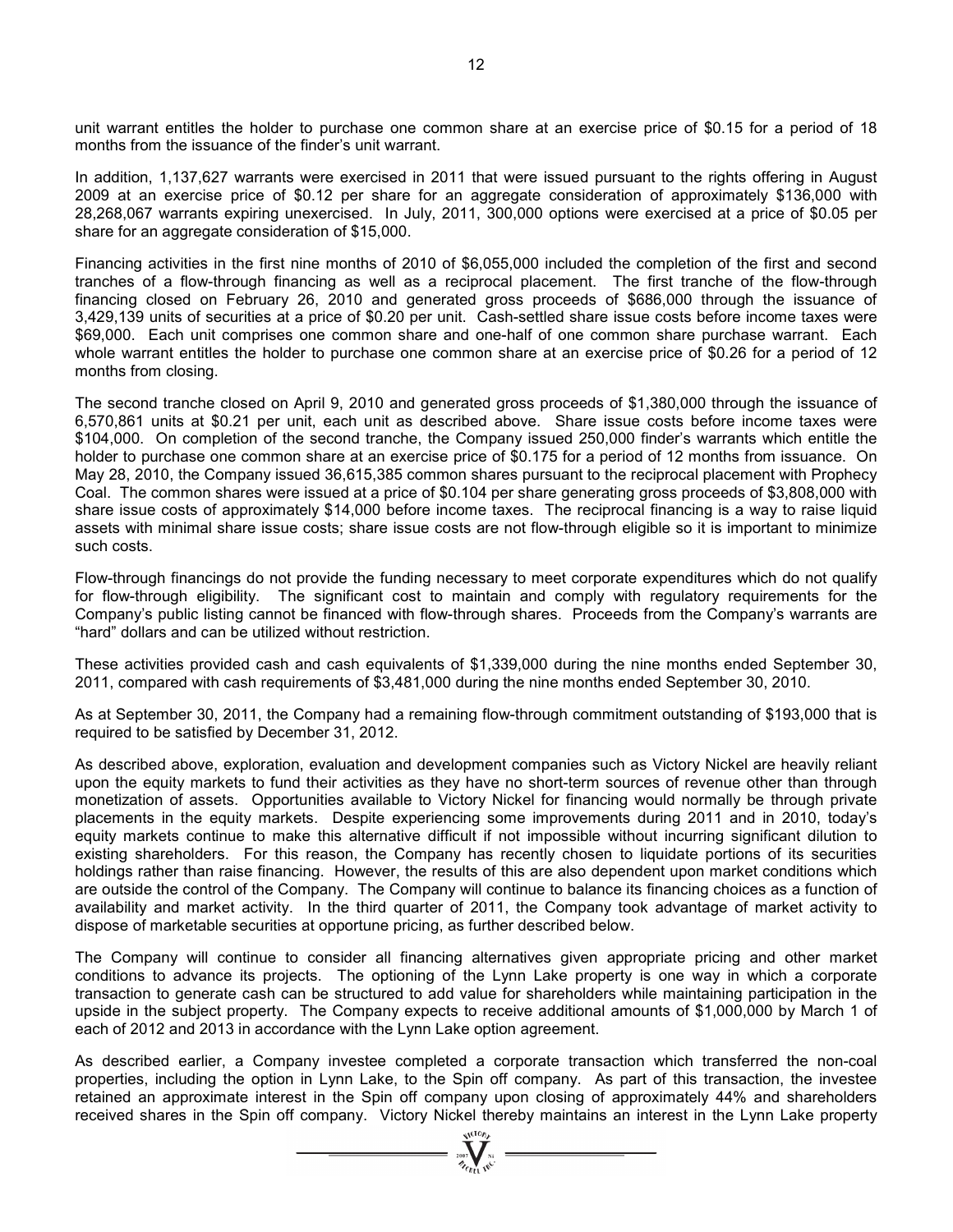through holdings of the Spin off company and indirectly through its holdings in the investee which retained a significant interest in that Spin off company.

In July, 2011, Prophecy Platinum made announcements on its Wellgreen property and this sparked significant market activity in its shares as well as those of Prophecy Coal. The increase in trading activity provided Victory Nickel with an opportunity to dispose of a portion of its holdings of both Prophecy Coal and Prophecy Platinum shares. This generated proceeds of approximately \$3,087,000 in the third quarter.

As at November 7, 2011, the aggregate market value of the Company's marketable securities held in public company shares is approximately \$3,004,000. The market value of such shares may go up or down.

As at September 30, 2011, the Company had warrants outstanding and options exercisable which could bring in additional cash funds of approximately \$8,452,000. Not all those instruments are presently "in-the-money" however.

Despite recent improvements, the market continues to be volatile and it is uncertain how future financing initiatives will be received, what the future market value of securities will be and how successful liquidity efforts will be in generating cash to finance activities. In particular, the financing required for the Minago project is considerable.

The Company has good title to its projects and will continue to maintain the projects in good standing. Prophecy Platinum has expenditure commitments to meet on the Lynn Lake project as described earlier which mitigates the pressure on the Company to do so and maintains ongoing investment in the property. In the option to Prophecy Coal and its assignment to Prophecy Platinum, Victory Nickel made provisions to ensure that any failure on the part of Prophecy Platinum (or Prophecy Coal should Prophecy Platinum not comply) to meet the contractual commitments would result in the Lynn Lake property reverting to full ownership by Victory Nickel.

The Company's working capital requirements continue to be modest. At September 30, 2011, the major item requiring financing was an HST/GST receivable of \$86,000, which was received in October, 2011. The HST/GST receivable is a function of project activity and averaged approximately \$87,000 in 2010; the average balance in 2011 is likely to be higher due to a full year of HST. Monthly average administrative costs for 2011 are estimated at \$146,000, most of which are incurred to meet statutory requirements. As at September 30, 2011, the Company has a remaining flow-through commitment from the financing in May 2011 of \$193,000 that is required to be fulfilled by December 31, 2012. Also, the Company continues to have amounts owing to fulfil the electrical equipment purchases initiated during 2010.

In addition to current cash resources and expected inflows as described, the Company has non-core liquid assets which can be liquidated to support core activities. However, it will monitor its activities closely and continue to spend wisely until additional financing is available. The Company continues to monitor operating costs.

Results from the 2010 drilling program have been added to the resource and reserve models to determine whether resources and reserves can be upgraded at the Minago project which is now classified as *Mine property and development project*. This exercise resulted in the Company's recent announcement of a 24% increase in the pitconstrained measured and indicated resource. Results from the FS continue to be optimized with respect to capital cost reductions and other enhancements and further potential improvements, including the incorporation of 2011 drill results for additional improvement in resources, are being evaluated on an ongoing basis. Improvements in resources of such a magnitude should improve the probability of successful financing.

The 2011 drill program is discussed further in Mine Property and Development Activities below. Note that this has not been included in the resource update at April, 2011.

Development of the Minago mine will require considerable financial resources. Management is monitoring the outcome of various financing initiatives being undertaken in the marketplace. The Company is actively putting together a financing strategy which is expected to include several components; the relative proportion of each will be dependent upon the market conditions at the time the strategy is executed. Anticipated components include: securing a joint venture partner for nickel and/or frac sand, off-take agreements for both nickel concentrate and frac sand, plant and equipment leasing for the mine and frac sand processing plant, bank borrowing and/or equity issues (which may include one or more of: rights offering, private placement or a fully-marketed prospectus issue).

 $\sum_{2007}$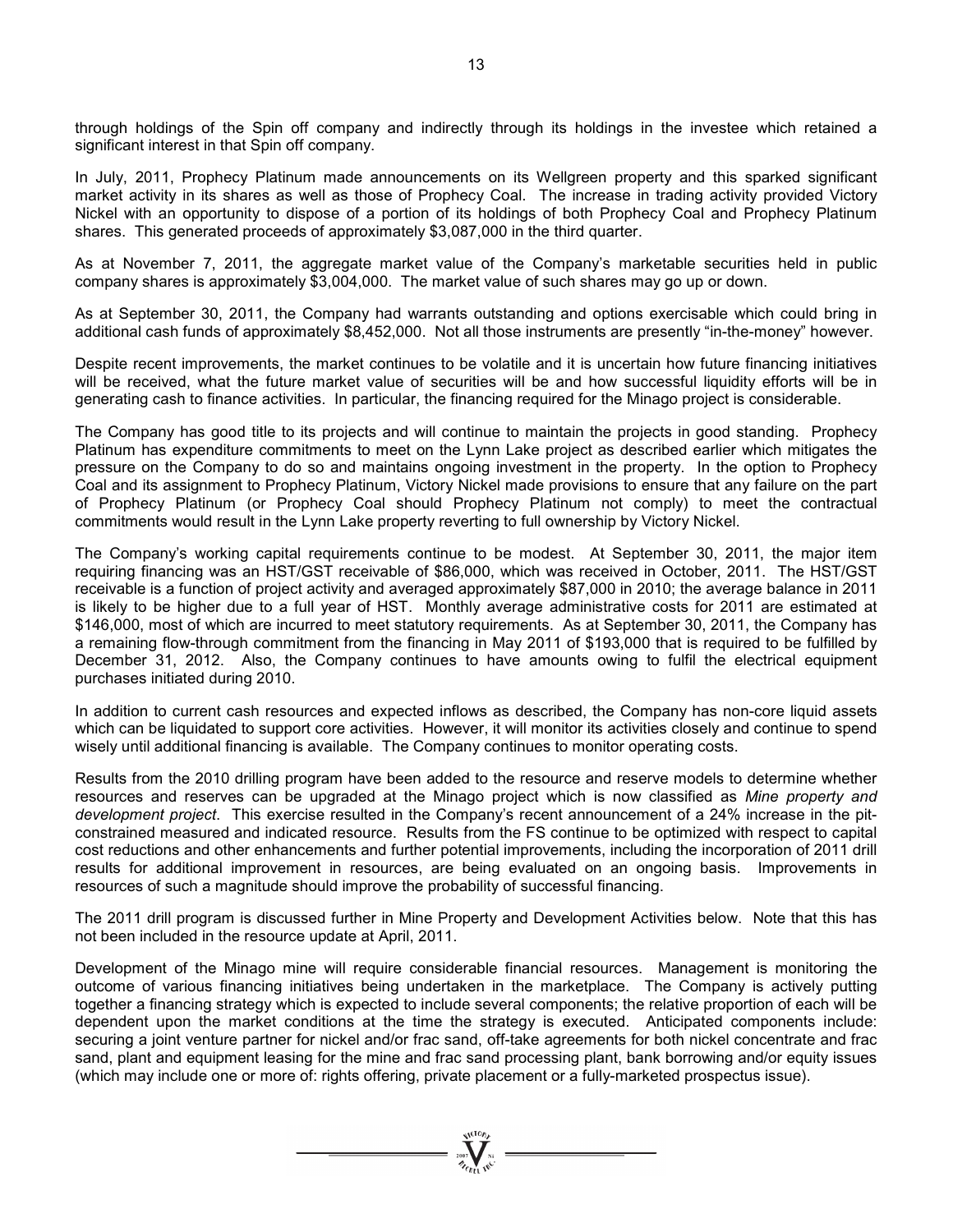Although discussions with various parties have been ongoing since the completion of the financial statements, the pace and volume of discussions have increased, as expected, since the announcement of the receipt of the final Environment Act License in August, 2011. The Company has held several discussions with local and overseas financiers and potential business partners with respect to the nickel and frac sand opportunities.

### **Paul Jones, Vice-President, Exploration, is a "qualified person" as defined under NI-43-101, and he has supervised and approved the preparation of the information relating to the material mineral projects of the Company described herein.**

### **MINE PROPERTY AND DEVELOPMENT ACTIVITIES**

Pursuant to the Board approval to develop and finance the Minago mine, expenditures of \$34,807,000 at the approval date were transferred from *Exploration and evaluation projects* into *Mine property and development project*. From the date of transfer to September 30, 2011, approximately \$294,000 was spent on Minago. From January 1, 2011 to the date of transfer, \$3,748,000 was incurred on the project.

### **Minago Project**

The Company's 100%-owned Minago project is located on the Thompson Nickel Belt in Manitoba, and is one of Canada's largest undeveloped sulphide nickel deposits. Minago has been shown to be capable of producing a nickel concentrate grading from 22.3% up to 35.0%, making it reportedly the world's highest grade nickel concentrate. In addition to metal by-products such as copper, cobalt, gold, platinum, palladium, silver and rhodium, a layer of silica sand averaging approximately nine metres thick overlies the nickel mineralization within the open pit. Approximately 84% of the sand is marketable as "frac sand", which is used to improve well recoveries in the oil and gas industry. The frac sand forms part of the overburden that must be removed prior to mining the nickel ore. According to the FS, production of frac sand could begin 20 months after the start of mine development.

A winter work program was conducted at Minago in 2011. The program consisted of diamond drilling, 20 drill holes comprising 8,793m, and ground and borehole electromagnetic geophysics. The program was designed to evaluate parts of the project that have seen little work to date as well as build upon the existing data-set of the Nose Deposit nickel mineralization.

A total of 15 holes were collared to intersect the "North Limb", a domain of nickel-bearing ultramafic rock extending at least 1.5km north from the Main Zone, or Nose Deposit, at Minago (where all of the currently-defined resource is located). The purpose of this drilling was to evaluate the nickel mineralization along the North Limb in order to begin to define the possible scale of the nickel endowment there. Work conducted to date by the Company on the North Limb has demonstrated significant continuous intervals or nickel bearing rock and good continuity between holes on adjacent cross-sections. The host rock, sulphide mineralization and grades are very similar to those observed in the Main Zone. All total nickel analytical results have now been released for the 2011 North Limb drilling.

A single deep hole was collared on the Nose Deposit to evaluate the depth extension of the ultramafic host rock and nickel mineralization. The hole was drilled to a total length of 1,527m and intersected approximately 160m of ultramafic rock near the bottom of the hole – confirming the extension of the host rock to depths several hundred metres below that previously tested. Results of a downhole geophysical survey conducted on this hole are expected shortly.

A single drill hole was collared in the western part of the property in order to test the thickness of the Winnipeg Formation sand horizon. As anticipated, the hole successfully intersected the Winnipeg Formation sandstone layer (frac sand horizon) immediately above the unconformity with the Thompson Nickel Belt rocks.

The analytical data and geological interpretations obtained from the 2010 drilling program have been incorporated into an updated geological model and resource estimate. The updated resource incorporates a 24% increase in the NI 43-101-compliant measured and indicated, pit-constrained, sulphide nickel resource used in the Minago FS. The FS is posted at www.sedar.com. Note that all resources are contained in the Nose Deposit and the update below does not include the results of the 2011 drilling program.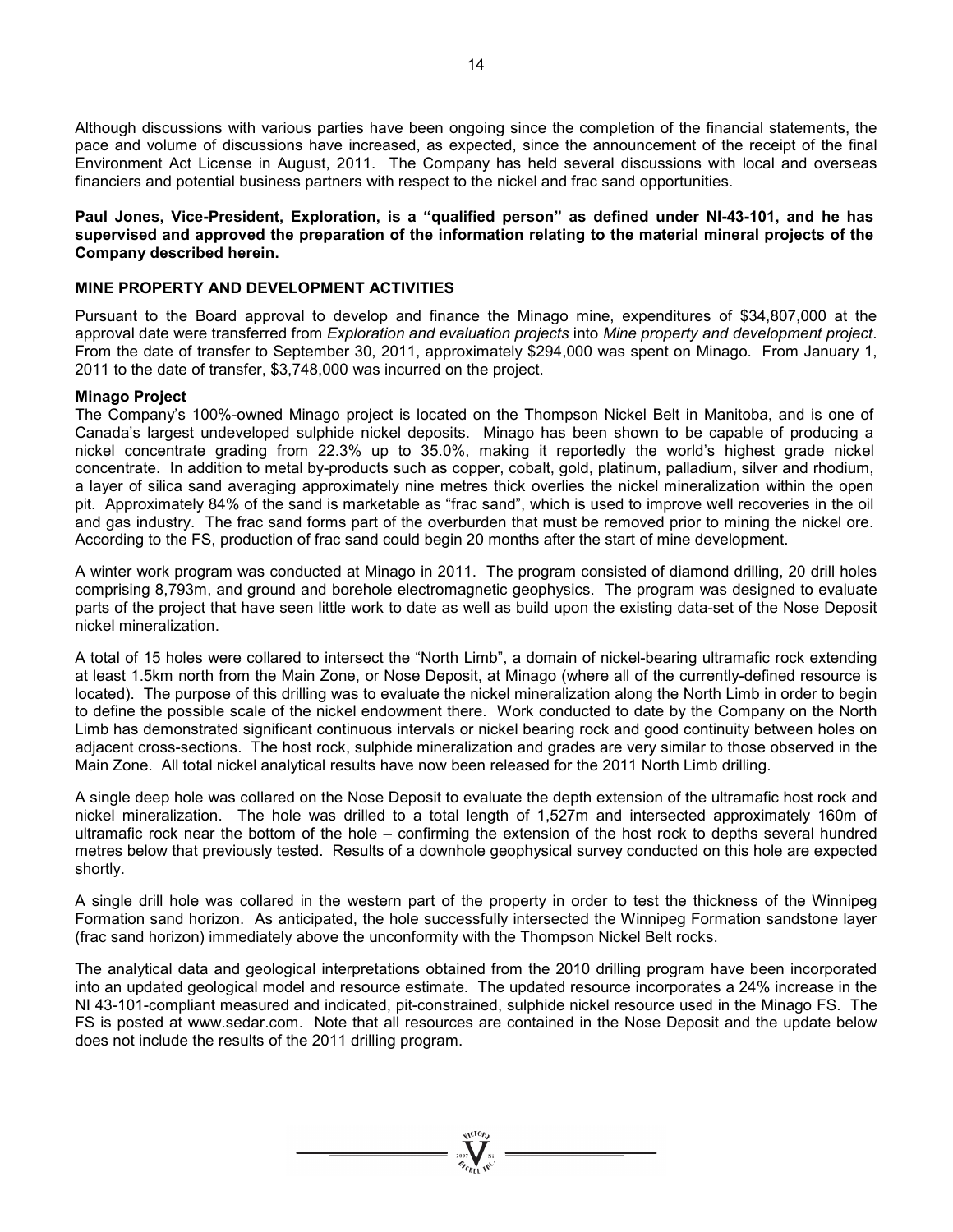| April 2011 Pit-Constrained Resource <sup>1</sup> |                 |       |                   | March 2010 In-Pit Resource <sup>2</sup> | Increase (Decrease) in<br><b>Contained Metal</b> |            |                   |        |
|--------------------------------------------------|-----------------|-------|-------------------|-----------------------------------------|--------------------------------------------------|------------|-------------------|--------|
|                                                  | Tonnes          | Grade | <b>Ni Content</b> | Tonnes                                  | Grade                                            | Ni Content | <b>Ni Content</b> | Change |
| Category                                         | <b>Millions</b> | %     | <b>MLbNiS</b>     | <b>Millions</b>                         | %                                                | M Lb NiS   | <b>MLbNiS</b>     | %      |
| <b>Measured</b>                                  | 8.2             | 0.473 | 85.0              | 6.6                                     | 0.488                                            | 71.4       | 13.7              | 19.2   |
| <b>Indicated</b>                                 | 22.8            | 0.432 | 217.2             | 19.1                                    | 0.410                                            | 172.6      | 44.6              | 25.9   |
| M&I                                              | 31.0            | 0.443 | 302.2             | 25.7                                    | 0.430                                            | 243.9      | 58.3              | 23.9   |
| <b>Inferred</b>                                  | 0.2             | 0.380 | 1.4               | 1.4                                     | 0.402                                            | 12.2       | (10.8)            | (88.4) |

 $1$  Lerch-Grossman pit optimization shell  $2$ <sup>2</sup> Whittle pit optimization shell

### *Frac Sand*

An indicated resource of 15 million tonnes of sand has been estimated to occur within the current Minago pit shell. The frac sand component of this resource is a significant contributor to the positive economics at Minago. As part of the FS, Outotec produced a feasibility-level design for a frac sand plant complete with capital and operating costs to produce 1,140,000 tonnes of frac sand annually. Considerable potential exists to expand the resource beyond the limits of the current pit.

### **EXPLORATION AND EVALUATION ACTIVITIES**

For the nine months ended September 30, 2011, the Company incurred exploration expenditures on its E&E properties of \$4,608,000 (September 30, 2010 - \$4,694,000). This includes \$3,748,000 on Minago, prior to its transfer to MP&D, \$673,000 on the Mel project, \$3,000 on Lynn Lake (before \$600,000 option payment received from Prophecy Coal) and \$184,000 at the Lac Rocher project (September 30, 2010 - \$4,442,000, \$168,000; \$32,000 (before \$1,100,000 option payment received from Prophecy Coal and fair value of Prophecy Coal shares of \$968,000) and \$52,000, respectively). The 2011 expenditures are shown before the effect of transfer of \$597,000 through operations (2010 - \$680,000) with respect to the Lynn Lake option receipts in excess of carrying value.

### **Mel Project**

The Mel project is located on the Thompson Nickel Belt, just north of Thompson, Manitoba. It is a large property, approximately 25km east-west by about 6km north-south, and remains underexplored.

Mel has an indicated resource of 4.3 million tonnes grading 0.88% nickel (approximately 83 million pounds in-situ nickel) and an additional inferred resource of one million tonnes grading 0.84% nickel (approximately 19 million pounds in-situ nickel) and offers significant exploration upside as well as near-term production potential.

The Company had earned a 100% ownership of Mel subject to a 51% Vale back-in. The Mel project has been idle for some time, awaiting a decision by Vale as to whether it would exercise its back-in right. During the third quarter of 2010, the Company announced that Vale had determined that it would not exercise its back-in right. Title to the property dispositions is currently being transferred to the Company. All documentation to accomplish this has been completed. Accordingly, the Company is in a position to determine future programs at Mel in its sole discretion.

Ten drill holes, totalling 3,459m, comprised the 2011 winter work program on the Mel Property, the first managed by the Company.

Two drill holes, totalling 739m, were collared to test a UTEM geophysical anomaly approximately 700m north of the Mel deposit that is associated with prospective nickel results obtained from semi-massive sulphide mineralization returning 1.24% Ni over 2.41m intersected in an earlier drill hole. Although the holes intersected the target stratigraphy, no sulphide mineralization was encountered. Eight drill holes, totalling 2,720m, were collared to test the down-dip extension of the Mel resource shell. These holes tested between 185m and 300m vertically and all holes intersected nickel mineralization of grade and width comparable to that obtained in holes that comprise the existing resource.

The Mel dataset is currently being vetted and updated. Following completion of this work, additional modelling of the resource is contemplated.

Under the terms of the option agreement, Vale must mill ore from the Mel project at cash costs plus 5% subject to capacity availability and metallurgy – this is unaffected by Vale's decision. Furthermore, in accordance with the

 $\sum_{2007}$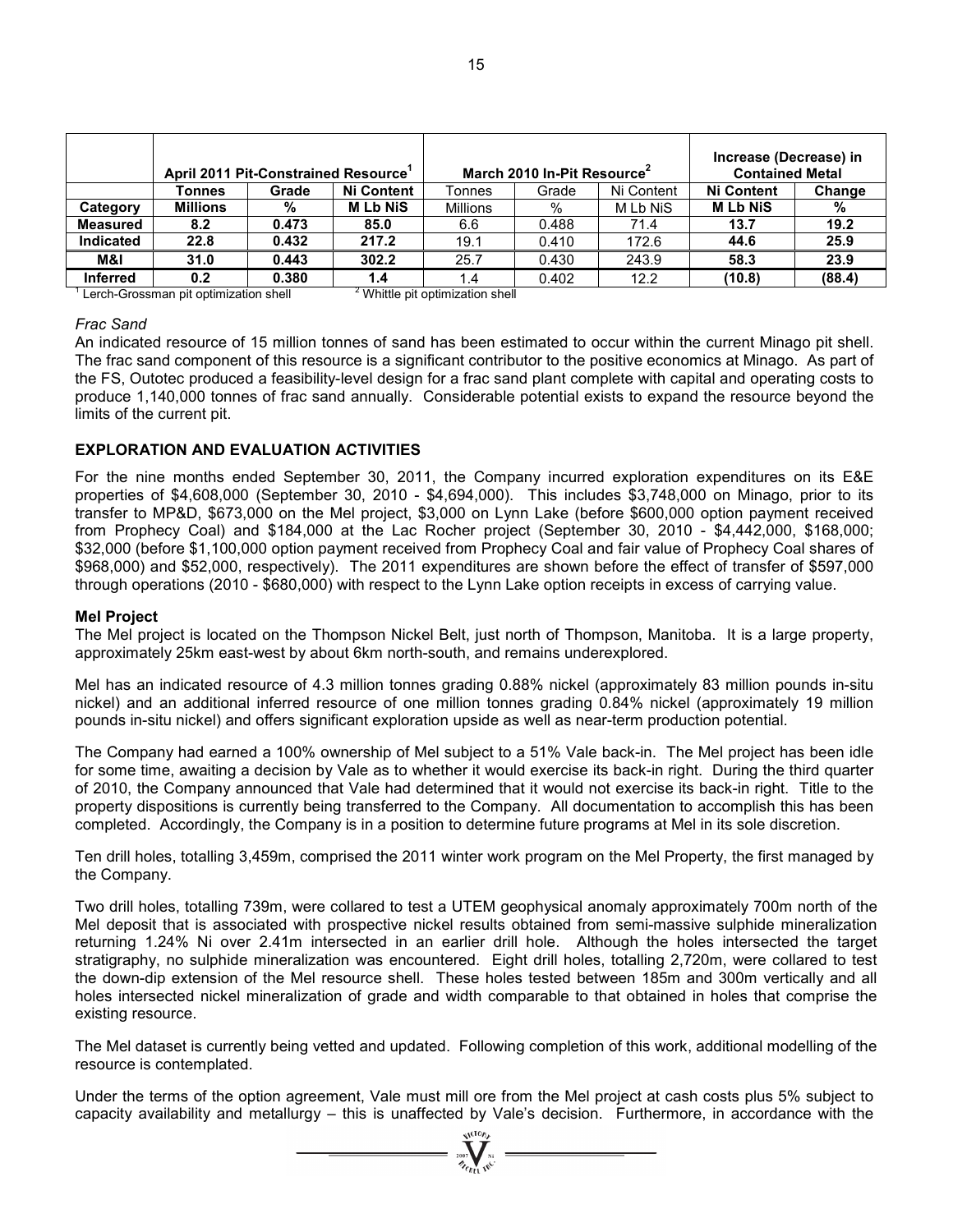terms of the agreement with Vale, they now are entitled to a 10% royalty on "distributable earnings" as defined in the agreement. Distributable earnings is defined as net revenue less operating expenses, before federal and provincial income taxes, after provincial mining taxes and less aggregate pre-production capital but before depreciation.

### **Lac Rocher**

Lac Rocher is located in northwestern Québec and has measured (0.29 million tonnes grading 1.23% Ni) and indicated (0.51 million tonnes grading 1.05% Ni) resources of 0.80 million tonnes grading 1.12% nickel, at a 0.5% nickel cutoff, for approximately 20 million pounds of in-situ nickel located between surface and 125 vertical metres. Additional inferred resources total 0.44 million tonnes grading 0.65% Ni. Mineralization remains open to the southwest. The breakeven price of nickel per lb in the Lac Rocher PEA was US\$9.74 with copper at US\$3.65.

The Lac Rocher property is subject to a discovery incentive plan (the "DIP") to reward certain individuals involved in the discovery of Lac Rocher with a 2% net smelter royalty ("NSR") for mines that were discovered on certain properties prior to the expiry of the DIP. The NSR is payable only on revenues earned after recovery of all development costs for any mine on the property. The terms of the DIP provide the Company with a right of first refusal on any proposed disposition of the NSR. In addition, the DIP contains put/call provisions under which the Company may be required to purchase, or may exercise an option to purchase, the NSR at the value of its discounted cash flows, as defined therein. The Lac Rocher property is the only property subject to the DIP. As the Lac Rocher property is not yet in production, no royalties are currently payable.

A road connecting the end of the existing logging road to the site of the proposed Lac Rocher portal was completed in August 2009. The road allows year-round ground access to the site. In December 2009, diamond drilling was conducted to provide geotechnical data deemed necessary for future portal and ramp development. An InfiniTem ground electromagnetic survey was conducted over a portion of the property to test for deeper extensions to the nickel mineralization. At the same time, evaluation of the availability of borrow material was also conducted in the local region. No work was conducted on the site during the year to date, 2011.

#### **Lynn Lake**

The Lynn Lake property is located in the historic mining town of Lynn Lake in northern Manitoba, about 320km by road northwest of the Thompson mining camp. Lynn Lake is the former Sherritt producing mine site known as the Lynn Lake A Mine and Farley Mine. The mines were first operated by Sherritt-Gordon from 1953 to 1976. During their 23 years of operation, the mine produced over 20 million tonnes of nickel-copper ore at a grade of 1.02% nickel and 0.54% copper, making Lynn Lake the third largest nickel producer in North America. The mines closed in 1977 due to a period of stagnant growth in the nickel market, not because the ore was mined out.

From an updated resource estimate released in February 2010 by Prophecy Coal, Lynn Lake has 22.9 million tons of measured and indicated resources grading 0.57% nickel or 263 million pounds of in-situ nickel as well as 8.1 million tons inferred resources grading 0.51% nickel which contains an additional 81.6 million pounds of in-situ nickel. In addition, it announced the resource contained measured and indicated resources grading 0.30% copper or 136 million pounds of in-situ copper plus inferred resources grading 0.28% copper or 45.6 million pounds of in-situ copper.

As discussed earlier and described in Note 6 to the 2010 Audited Financial Statements, the Company has optioned Lynn Lake to Prophecy Coal with subsequent assignment to Prophecy Platinum. Failure on the part of Prophecy Platinum to meet any of the terms (or Prophecy Coal's rectification of Prophecy Platinum's deficiencies) will result in cancellation of the option on the property and it will revert to the Company. Among other things, the option includes a commitment to make \$3,000,000 in expenditures on the property. By optioning Lynn Lake, the Company has ensured that the property will have expenditures made upon it.

### **IMPAIRMENT ANALYSIS UPDATE**

While the metals markets and other general economic factors have improved over the prior year, the Company performed a detailed impairment analysis, which considered factors pertinent to IFRS such as the reversals of prior writedowns, on each of its exploration and evaluation projects as at December 31, 2010. The Company does not believe that there have been any material changes to date which would adversely affect this analysis or would cause the Company to initiate another recoverability assessment. Furthermore there has been no change in

 $\sum_{\substack{i=0\\i\neq j\neq k}}^{N^{(10)}h_{j}}$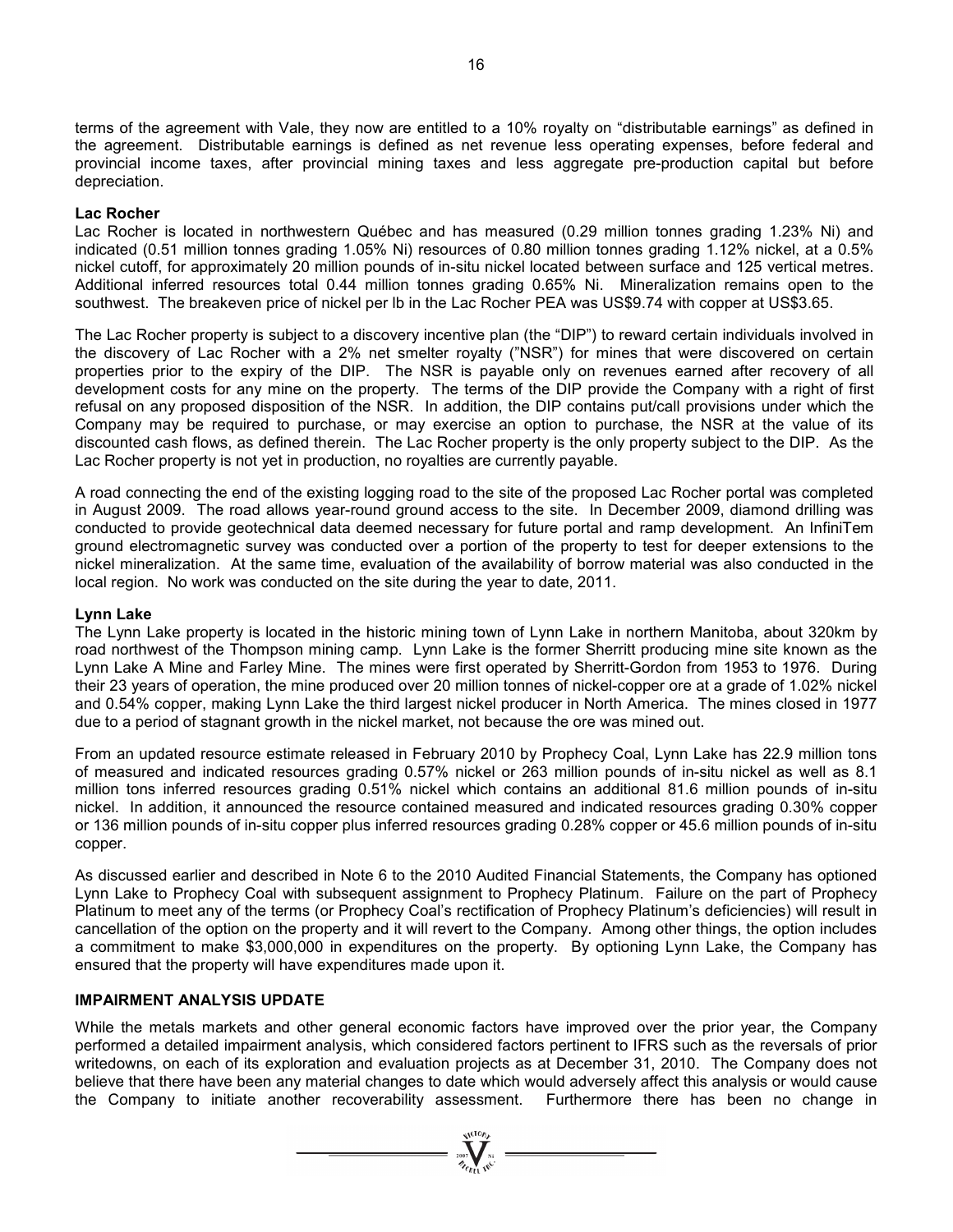management's plans for the E&E projects which would cause a reassessment. The Company considered the recoverability of expenditures on its Minago project prior to its transfer to MP&D; no impairment allowance was required.

Management concluded that no impairment existed in each of its E&E and MP&D projects effective September 30, 2011 and that costs incurred to date are recoverable. The Company will continue to monitor developments as they occur in the metals markets and the economy and will update its impairment analysis to take account of any such changes, as appropriate.

### **CRITICAL ACCOUNTING ESTIMATES**

Critical accounting estimates used in the preparation of the financial statements include determining the carrying value of investments, mine property and development project and exploration and evaluation projects, assessing the impairment of long-lived assets, determining deferred income taxes and the valuation of share-based payments. These estimates involve considerable judgement and are, or could be, affected by significant factors that are out of the Company's control.

For a complete list of the significant accounting policies as well as information concerning the use of estimates and measurement uncertainty, reference should be made to Notes 2 and 3 to the Company's First Quarterly Financial Statements of 2011 as updated by Notes 2 and 3 in the Unaudited Condensed Financial Statements. The reader may also choose to review Notes 2 and 3 to the Company's 2010 Audited Financial Statements. However, the reader is cautioned that the 2010 Audited Financial Statements were prepared under pre-transition Canadian GAAP and are no longer directly comparable to the present basis of accounting under IFRS. Note 23 to the First Quarterly Financial Statements and Note 21 to the Unaudited Condensed Financial Statements do provide the reader with information, analyses and reconciliations of historic information from pre-transition Canadian GAAP to IFRS. The Company's financial statements have been prepared using the going concern assumption; reference should be made to Note 1 to the Company's 2010 Audited Financial Statements as well as Note 1 to the Company's Unaudited Condensed Financial Statements.

The recorded value of the Company's exploration and evaluation projects and mine property and development project is based on historic costs that are expected to be recovered in the future. The Company's recoverability evaluation is based on market conditions for minerals, underlying mineral resources associated with the properties and future costs that may be required for ultimate realization through mining operations or by sale. The Company is in an industry that is exposed to a number of risks and there is always the potential for a material adjustment to the value assigned to these assets. Such risks also extend to the evaluation of fair values of net assets upon acquisition.

The fair value of the stock options and warrants is calculated using an option-pricing model that takes into account the exercise price, expected life of the option/warrant, expected volatility of the underlying shares, expected dividend yield, and the risk-free interest rate for the term of the option/warrant.

### **NEW ACCOUNTING POLICIES**

IFRS issued by the International Accounting Standards Board ("IASB") have been adopted in the Company's Unaudited Condensed Financial Statements. Note 3 to the Company's First Quarterly Financial Statements of 2011 include the accounting policies that have been applied in preparing the financial statements as at and for the three and nine months ended September 30, 2011 and 2010. Note that, with the Board approval of the development of the Minago mine, it was transferred to MP&D expenditures; the accounting policy for this is shown in Note 3 to the Unaudited Condensed Financial Statements. The comparative information presented in the financial statements as at December 31, 2010 and as at and for the three and nine months ended September 30, 2010 were also compiled using IFRS. Note 23 to the First Quarterly Financial Statements of 2011 and Note 21 to the Unaudited Condensed Financial Statements detail the adjustments made and the reconciliations between pre-transition Canadian GAAP and IFRS for the relevant periods.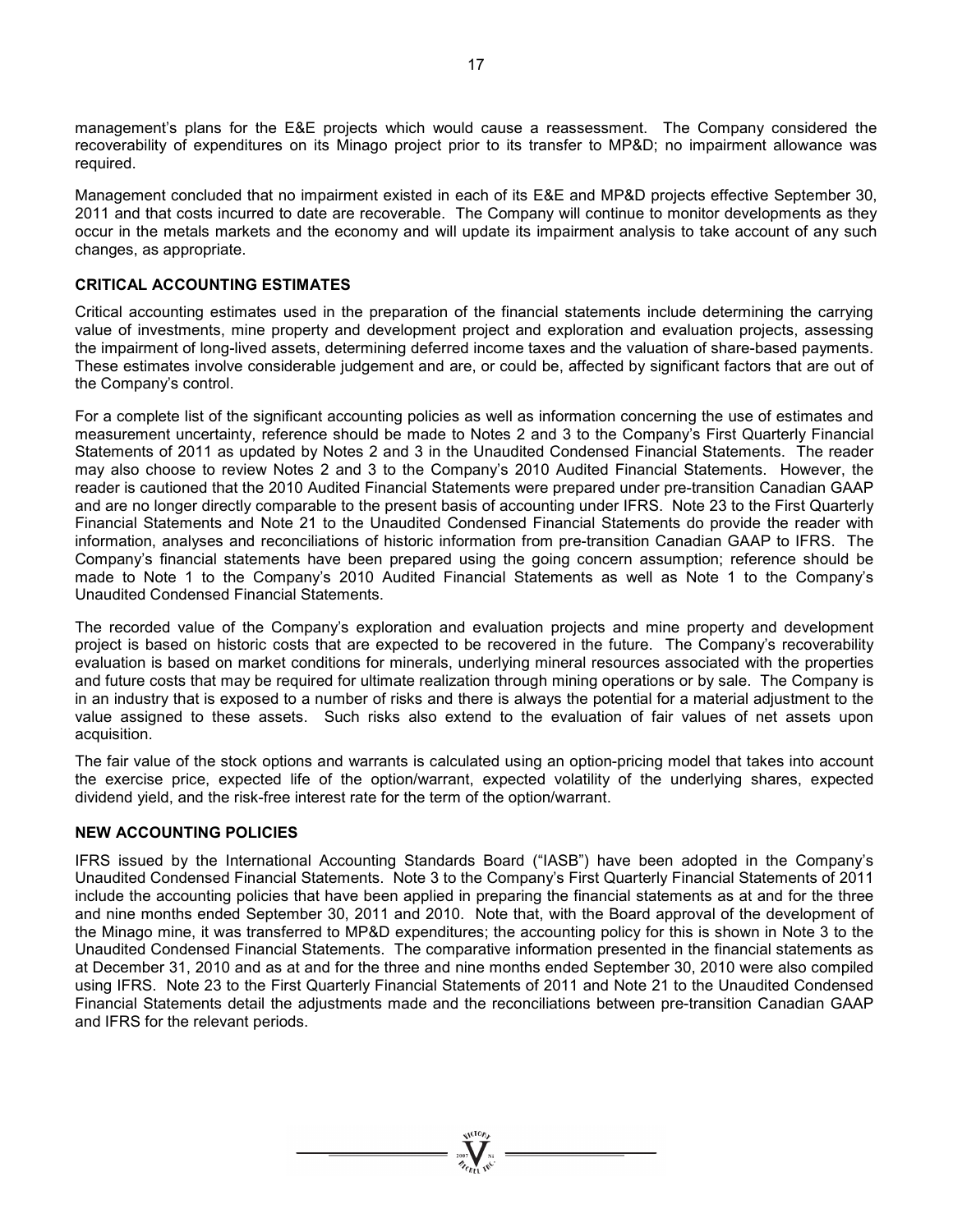### **SUMMARY OF IFRS IMPLEMENTATION**

### **Overview**

As discussed above and in the Company's previous MD&As, the Company implemented a project plan to guide its transition to IFRS. The project plan is essentially complete. However, the Company will continue to monitor the publications of the Mining Industry Task Force and how practice develops with respect to some of the more industryspecific matters such as accounting for flow-through financings.

Note 21 to the Unaudited Condensed Financial Statements include detailed reconciliations of the effects of IFRS on the Company's previously-published financial statements issued under pre-transition Canadian GAAP as at and for the three and nine months ended September 30, 2010. The reader is encouraged to refer to that information for a full description of matters summarized below. Furthermore, the Company has identified the more significant adjustments to IFRS throughout this MD&A in places where it was considered helpful.

The Company's guiding principle during the transition was to manage the number of changes and to minimize the effect of implementation of IFRS unless there was a compelling reason for change. Where pre-transition Canadian GAAP was consistent with IFRS, the Company generally made no change to its accounting policies. Certainly, the volume of disclosure has increased. At present, the Company has taken a more conservative approach to disclosure but it expects to streamline future disclosures as part of its post-implementation review and ongoing monitoring of industry practice.

The following sections summarize the effects of IFRS as at and for the three and nine months ended September 30, 2010. Information on IFRS 1 Elections and information impacting previously disclosed accounting periods are included in the MD&A for the three months ended March 31, 2010 and are not repeated here.

#### **Summary of Significant Accounting Policy Differences and/or Choices under IFRS**  *Impairment of exploration and evaluation projects*

Under IFRS, impairment provisions must be reversed where there is evidence supporting the recoverable value. The Company was created under a plan of arrangement which was a business combination under common control. Under IFRS, the transaction was accounted for using continuity of interest accounting whereby the historic impairments that occurred to the properties have been treated as if they occurred under the Company's ownership. Accordingly, the values of the Mel and Lac Rocher projects as at September 30, 2010 have been increased by \$3,906,000 and \$2,428,000 respectively. The tax effect of this was to increase deferred tax liabilities by \$1,710,000. The net effect on deficit was a decrease of \$4,624,000.

### *Accounting for ITCs*

Under IFRS, the Company does not credit the value of the exploration and evaluation project, but credits the income tax recovery in the statement of operations. This had consequential effects on the recovery on the Lynn Lake project through option receipts in excess of carrying values being reduced. Furthermore, the adjustment to exploration and evaluation projects created timing differences which were also tax-effected. The net effect on deficit was a decrease of \$667,000 as at September 30, 2010.

#### *Flow-through share financing*

In accordance with interpretations of IFRS, the Company's selected accounting treatment requires recognition of the tax effects of renunciation upon incurring expenditures related to the flow-through shares, as well as an identification of the premium associated with the tax benefits passed on to the subscribers of the flow-through shares and amortization thereof to operations upon incurring expenditures related to the flow-through shares. The Company has chosen to record the flow-through premium as an element of finance income.

The accounting treatment has impacts upon trade and other payables, share capital, contributed surplus, deficit, tax expense and deferred tax liability as well as finance income. Since there is no applicable exemption, the Company made a best-efforts attempt to calculate the historic impact of renunciation and premium recognition; given that historic differences would represent a reclassification between share capital and deficit upon transition, the Company considers that any differences are not material. The following table summarizes the effects on the balance sheet of flow-through accounting.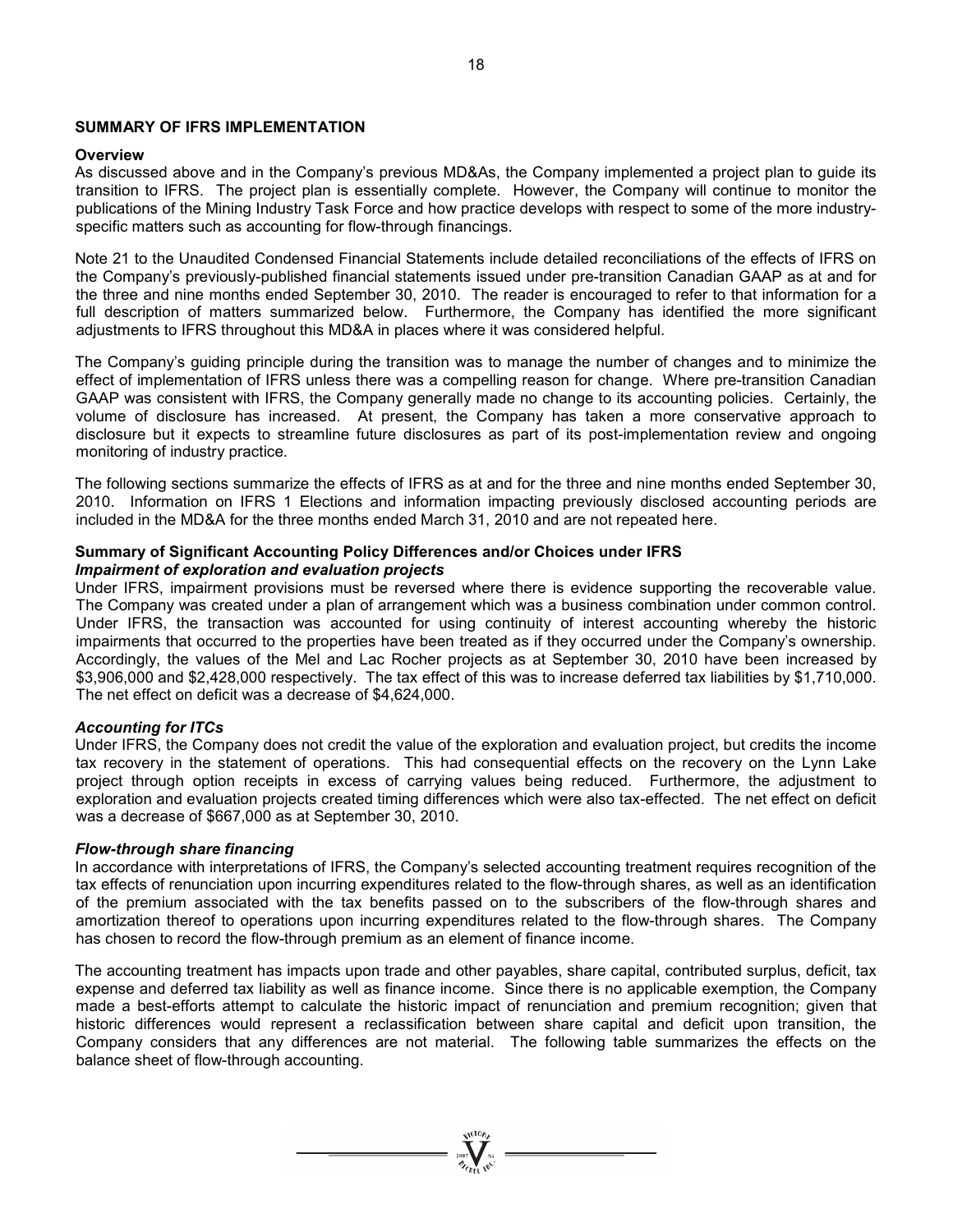| <b>Balance Sheet</b>                   | September 30,<br>2010 |
|----------------------------------------|-----------------------|
| Net change in trade and other payables | \$                    |
| Increase in deferred tax liability     | 557                   |
| Decrease in contributed surplus        | (76)                  |
| Increase in share capital - net        | 1,016                 |
| Increase in deficit - net              | (1, 497)              |
|                                        |                       |

### *Finance income and finance costs*

Under IFRS there are several reclassifications required to report the components of finance income and finance costs. The Company has chosen to record the premium on flow-through as a component of finance income. The components are reported in Note 17 to the Unaudited Condensed Financial Statements.

### *Deferred tax liability*

The combined effects of the IFRS accounting changes with respect to impairment reversals, flow-through financing and ITCs were to increase the deferred tax liabilities by \$2,512,000 as at September 30, 2010.

### *Deficit*

The combined effects of the matters discussed above on deficit are as follows:

|                                                                    | September 30, |          |  |  |
|--------------------------------------------------------------------|---------------|----------|--|--|
| <b>Balance Sheet</b>                                               |               | 2010     |  |  |
| Effect of exploration and evaluation projects impairment reversals | \$            | 4,624    |  |  |
| Effect of accounting for ITCs                                      |               | 667      |  |  |
| Effect of flow-through financing                                   |               | (1, 497) |  |  |
| Effect of implementation of IFRS 9                                 |               | (138)    |  |  |
|                                                                    |               | 3.656    |  |  |

### **Involvement by Advisers**

The Company engaged its auditors, BDO Canada LLP, to conduct a special consultation with respect to its IFRS transition project. While the consultation was neither an audit nor a review, as such terms are formally defined and therefore cannot and should not be relied upon, it was undertaken to assist the Company in ensuring that its IFRS adjustments were complete and appropriate and that its Unaudited Condensed Financial Statements, in particular Note 21 thereto, contain materially complete and appropriate disclosures. The IFRS consultation is complete.

# **FUTURE ACCOUNTING CHANGES**

### **New Standards and Interpretations Not Yet Adopted**

The IASB and International Financial Reporting Interpretations Committee ("IFRIC") have issued the following new and revised standard and interpretations which are applicable to the Company but which are not yet effective for the year ended December 31, 2011 and have not been applied in preparing these financial statements.

### *IFRS 13 – Fair Value Measurement*

Effective for annual periods beginning on or after January 1, 2013, with early adoption permitted, IFRS 13 provides a definition of fair value, a single framework for measuring fair value and disclosure requirements about fair value measurements.

This standard, amendments and interpretations has not been early adopted by the Company. Furthermore, the Company is currently assessing the impact that the application of this standard or amendments may have on the financial statements of the Company.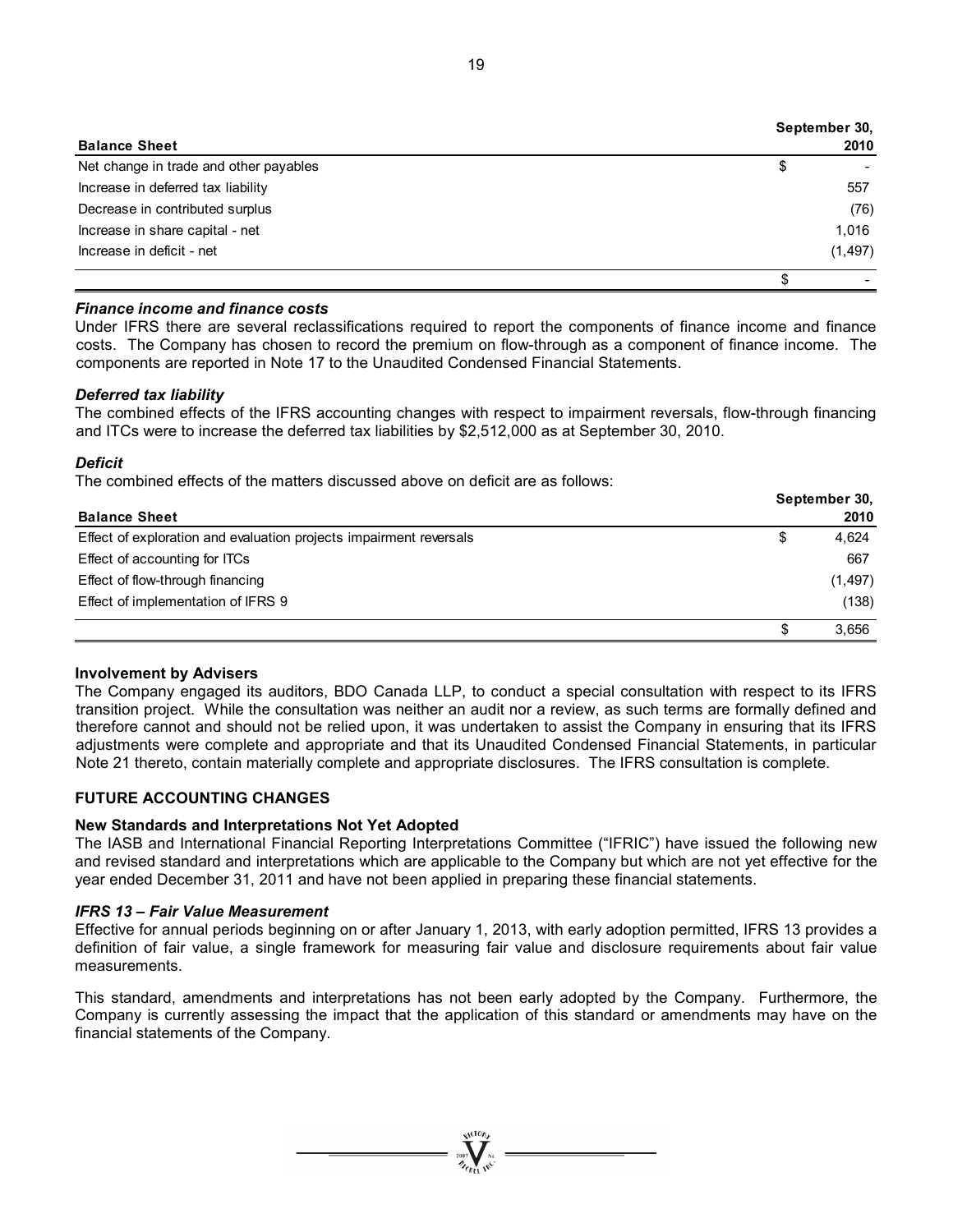### **CORPORATE GOVERNANCE**

The Company's Board of Directors is responsible for ensuring that management fulfils its responsibilities for financial reporting and internal control and exercises this responsibility principally through the Audit Committee. The Audit Committee, which is comprised of directors, none of whom are employees or officers of the Company, meets with management to review the unaudited condensed financial statements to satisfy itself that management is properly discharging its responsibilities to the directors who approve the unaudited condensed financial statements. The Board of Directors has also appointed compensation and corporate governance and nominating committees composed of non-executive directors.

#### **Design of Disclosure Controls and Procedures**

The Company's Chief Executive Officer and Chief Financial Officer, (collectively, the "Certifying Officers"), are responsible for designing a system of disclosure controls and procedures, or causing them to be designed under their supervision, to provide reasonable assurance that information required to be disclosed in reports filed with or submitted to, securities regulatory authorities is recorded, processed, summarized and reported within the time periods specified under Canadian securities laws and that material information relating to the Company is made known to them with respect to financial and operational conditions to allow timely decisions regarding required disclosure. For the fiscal quarter ended September 30, 2011, the Certifying Officers have concluded that the design of the Company's disclosure controls and procedures were effective as at September 30, 2011. Such controls are facilitated by the small size of the Company's senior management team and their access to material information.

There were no changes to the Company's disclosure controls and procedures that occurred during the quarter ended September 30, 2011 that materially affected, or are reasonably likely to affect, the Company's disclosure controls and procedures.

### **Design of Internal Controls over Financial Reporting**

The Company's Certifying Officers are responsible for designing a system of internal controls over financial reporting, or causing them to be designed under their supervision, to provide reasonable assurance regarding the reliability of financial reporting and preparation of financial statements for external purposes in accordance with IFRS. The Company used the COSO control framework. For the fiscal quarter ended September 30, 2011, the Certifying Officers have concluded that the design of the Company's internal controls over financial reporting and procedures were effective as at September 30, 2011.

The management of the Company was required to apply its judgement in evaluating the cost-benefit relationship of possible controls and procedures. The result of the inherent limitations in all control systems means no evaluation of controls can provide absolute assurance that all control issues and instances of fraud, if any, have been detected.

There were no changes to the Company's internal controls over financial reporting that occurred during the quarter ended September 30, 2011 that materially affected, or are reasonably likely to affect, the Company's internal controls over financial reporting.

#### **TRANSACTIONS WITH RELATED PARTIES AND MANAGEMENT AGREEMENT**

Included in trade and other payables as at September 30, 2011 are amounts due to officers and directors of the Company in the amount of \$107,000 (December 31, 2010 - \$34,000). These amounts relate primarily to directors' fees payable, bonus payable and expense reimbursements.

The Company shares management, administrative assistance and facilities with Nuinsco pursuant to a management agreement. The costs payable by the Company under the arrangement are recorded at the exchange amount which is equal to the cost to Nuinsco of such services plus 10 per cent. The management agreement commenced February 1, 2007 and is terminable by Nuinsco upon 90 days notice and by the Company upon 180 days notice. Costs charged to the Company in the three and nine months ended September 30, 2011 amounted to \$197,000 and \$609,000 (2010 - \$192,000 and \$529,000), respectively, and have been included in general and administrative expenses. In addition, project-related costs aggregating \$21,000 and \$55,000 have been charged to the Company by Nuinsco during the three and nine months ended September 30, 2011 (2010 - \$4,000 and \$29,000), respectively, and are included in capitalized project costs on the balance sheet. The Company charged Nuinsco \$10,000 and \$24,000 for the three and nine months ended September 30, 2011, respectively, for projectrelated costs incurred by it on behalf of Nuinsco (2010 - \$5,000 and \$19,000).

 $\sum_{2007}$   $\sum_{\gamma_i=0}^{N^{(10)}h}$   $\sum_{\gamma_i=0}^{N^{(10)}h}$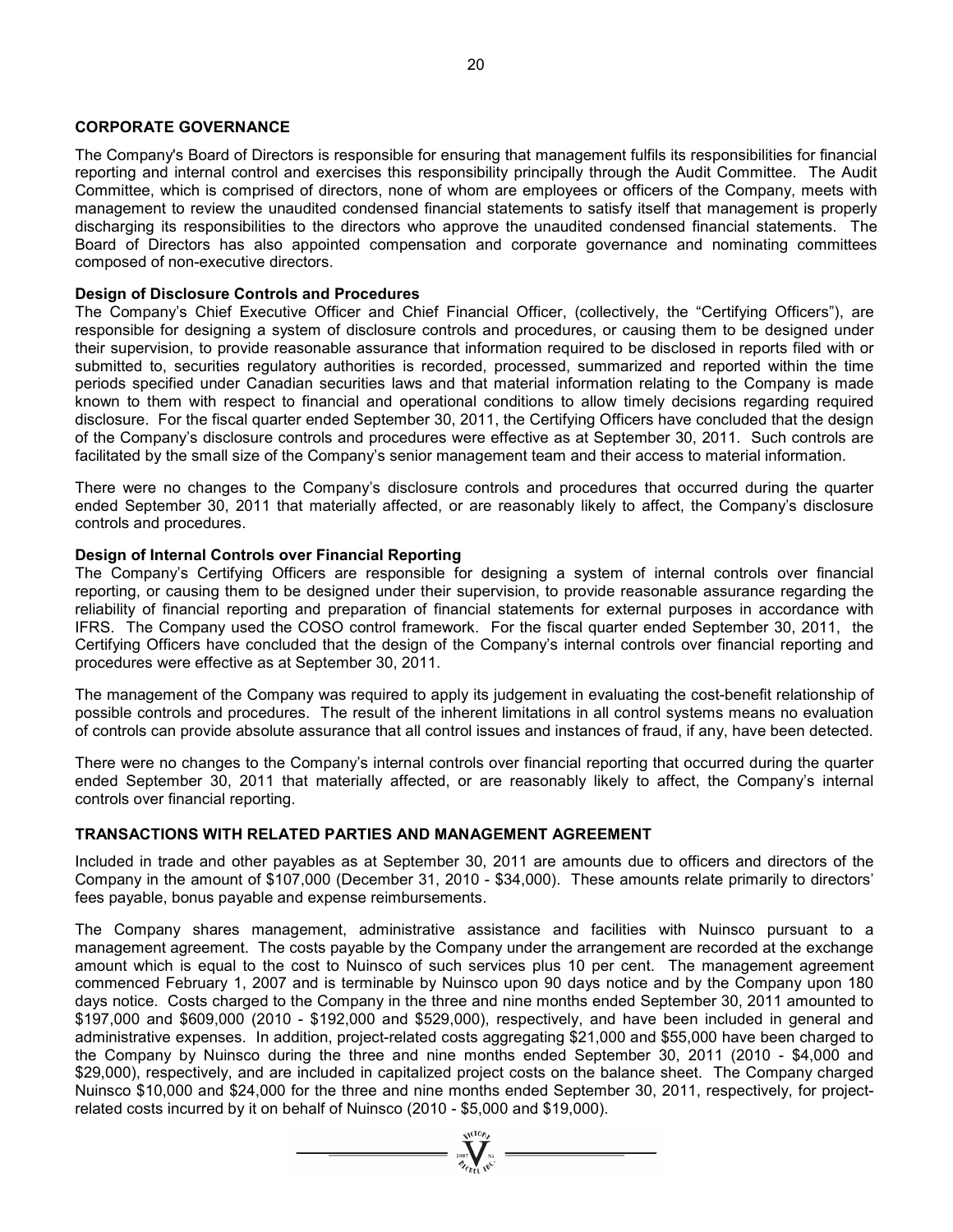Amounts due to Nuinsco are unsecured, non-interest bearing and due on demand. Amounts due to or from Nuinsco are settled on a regular basis.

### **OUTSTANDING SHARE DATA**

As at November 7, 2011, the Company had 395,807,042 common shares issued and outstanding. In addition, there were 27,337,236 stock options and 7,304,786 warrants outstanding, which if exercised and issued would bring the fully diluted issued common shares to a total of 430,449,064 and would generate cash of approximately \$8,725,000.

At the Company's Annual and Special Meeting on June 29, 2011, the requisite number of shareholders approved the principle of a stock consolidation. At this time, management has no plans to consolidate the Company's shares.

On October 4, 2011, 648,235 bonus shares at a price of \$0.085 per share were issued to senior management, approved by the Board of Directors, for success in obtaining the Minago permit. These shares are included in the figures as at November 7, 2011.

### **RISKS AND UNCERTAINTIES**

The exploration, evaluation and development of natural resources are speculative activities that involve a high degree of financial risk. The risk factors which should be taken into account in assessing Victory Nickel's activities and an investment in its securities include, but are not necessarily limited to, those set out in detail in the Company's 2010 MD&A. A summary is provided below.

The relative significance of each risk described below will vary as a function of several factors including, but not limited to, the state of the economy, the stage of Victory Nickel's projects, the availability of financing on acceptable terms and other matters.

Any one or more of these risks could have a material adverse effect on the value of any investment in Victory Nickel and the business, financial condition, operating results or prospects of Victory Nickel and should be taken into account in assessing Victory Nickel's activities.

### **Industry Risks**

#### *Speculative Nature of Mineral Exploration*

Mineral exploration is highly speculative in nature, involves many risks and frequently is non-productive. There is no assurance that Victory Nickel's exploration efforts will be successful. No assurance can be given that Victory Nickel's exploration programs will result in the establishment or expansion of resources or reserves.

#### *Evaluation Projects*

In general, evaluation and development projects have no operating history upon which to base estimates of future cash operating costs. For evaluation and development projects such as the mineral resource properties owned by Victory Nickel, estimates of proven and probable reserves are, to a large extent, based upon the interpretation of geological data obtained from drill holes and other sampling techniques and feasibility studies. The costs estimated under the FS for Minago differed from the PEA and may differ again upon actual development.

#### *Competition*

The mineral exploration and development business is highly competitive in all of its phases. Victory Nickel competes with numerous other companies and individuals, including competitors with greater financial, technical and other resources than Victory Nickel, in the search for and acquisition of exploration and development rights on attractive mineral properties.

#### **Operational Risks**

#### *Limited History of Operations*

Victory Nickel has no history of earnings and limited financial resources. Victory Nickel currently has no operating mines and its ultimate success will depend on the ability of active mining operations to generate cash flow in the future, as well as its ability to access capital markets for its development requirements.

#### *Development Targets, Permitting and Operational Delays*

There can be no assurance that Victory Nickel will be able to complete the planned development of its projects on time or on budget due to, among other things, delays in receiving required consents, permits and registrations, the

 $\sum_{\substack{1007 \ \text{with} \ \text{with} \ \text{with} \ \text{with} \ \text{with} \ \text{with} \ \text{with} \ \text{with} \ \text{with} \ \text{with} \ \text{with} \ \text{with} \ \text{with} \ \text{with} \ \text{with} \ \text{with} \ \text{with} \ \text{with} \ \text{with} \ \text{with} \ \text{with} \ \text{with} \ \text{with} \ \text{with} \ \text{with} \ \text{with} \ \text{with} \ \text{with} \ \text{with} \ \text{with} \ \text{with} \ \text{with} \ \text{with} \ \text{with} \ \text{with$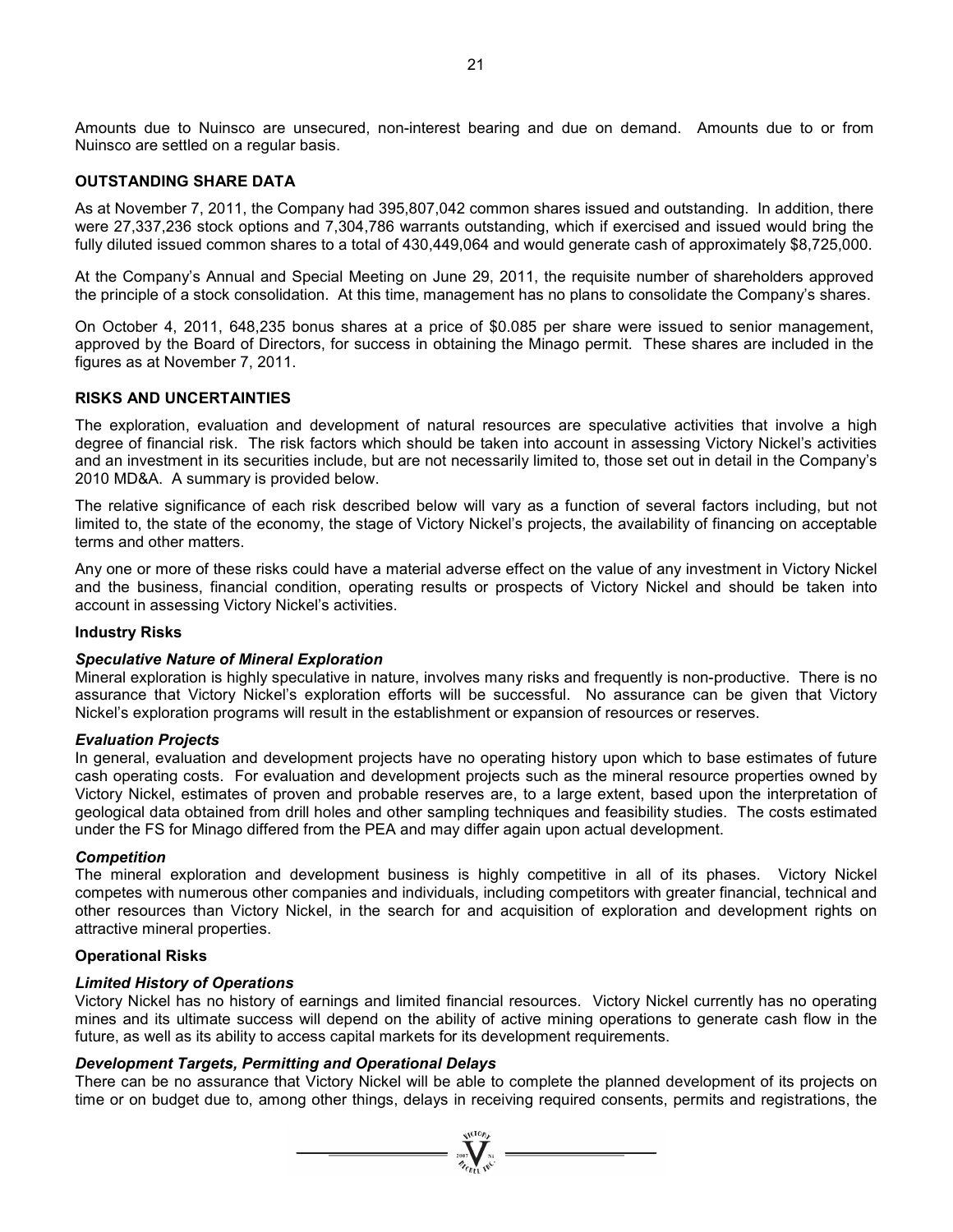delivery and installation of plant and equipment and cost overruns, or that the current personnel, systems, procedures and controls will be adequate to support Victory Nickel's operations.

#### *Resources, Reserves and Production*

The figures for mineral resources and mineral reserves are estimates and no assurance can be given that the anticipated level of recovery and/or grades of mineral reserves or mineral resources will be realized.

#### *Title Risks*

Victory Nickel's ability to hold various mineral rights require licences, permits and authorizations and, in some cases, renewals of existing licences, permits and authorizations from various governmental and quasi-governmental authorities. However, Victory Nickel's ability to obtain, sustain or renew such licences, permits and authorizations on acceptable terms is subject to changes in regulations and policies and to the discretion of the applicable governmental and quasi-governmental bodies.

#### *Insurance Risk*

Victory Nickel faces all of the hazards and risks normally incidental to the exploration and development of base metals, any of which could result in damage to life or property, environmental damage and possible legal liability for any or all such damage caused. Not all such risks are insurable.

#### **Financial and Investment Risks**

### *Substantial Capital Requirements*

Victory Nickel will have to make substantial capital expenditures for the development of and to achieve production from its projects. There can be no assurance that any debt or equity financing or cash generated by operations will be available or sufficient to meet these requirements or for other corporate purposes or, if debt or equity financing is available, that it will be on terms acceptable to Victory Nickel. Moreover, future activities may require Victory Nickel to alter its capitalization significantly. The inability of Victory Nickel to access sufficient capital for its operations could have a material adverse effect on its financial condition, results of operations or prospects. Flow-through financing cannot be used to fund the Company's corporate costs.

#### *Market Perception*

Market perception of junior exploration, development and mining companies may shift such that these companies are viewed less favourably. This factor could impact the value of investors' holdings and Victory Nickel's ability to raise further funds by issue of additional securities or debt.

#### *Metal Prices*

There is no assurance that, even if commercial quantities of mineral resources are developed, a profitable market will exist for the sale of such product. Nickel, co-product and by-product prices fluctuate on a daily basis and are affected by numerous factors beyond Victory Nickel's control – including factors which are influenced by worldwide circumstances. These factors are of significant importance for the FS and decisions related thereto.

#### *Areas of Investment Risk*

The common shares of Victory Nickel are listed on the TSX. The share prices of publicly traded companies can be volatile as the price of shares is dependent upon a number of factors, some of which are general or market or sector specific and others that are specific to Victory Nickel.

The market for shares in small public companies is less liquid than for large public companies. Investors should be aware that the value of the Company's common shares may be volatile and may go down as well as up and investors may therefore not recover their original investment.

The market price of the Company's common shares may not reflect the underlying value of Victory Nickel's net assets. The price at which investors may dispose of their securities may be influenced by a number of factors, some of which may pertain to Victory Nickel and others of which are extraneous. On any disposal of their common shares, investors may realize less than the original amount invested.

### **Regulatory Risks**

### *Government Regulation*

Existing and possible future environmental and social impact legislation, regulations and actions, including the regulation of air and water quality, mining reclamation, solid and hazardous waste handling and disposal, the promotion of occupational health and safety, the protection of wildlife and ecological systems and the protection of the societies and communities of indigenous peoples, could cause significant expense, capital expenditures,

 $\sum_{2007}$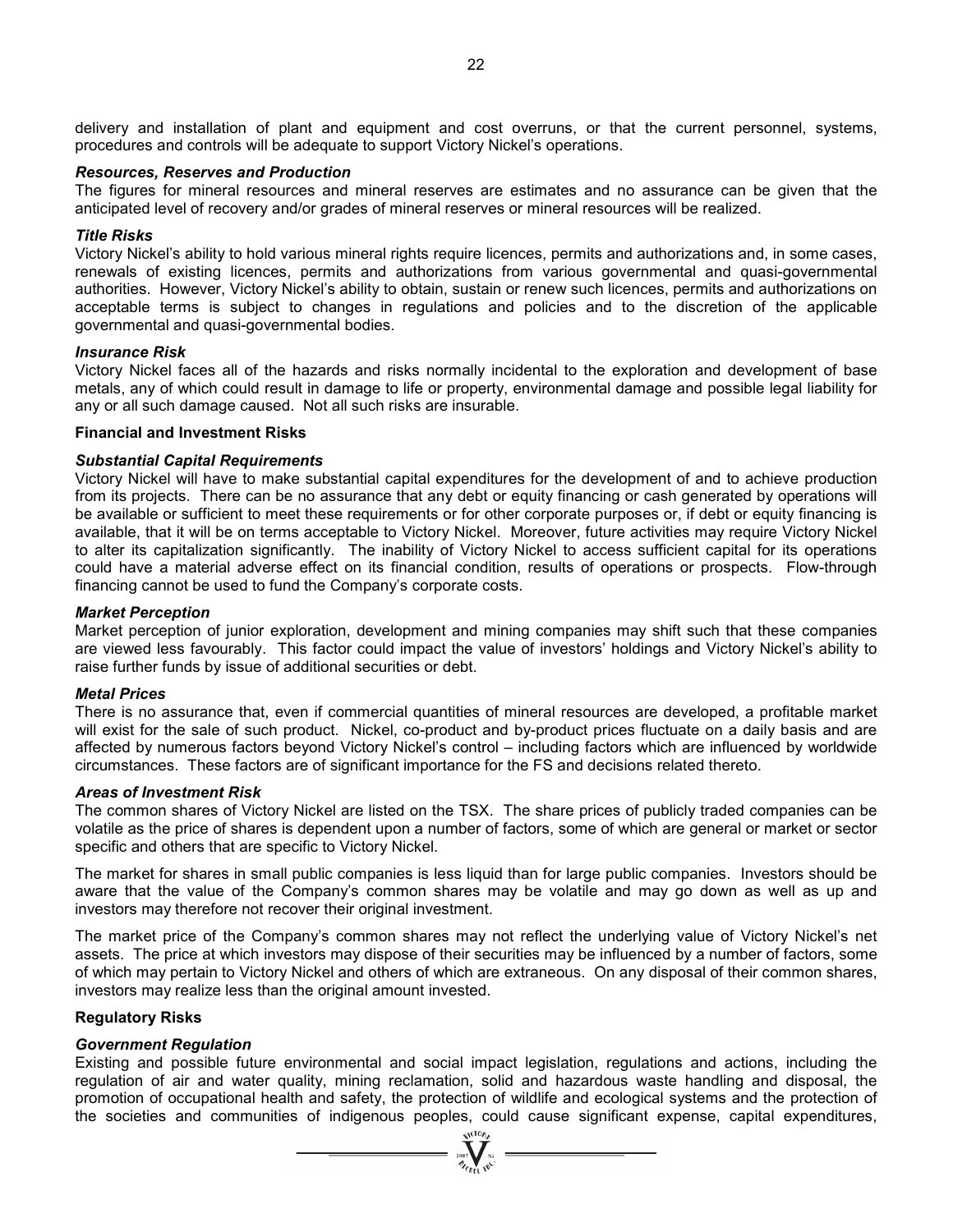restrictions and delays in activities, the extent of which cannot be predicted and which may well be beyond Victory Nickel's capacity to fund.

### *Economic, Political, Judicial, Administrative, Taxation or Other Regulatory Factors*

Victory Nickel may be adversely affected by changes in economic, political, judicial, administrative, taxation or other regulatory factors in the areas in which Victory Nickel does or will operate and holds its interests, as well as unforeseen matters.

### **Other Risks**

### *Environmental and Health Risks*

The Company has no significant exposure to environmental or health risks, although this will change as the Company's projects approach production (a normal characteristic of mineral industry projects). Lynn Lake, acquired pursuant to the takeover bid for Independent and subject to option by Prophecy Platinum, is a former operating mine; however indemnifications exist from the Manitoba Government with respect to any pre-existing environmental concerns at that property.

#### *Key Personnel*

Victory Nickel relies on a limited number of key consultants and there is no assurance that Victory Nickel will be able to retain such key consultants or other senior management. The loss of one or more of such key consultants or members of senior management, if not replaced, could have a material adverse effect on Victory Nickel's business, financial condition and prospects. Directors and management have previously accepted deferrals of remuneration in order to assist the Company through the economic turmoil; however, this potentially adds to the risk of losing experienced personnel.

#### *Conflicts of Interest*

Certain of the Company's directors and officers are also directors and officers of other natural resource companies. Consequently, there exists the possibility for such directors and officers to be in a position of conflict.

### *Investments and Other Agreements with Resource Companies*

In addition, Victory Nickel makes, from time-to-time, investments in the common shares of publicly-traded companies in the junior natural resources sector or may enter into option or other agreements therewith. These companies are subject to similar risks and uncertainties as is Victory Nickel, and Victory Nickel's investments in and agreements with these companies are subject to similar areas of risk as noted above. Victory Nickel seeks to manage its exposure by ensuring that appropriate recourse is included in such agreements upon the counterparty's or assignee's failure to meet contractual obligations.

#### **Summary**

The future success of the Company is subject to a number of risk factors that are common to the junior natural resources sector. These include the extent to which it can outline natural resources on its properties and establish the economic viability of developing those properties and the political, economic and legislative stability of the territories in which the Company's interests are located. Another significant factor is the ability of the Company to obtain necessary financing or to find strategic partners to fund expenditure commitments as they fall due, as the Company currently has limited funds. Furthermore, the development of any natural resource interest may take years to complete and the resulting income, if any, from the sale of any natural resources produced by the Company is largely dependent upon factors that are beyond its control, such as costs of development, operating costs and the market value of the end product.

#### **FORWARD-LOOKING STATEMENTS**

**Forward-Looking Information:** This MD&A contains forward-looking information. All statements, other than statements of historic fact, that address activities, events or developments that the Company believes, expects or anticipates will or may occur in the future (including, without limitation, statements regarding estimates and/or assumptions in respect of production, revenue, cash flow, costs, economic return, net present value, mine life and financial models, mineral resource estimates, potential mineralization, potential mineral resources, timing of possible production and the Company's development plans and objectives) constitute forward-looking information. This forward-looking information reflects the current expectations or beliefs of the Company based on information currently available to the Company. Forward-looking information is subject to a number of risks and uncertainties that may cause the actual results of the Company to differ materially from those discussed in the forward-looking

 $\sum_{2007}$